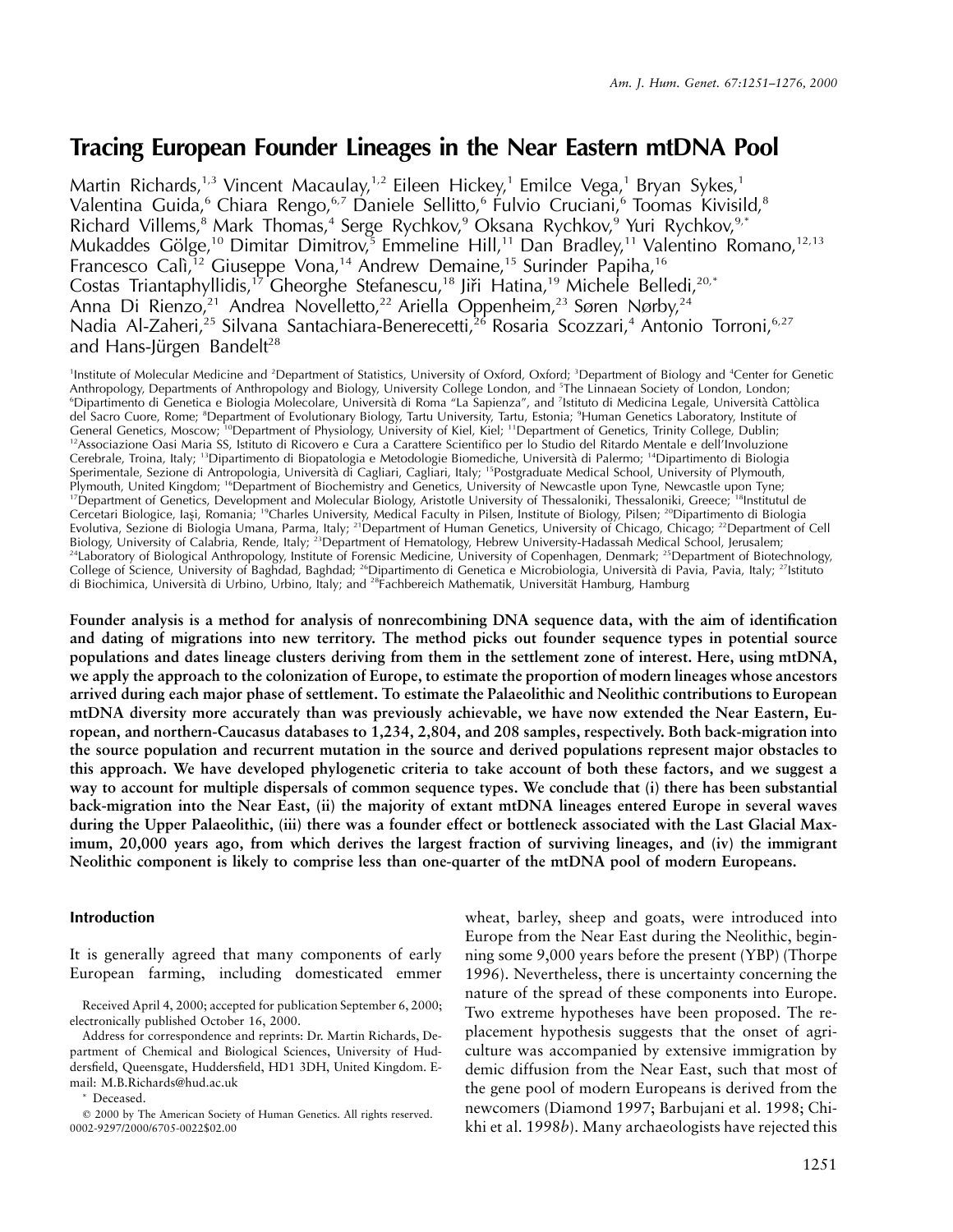view, in favor of a model based on trade and cultural diffusion (Dennell 1983; Barker 1985; Whittle 1996), which would have left the gene pool of prehistoric Europe essentially autochthonous. There is clearly a spectrum of possibilities between these two extremes, including demic diffusion involving a substantial minority of newcomers, perhaps practicing hypergamy (Cavalli-Sforza and Minch 1997), and pioneer colonization involving fewer newcomers and a more substantial contribution from the indigenous Mesolithic population (Zvelebil 1986, 1989; Sherratt 1994).

The study of the geographic distribution and diversity of genetic variation, known as the "phylogeographic approach" (Avise et al. 1987; Templeton et al. 1995), is emerging as a useful tool for the investigation of range expansions, migrations, and other forms of gene flow during prehistory. It is particularly suited to the study of nonrecombining-marker systems such as mtDNA, which is inherited down the female line and evolves rapidly, so that, provided that sufficient characters are assayed, the maternal genealogy can be well resolved. European mtDNAs fall into a number of distinct clusters, or haplogroups (Torroni et al. 1994*a,* 1996; Richards et al. 1998*a;* Macaulay et al. 1999). Most of these clusters are clades defined by particular control-region and/or coding-region motifs, although recurrent mutation, especially in the control region, can sometimes erase diagnostic elements of these motifs. The major clades are H–K, T, U3–U5, and V–X. As has been argued elsewhere (Richards et al. 1998*a;* Macaulay et al. 1999), the RFLP haplogroup U (Torroni et al. 1996) subsumes both haplogroup K and a number of other clusters (U1–U6), including several (U1, U2, and U6) found rarely in Europe but more frequently in the Near East and northern Africa (Macaulay et al. 1999). In addition, lineages are occasionally seen in Europe that belong to clusters more commonly found elsewhere, such as members of haplogroups M from eastern Eurasia (Ballinger et al. 1992; Passarino et al. 1992, 1996; Torroni et al. 1994*b*) or L1 and L2 from Africa (Chen et al. 1995; Watson et al. 1997).

In previous work, it was suggested that much of the extant European mtDNA lineages have their ancestry in Late Glacial expansions within Europe (Richards et al. 1996; Torroni et al. 1998), with only ∼10% dating to the earliest Upper Palaeolithic settlement of the continent (Richards et al. 1998*a*) and with ∼<20% dating to fresh immigrations during the early Neolithic. However, these estimates depend on a reliable determination of founder sequence types, since the undetected presence of ancestral heterogeneity in a colonizing population would result in an overestimation of the age. If this were the case, Europe could have been populated far more recently—for example, during the Neolithic—by a much more diverse founder population (Barbujani et al.

1998). A limitation of the initial analysis (Richards et al. 1996) was that it was based on a very small set of published Near Eastern sequences—42 from the Levant and the Arabian peninsula, mainly from the Bedouin (Di Rienzo and Wilson 1991; Richards and Sykes 1998). Although these sequences were difficult to assign, with certainty, to mtDNA clusters, since they encompassed only the first hypervariable segment (HVS-I) of the control region, they appeared to comprise mainly clusters J and T, pre-HV, a few sequences belonging to X, M, and L1/L2, and some probably belonging to cluster U. There were very few or no members of the major European cluster H, which occurs at a frequency of 40%–60% in most European populations, and there were no representatives of either its sister cluster V or of clusters I, W, K, or U5.

More data from the Near East have been published since this initial analysis, suggesting that the Bedouin may be unrepresentative of Near Eastern populations. Both Calafell et al. (1996) and Comas et al. (1996) have presented data from Turkey. These data suggest the presence of substantial frequencies of cluster H (although lower than that in Europe) (Torroni et al. 1998), as well as of I, W, K, and U4, in addition to clusters already identified in the Bedouin. Torroni et al. (1998) also analyzed a sample of Druze from Israel, using highresolution RFLPs, and concluded that haplogroup H, but not haplogroup V, evolved first in the Near East and subsequently migrated into Europe. Here, we extend the Near Eastern database further, to a total of 1,234 individuals sampled from throughout the region, including ∼500 from the vicinity of the Fertile Crescent, where agriculture emerged from the increasingly sedentary Natufian populations at the end of the last Ice Age (Henry 1989).

We have formalized the procedure for founder analysis, investigated the extent of confounding recurrent gene flow between the putative source and derived populations, and developed criteria that take into account the effects of both gene flow and recurrent mutation. This has enabled us to provide an estimate of the contribution, to the present-day mtDNA pool, of immigration events at different times during Europe's past.

Although previous genetic studies, using classical markers, have inferred a demic component to the spread of agriculture into Europe from the Near East (Menozzi et al. 1978; Ammerman and Cavalli-Sforza 1984; Sokal et al. 1991), the present study allows us for the first time to quantify that component realistically—at least for maternal lineages. Furthermore, the founder analysis using mtDNA allows us to trace lineages farther back into prehistory, through the Last Glacial Maximum (LGM), to the first settlement of Europe by anatomically modern humans, almost 50,000 YBP.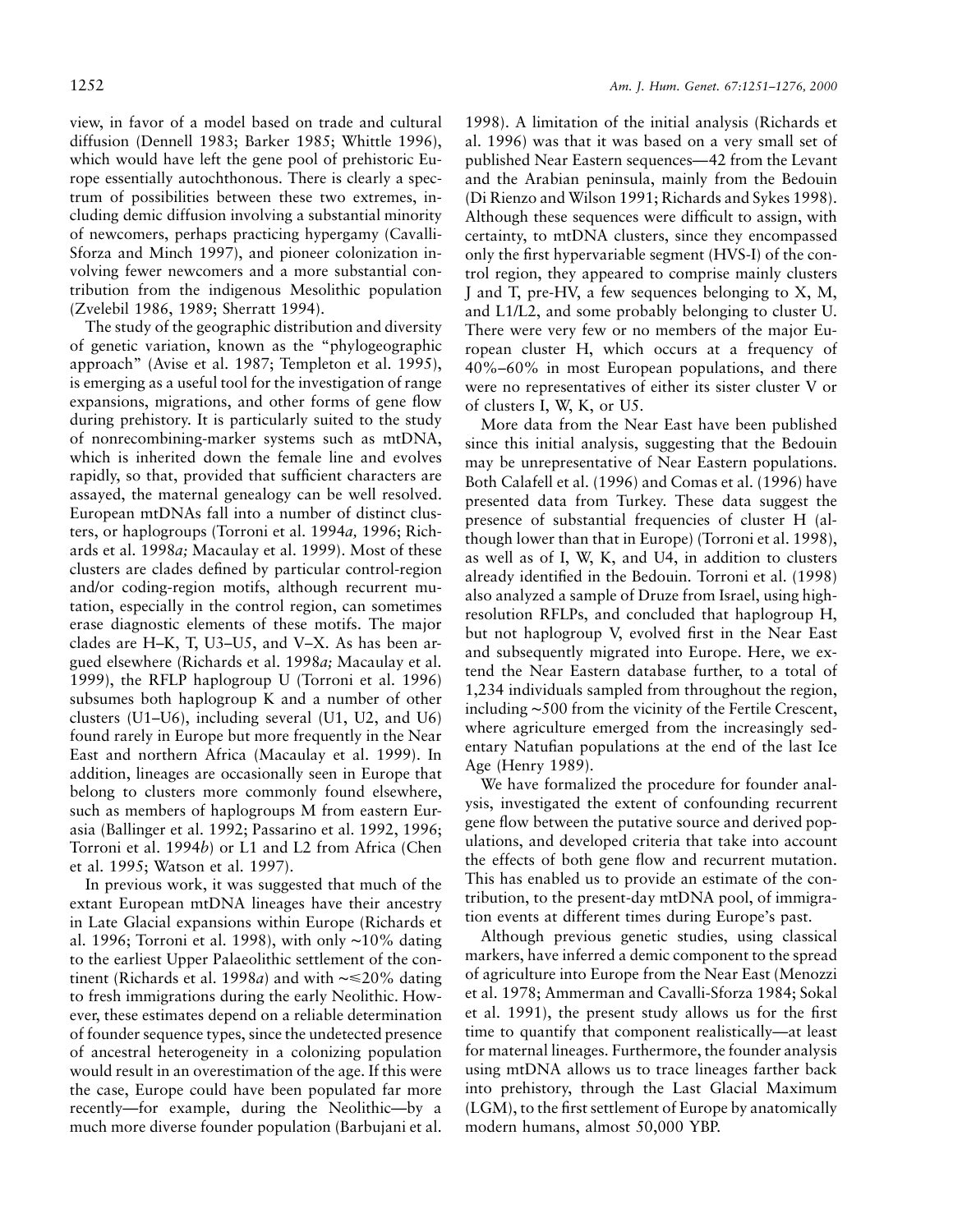#### **Subjects and Methods**

#### *Subjects*

For the purposes of this analysis, the Near East was taken to include the whole of Turkey, the Fertile Crescent from Israel to western Iran, and the whole of the Arabian peninsula (see Kuhrt 1995, p. 1). The lower Nile (Egypt and northern Sudan) was also included, since this region is often treated historically with the Near East and since the HVS-I sequence data show that a large proportion of typically Near Eastern mtDNAs have penetrated the Nile Valley, where they coexist with sub-Saharan African mtDNAs (Krings et al. 1999). We sampled widely in the Near East, for several reasons. First, we wished to trace the ancestry of European lineages as far back as 50,000 YBP. We therefore needed as wide a source-population database as possible. Second, even though there is a particular concern with the origin of European Neolithic lineages in this work, we did not wish to focus exclusively on the core region for the origin of agriculture in the Fertile Crescent. This is because extensive gene flow within the Near East since the early Neolithic may well have dispersed founder sequence types at least as far afield as Egypt, the southern Caucasus, and Iran.

The Near Eastern populations analyzed for sequence variation in HVS-I of the mtDNA control region were as follows: 80 Nubians and 67 Egyptians (Krings et al. 1999); 29 Bedouin (Di Rienzo and Wilson 1991); 43 Yemeni Jews, including 5 from the study by Di Rienzo and Wilson (1991); 116 Iraqis, sampled from four regions of Iraq; 12 Iranians, sampled in Iran and Germany; 69 Syrians from Damascus; 146 Jordanians (45 from the Dead Sea region and 101 from the Amman region [V. Cabrera and N. Karadsheh, personal communication]); 117 Israeli Palestinians, including 8 from the study by Di Rienzo and Wilson (1991); 45 Israeli Druze (Macaulay et al. 1999); 218 Turks from Turkey, including 74 from the studies by Comas et al. (1996) and Calafell et al. (1996); 53 Kurds from eastern Turkey; 191 Armenians from Armenia; and 48 Azeris from Azerbaijan.

The European populations were analyzed by a modified version of the paleo-climatological model of Gamble (1986, 1999), as described elsewhere (Richards et al. 1998*a*): southeastern Europe—141 Bulgarians, including 30 from the study by Calafell et al. (1996), and 92 Romanians from Maramures (65) and Vrancea (27); eastern Mediterranean—65 Greeks from Thessaloniki, 60 Sarakatsani from northern Greece, and 42 Albanians (Belledi et al. 2000); central Mediterranean—49 Italians from Tuscany (Francalacci et al. 1996; Torroni et al. 1998) and 48 from Rome, 90 Sicilians (42 from Troina and 48 from Trapani), and 115 Sardinians, including 69 from the study by Di Rienzo and Wilson (1991); western Mediterranean—54 Portuguese (Côrte-Real et

al. 1996), 71 Spaniards (Côrte-Real et al. 1996), 92 Galicians (Salas et al. 1998) (156 Basques from northern Spain, including those from the studies by Bertranpetit et al. [1995] and Côrte-Real et al. [1996], were treated separately); Alps—70 Swiss (Pult et al. 1994), 49 South Germans from Bavaria (Richards et al. 1996), and 99 Austrians (Parson et al. 1998); north-central Europe—37 Poles, 83 Czechs, 174 Germans (Richards et al. 1996; Hofmann et al. 1997), and 38 Danes, including 33 from the study by Richards et al. (1996); Scandinavia—32 Swedes (Sajantila et al. 1996), 231 Norwegians, including 215 from the study by Opdal et al. (1998), and 53 Icelanders (Sajantila et al. 1995; Richards et al. 1996); northwestern Europe—71 French, comprising 47 from northeastern France and 24 from the CEPH database, 100 British (Piercy et al. 1993), 92 individuals from Cornwall, including 69 from the study by Richards et al. (1996), 92 individuals from Wales (Richards et al. 1996), and 101 individuals from western Ireland; northeastern Europe—25 Russians from the northern Caucasus, 36 Chuvash from Chuvashia (Russia), 163 Finns and Karelians, including 133 from the study by Sajantila et al. (1995) and 29 from the study by Richards et al. (1996), 149 Estonians, including 28 from the study by Sajantila et al. (1995) and 20 from the study by Sajantila et al. (1996), and 34 Volga-Finns (Sajantila et al. 1995); and northern Caucasus—106 northern Ossetians, 13 Chechens, 39 Kabardians, and 50 Adygei (Macaulay et al. 1999). Several published sequences containing ambiguities were excluded. Unattributed sequence data had previously been unpublished and were generated by the authors. HVS-I sequences were analyzed between nucleotide positions 16090 and 16365 (in the numbering system according to Anderson et al. [1981], which is used throughout this article), to be able to incorporate earlier data, but new sequences generally extended from ∼16050 to 16495, so that additional informative positions could be incorporated. The status at nucleotide position 16482 was checked in a number of previously analyzed samples, by use of the restriction enzyme *Dde*I, in order to assign H lineages including a transition at nucleotide position 16362 to the subcluster with HVS-I motif 16362-16482. In order to classify mtDNAs that did not harbor a diagnostic haplogroup motif in their HVS-I sequence, additional diagnostic markers were assayed, when this was possible. This screening mainly involved haplogroups H (7025 *Alu*I), HV (14766 *Mse*I and/or 00073), and U (by use of a mismatched 12308 *Hin*fI [Torroni et al. 1996]). By use of restriction digestion with the enzymes *Hae*III and *Tsp*509I, the former in conjunction with a mismatched primer, the status at nucleotide positions 11719 and 11251, respectively, was checked in 12 mtDNAs harboring the motif 16126C-16362C, which, until now, had been a cluster with an ambiguous position in the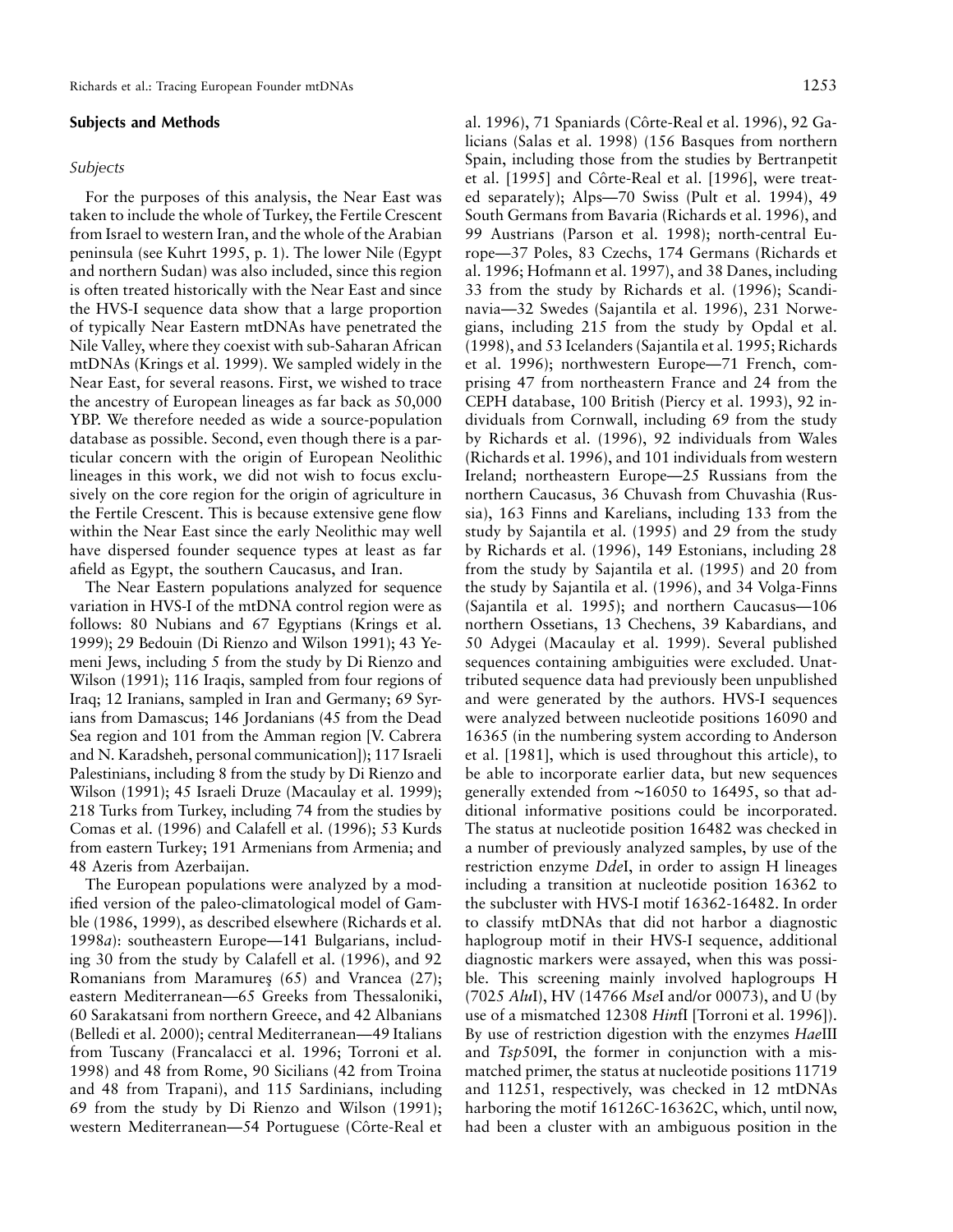mtDNA phylogeny (Macaulay et al. 1999), being either pre-HV or pre-JT. All samples bore the 11719G (111718*Hae*III) mutation that is characteristic of HV (Saillard et al., in press), whereas none of them bore the 11251G (–11251*Tsp*509I) mutation that is characteristic of JT (Hofmann et al. 1997; Macaulay et al. 1999). Thus, these mtDNAs were shown to constitute an early branch in the pre-HV cluster.

#### *mtDNA Classification*

The mtDNA nomenclature has been described in detail by Richards et al. (1998*a*) and Macaulay et al. (1999). In brief, named clades of the phylogeny typically either refer to early branchings or are distinguished by an interesting geographic distribution. Major clades, by tradition called "haplogroups," are denoted in terms of uppercase roman letters (e.g., H, J, etc.), and nested subclades are denoted by alternating positive integers and lowercase roman letters (e.g., J2, J1a, J1b1, etc.). Superclades, if not denoted by a single letter (e.g., M or N), are denoted by concatenating clade names (e.g., HV) whenever the smallest superclade comprising those clades is meant; the largest superclade containing those but no other named clades receives the prefix "pre-" (e.g., pre-HV). Possibly paraphyletic groups coalescing in an unresolved multifurcation that exclude the named clades deriving from this coalescence are marked by an asterisk (\*) appended to the list of those named clades (e.g.,  $HV^*$ ).

We use the term "sequence type" to refer to haplotypes of HVS-I sequences, and we use the term "lineage" to denote an individual subject's sequence. Hence, a particular sequence type, such as that which, within HVS-I, matches the Cambridge reference sequence (CRS [Anderson et al. 1981]), might comprise several lineages, if several individuals in a population sample display the same sequence type. As before, we denote sequence types in terms of the positions at which they differ from the CRS, so that an HVS-I sequence type differing by a transition at nucleotide position 16311 is denoted "16311," and a type differing by transitions at nucleotide positions 16145 and 16223 and a C $\rightarrow$ G transversion at nucleotide position 16176 is denoted "16145-16176G-16223." The term "founder type" denotes a sequence type that has been carried from a source population to a derived population. "Founder cluster" refers to the cluster that has evolved from the founder type in the derived population.

The phylogenetic analysis was based on the construction of reduced median networks (Bandelt et al. 1995). These networks had to be further reduced, since we required a tree in order to perform founder analysis. For western-Eurasian mtDNA data, combined analyses of control-region and coding-region data have resulted in the basal part of the phylogeny becoming clear (Ma-

caulay et al. 1999). Assignment to major clades on the basis of control-region data can therefore readily be achieved with the limited amount of additional RFLP typing described above. In the case of published data and other samples that could not be tested for additional markers, sequences could usually be unproblematically assigned to clusters by use of sequence matches or related types of known cluster. However, clear resolution within major clades can still remain a problem, particularly when the clades have little branching substructure. Several cases required special attention:

1. A subset of haplogroup T (referred to as " $T^*$ " in the study by Richards et al. [1998*a*]) includes the nodes 16126-16294, 16126-16294-16296, 16126- 16294-16296-16304, and 16126-16294-16304, which form a four-cycle in the network, with additional ambiguity surrounding nucleotide positions 16292 and 16153 (Richards et al. 1998*a*). Unfortunately, comparative coding-region data have not yet helped to resolve this four-cycle. A possible explanation for this is that the transition at nucleotide position 16294 destabilizes sites in its vicinity, where two runs of three cytosines are separated by an adenine. If this were the case, the nucleotide positions 16292 and 16296 might be unstable in this subcluster (as also has been noted by Malyarchuk and Derenko [1999]). Instability at nucleotide position 16296 is supported by its recurrence in T1 and by nucleotide position  $16146$  in T<sup>\*</sup>, a slowly-evolving position that, nevertheless, occurs on both 16126-16294 and 16126-16294-16296 backgrounds; 16153 also occurs on both backgrounds (although it appears again, clearly resolved, on a 16126-16266-16294 background). The basic T\* network therefore is probably best resolved into the path 16126-16294 (root), 16126-16294-16296, 16126-16294-16296-16304, and 16126-16294-16304 (since 16126-16294-16296 has higher diversity than does 16126-16294-16304). The difficulties with nucleotide position 16296 are acute, however, so we zeroweighted this character when constructing the T\* network; this suggested that the position had mutated a minimum of 10 times within  $T^*$ . This analysis also suggested that nucleotide position 16292, which might, for the same reason, also be thought likely to be destabilized has mutated only twice in T<sup>\*</sup>. Position 16153 also appeared to have mutated only twice. Setting aside the status at nucleotide position 16296 enabled us to distinguish additional subclusters within T: T2 (16126- 16294-16304), T3 (16126-16292-16294), T4 (16126- 16294-16324), and T5 (16126-16153-16294). These clusters are worth delineating, since they represent some of the main founder clusters within T. We here update T\* as the remainder of T when T1–T5 are excluded.

2. Haplogroup U5 appears to suffer instability at nucleotide position 16192 (Macaulay et al. 1999; Finnilä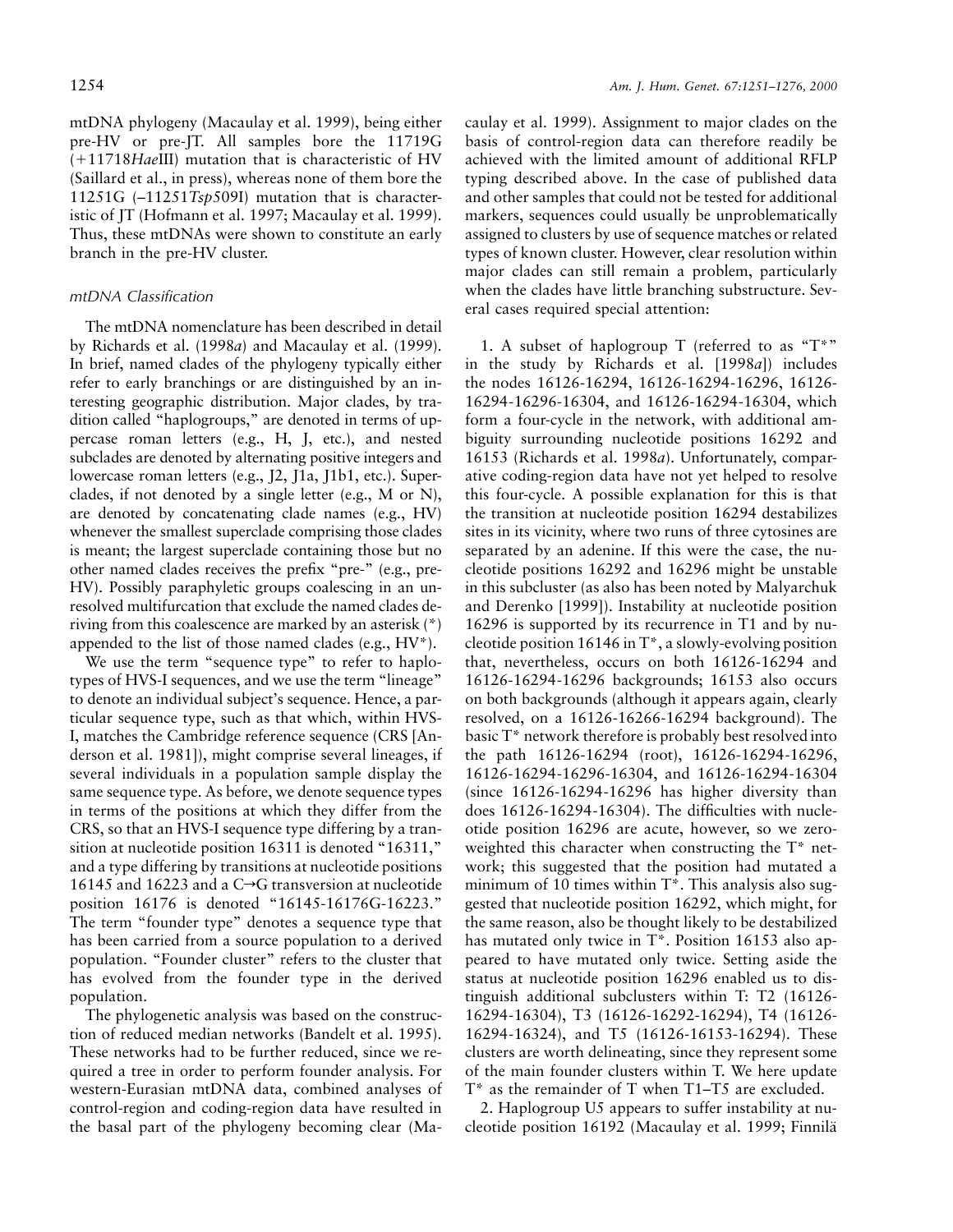et al. 2000), resulting in a four-cycle as above. We therefore assigned the 16189-16192-16270 type to subcluster U5b and assigned 16192-16311 to U5\*. However, 16189-16192-16256-16270 was assigned to U5a1\*, on the basis of the more stable nucleotide position 16256.

3. Haplogroup K appears to suffer multiple hits at nucleotide position 16093. However, it was usually possible to resolve 16093 transitions on the basis of additional HVS-I information (resolving in favor of slower positions from the list in the study by Hasegawa et al. [1993]); therefore, this character was retained. Nevertheless, the 16093-16224-16311 type itself may well have evolved from 16224-16311 more than once, which would account for the very low age estimate for this cluster.

4. Haplogroup H needed particular processing. We did this by analyzing the data from cluster H site by site, constructing reduced median networks of all sequences containing the variant base at each site. Two criteria were then used to evaluate which of these aggregates formed valid clusters:

- a. *Connectivity.*—If there was a starlike phylogeny with an extant central node and one-step connected derivatives, it was considered likely that the group of sequences formed a phylogenetic cluster.
- b. *Relative mutation rates of sites.*—If ambiguity remained after criterion (a) was employed, the clusters were further resolved by cutting of links corresponding to positions with lower weights—that is, with higher individual mutation rates. The weights were assigned by counting the number of major clusters in which the variant base occurred, as a minimum estimate of the number of times that it has mutated in the data set.
- 5. The HVS-I CRS sequence type, along with common one-step derivatives resulting from transitions at fast sites such as 16129, 16189, 16311, and 16362, may belong to haplogroups H, HV, pre-HV, U, or R. For each region, the additional typing information available was sufficient to allow us to distribute untyped HVS-I CRS lineages among the haplogroups. This was done on the basis of their known frequency, with fully typed data, region by region. Typically, almost all lineages were allocated to haplogroup H within Europe. The HVS-I types 16129, 16189, 16311, and 16362 were treated in the same way where this was necessary, and types that included these variants were assigned to clusters by a favoring of slower-evolving positions.

#### *Founder Analysis*

Here we take an approach toward the identification of European founders that is more formal than that used elsewhere (Richards et al. 1996). Similar kinds of analysis have been performed by Stoneking and Wilson (1989), Stoneking et al. (1990), and Sykes et al. (1995), for the populations of the Pacific, and by Torroni et al. (1993*a,* 1993*b*) and Forster et al. (1996), for the populations of the Americas. However, as a consequence of both our larger data set and the closer genetic contact between the Near East and Europe, it has proved necessary here to incorporate a data-processing step, to allow for the high levels of recurrent mutation and backmigration.

We identified "candidate" founders by searching for

- 1. identical sequence types in the Near East and Europe, and
- 2. inferred matches within the Near Eastern and European phylogeny, which are either
	- a. unsampled types with both European and Near Eastern derivatives, or
	- b. sequence types sampled only in the Near East and whose immediate derivatives include at least one European, or
	- c. sequence types sampled only in Europe and whose immediate derivatives include at least one Near Eastern individual.

We then developed criteria for screening out recurrent mutation and back-migration. These criteria were designed to identify types that had most likely evolved in the Near East and to exclude those which had migrated there during the more recent past; the presence of derived types in the Near East was used to distinguish the former.

We applied three levels of stringency to identify founder candidates, and we also performed analyses on the candidate list itself (*f0*). Two of the levels, *f1* and *f2,* were threshold levels, designed particularly to minimize the effects of recurrent mutation. Especially in the case of a shared frequent type, a parallel mutation in both regions, usually at a fast position, is likely to be reconstructed as a single event, so that the mtDNAs bearing the derived state seem to be more closely related than they are. A sequence match (either sampled or inferred) between populations—and, hence, a false founder candidate—can result. The threshold criteria aimed to reduce the impact of this effect, by requiring that matches should not be at the tips of the Near Eastern phylogeny: they are required to have either one  $(f1)$  or two  $(f2)$ branches deriving from them in the Near East. Furthermore, the derived types must connect to the founder candidate via Near Eastern (or shared) sequence types and not via sequence types found only in Europe. These criteria also provide a screen against recent back-migration into the Near East, since recently back-migrated types should also lack derivatives in the Near Eastern population.

A weakness of this approach for detection of backmigration is that it is dependent on the frequency of the founder cluster candidates in Europe. Clearly, for rarer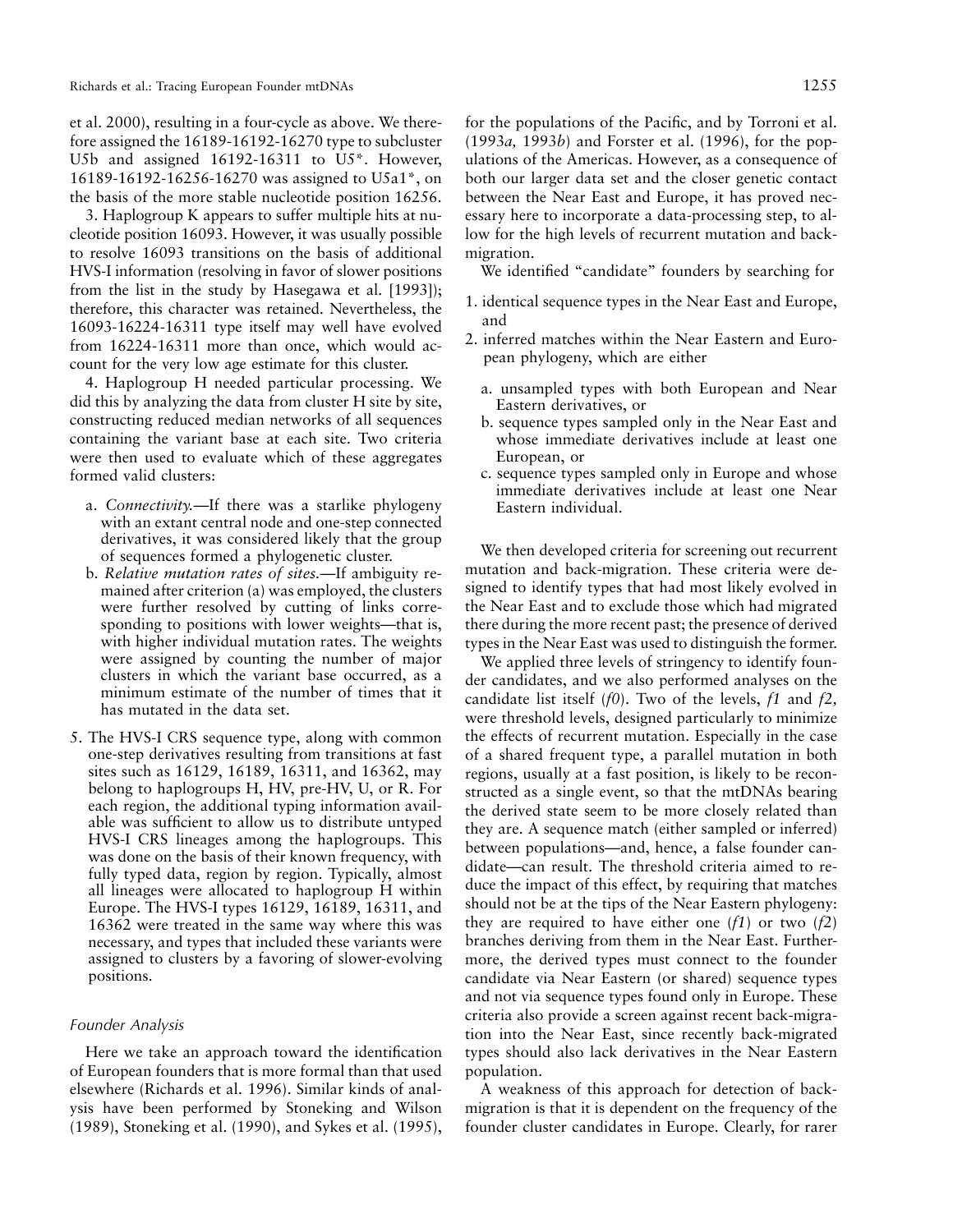types, the chance that back-migration or recurrent mutation will be detected is lower—and, for common types, it is higher—so that the criteria might be both too stringent for rare clusters and too weak for common clusters. We therefore introduced an alternative to *f2,* referred to as "*fs,*" in which the frequency of the cluster deriving from each candidate founder in Europe was used to scale the number of derivatives required in the Near East in order for the candidate to be counted as a founder type. To this end, we rescaled the (absolute) frequency of founder candidate clusters in Europe by taking logarithms to the base 10, rounding to the nearest integer, and then adding 1, allowing the outcome to be 1–4. This outcome was then used to designate the number of derivatives required in order for the candidate to qualify as a founder. In addition, to investigate the effect of sample size and differential back-migration into the more peripheral Near Eastern populations, we reapplied the *fs* criterion, excluding these populations (a procedure referred to as the "*fs*<sup>"</sup> analysis).

### *Frequency Estimates*

We estimated the posterior distribution of the proportion of a group of lineages in the population, given the sample, by using a binomial likelihood and a uniform prior on the population proportion. From this posterior distribution, we calculated a central 95% "credible region" (CR) (Berger 1985).

## *Dating and Age Classes*

Having identified a list of founder types corresponding to each of these criteria, we measured the diversity in the clusters to which they have given rise within Europe, using the statistic  $\rho$ , the mean number of transitions from the founder sequence type to the lineages in the cluster (Forster et al. 1996). This is an unbiased estimate of the time to the most common ancestor of the cluster (TMRCA), measured in mutational units. This value was converted to an age estimate, by use of a mutation rate of 1 transition (between nucleotide positions 16090 and 16365) per 20,180 years (Forster et al. 1996), which closely approximates other rates used for HVS-I (Ward et al. 1991; Macaulay et al. 1997). If the underlying genealogy of a cluster is starlike, we can readily calculate the posterior distribution of its TMRCA, given the sequence type of the ancestor, assuming a uniform prior distribution for the TMRCA and a Poisson distribution for the mutational process. From the (gamma-distributed) posterior, we calculated a central 95% CR. We did this for all clusters, regardless of whether their phylogeny was starlike. When the phylogeny is markedly non-starlike, this is highlighted, since this method is expected to underestimate considerably the width of the true CR.

We employed two simple Procrustean models of demographic prehistory to partition the founder clusters, under each criterion, into migration events. The first, or "basic," model assumes four major prehistoric migrations from the Near East to Europe: (i) early Upper Palaeolithic (EUP), 45,000 YBP; (ii) middle Upper Palaeolithic (MUP), 26,000 YBP; (iii) late Upper Palaeolithic (LUP), 14,500 YBP; and (iv) Neolithic, 9,000 YBP. It also employed a fifth class, at 3,000 YBP, in order to distinguish Neolithic from more-recent migration events.

These age classes were chosen by combining archaeological and paleo-climatological information (e.g., see Dansgaard et al. 1993; Strauss 1995) with an eyeballing of the ages of the more common founder clusters (see table 3 and fig. 1). These clusters appeared to fall roughly into at least three age classes, roughly corresponding to the beginning of the EUP, the LUP, and the Neolithic, with some clusters falling broadly between the LUP and the EUP. The MUP date of 26,000 YBP was chosen to allow immigrants arriving during ∼30,000–20,000 YBP to register, and it also corresponds to a slight climatic improvement. The EUP and LUP dates also correspond to more-substantial climatic ameliorations, especially the LUP dates, which are based on the rapid onset of the Bølling warm phase (Dansgaard et al. 1993).

With this latter point in mind, we also considered an "extended" model, which included a Mesolithic component during the dramatic rewarming following the Younger Dryas glacial interlude at 11,500 YBP (Dansgaard et al. 1993). This was stimulated by the suggestion, by Adams and Otte (1999), that recovery from this brief cold period, like that from the LGM, may have led to renewed population dispersals in Europe, possibly including some from Near Eastern refugia. Mesolithic events would, of course, be difficult to distinguish from both LUP and Neolithic expansions, but the possibility of a Mesolithic contribution should nevertheless be borne in mind.

Our partition analysis involves making the following assumptions: (i) each cluster can be assigned, in its entirety, to one of the proposed migration phases; (ii) each cluster expanded in Europe, immediately after the migration event, so that, as a result, the genealogy of each founder cluster is starlike, with a time depth closely approximating the time of the migration event; (iii) the mutation-rate estimate is accurate; (iv) the phylogenetic analysis has resolved all mutations; and (v) the founder analysis has correctly identified the sequence types of the founders. We determined the probabilities that each founder cluster took part in each of the migration events, on the basis of the age of the cluster. Then, given the proportion of the modern sample contained in each cluster, we estimated the proportion of the sample (and, by implication, the modern population of Europe) that is derived from each migration event. In detail, the migra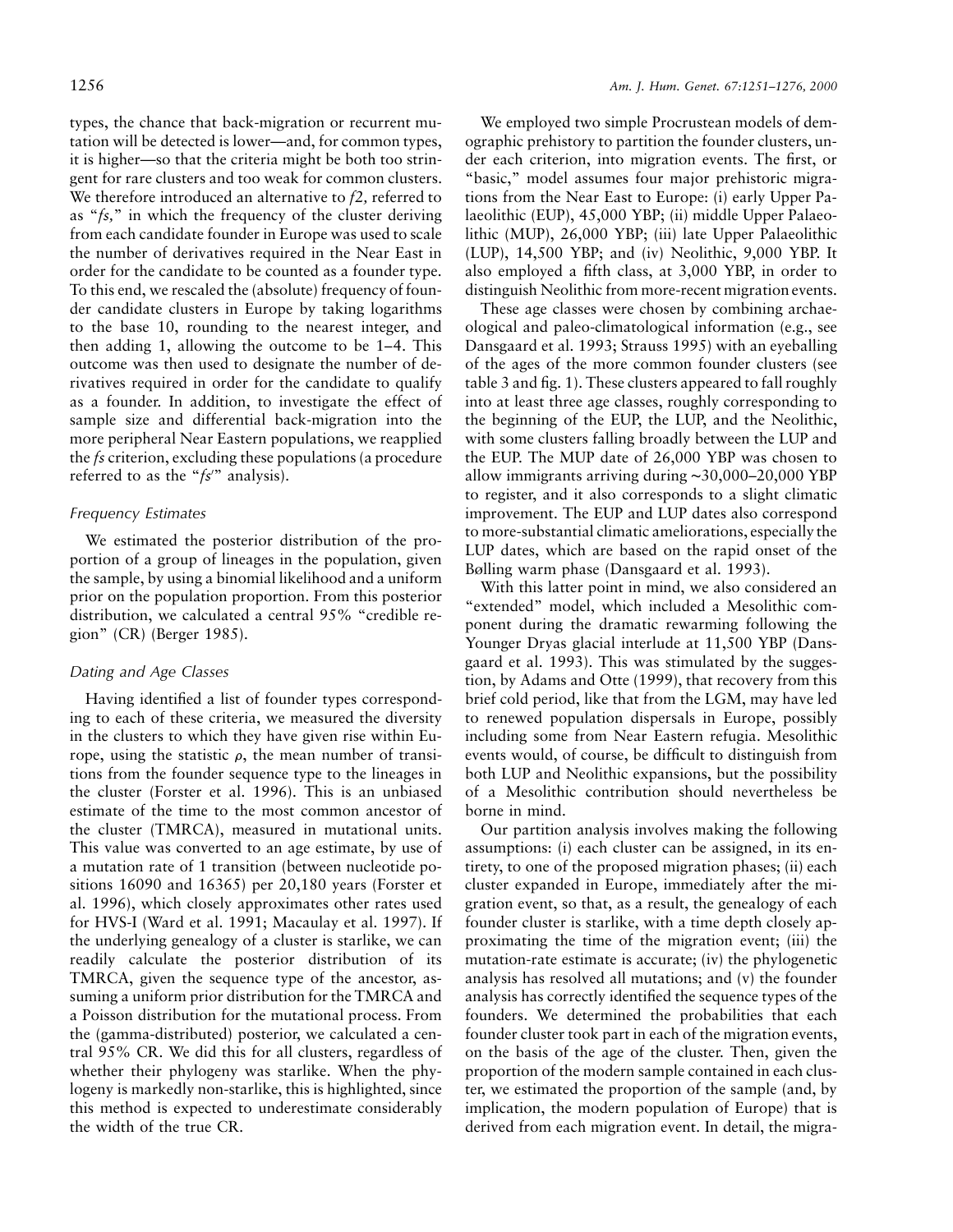tion-event times,  $t_m$  ( $1 \le m \le M$ , where  $M = 5$  for the basic model and  $M = 6$  for the extended model), were first scaled by the mutation rate  $\mu$ ; that is,  $\tau_m = \mu t_m$ . If we were to know from which event a cluster derived, then, under our assumption about the genealogy, the sampling distribution of  $\rho$  would be Poisson, with the parameter given by the total (scaled) length of the tree (which equals the number of samples in the cluster multiplied by the scaled time of the event); that is,

$$
\mathrm{pr}(\rho_i|a_{im}=1,\tau_m)=\mathrm{constant}\times\exp[-n_i(\tau_m-\rho_i\ln\tau_m)]\ ,
$$

where  $\rho_i$  is the value of  $\rho$  for the *i*th cluster ( $1 \le i \le I$ ),  $n_i$  is the sample size of the *i*th cluster, and  $a_{im} = 1$  if the *i*th cluster is associated with the *m*th event and  $a_{im}$ 0 otherwise. Then, the application of Bayes's theorem, with an uninformative prior  $pr(a_{im} = 1) = M^{-1}$ , yields the posterior probability that  $a_{im} = 1$ :

$$
\text{pr}(a_{im} = 1 | \rho_i, \tau_m) = \frac{\exp[-n_i(\tau_m - \rho_i \ln \tau_m)]}{\sum_{m=1}^{M} \exp[-n_i(\tau_m - \rho_i \ln \tau_m)]} \; .
$$

The proportion of the total sample that is associated with the *m*th event,  $S_m$ , is  $n^{-1} \sum_{i=1}^{I} a_{im} n_i$ , where *n* is the total sample size. Exploiting the distribution derived above for  $a_{im}$ , we evaluated the posterior mean of  $S_m$ and the root-mean-square deviation from the mean, to provide an overall indication of the likely contribution of each migration to the extant mtDNA pool. We performed the analysis on the three founder lists identified on the basis of the criteria *f1, f2,* and *fs,* as well as on the basis of the *f0* list. The analysis was repeated with the migration dates varied by as much as 2,000 years, to establish that this did not greatly affect the outcome.

Multiple dispersals of single sequence types are clearly a possibility, particularly for older types that are frequent in the Near East. Although most western-Eurasian mtDNA types are rare, one in particular, the root of haplogroup H (having the CRS in HVS-I and, hence, referred to as "H-CRS"), is very common, accounting for 16% of European lineages and for 6% of those from the Near East. Since this type is as much as 30,000 years old, it may have spread into Europe more than once. To allow for this possibility, we removed from the partition analysis the cluster derived from this type and then repeated the analysis. We then distributed the H-CRS cluster in Europe into the migrations, in proportion to the overall contribution of other lineages to each migration, while excluding the EUP, which occurred before this type had evolved. We term this the "*fsr*" analysis. No other Near Eastern type occurs at  $>2\%$  of the total—except for the K type  $16224-16311$   $(3.0\%)$ , which is  $\lt 25,000$ years old.

Members of haplogroups of eastern-Eurasian and Af-

rican origin were excluded from these analyses, as "erratics"—that is, occasional migrants rather than parts of major range expansions. Few of these types occur more than once. We also excluded possible members of R1,  $R^*$  (Macaulay et al. 1999), and  $N^*$  (see below). These sets of lineages lack informative HVS-I markers, and, in the absence of additional RFLP typing, which was not possible for data assembled from the literature, they could not be unambiguously identified. However, they are extremely rare in Europe, amounting to  $< 1\%$ of the lineages.

#### **Results**

#### *mtDNA in the Near East*

Table 1 shows frequencies and age estimates of the main mtDNA haplogroups that occur in the Near East and Europe. These clusters are restricted primarily to Europe and the Near East (western Eurasia). Western-Eurasian lineages are found at moderate frequencies as far east as central Asia (Comas et al. 1998) and are found at low frequencies in both India (Kivisild et al. 1999*a*) and Siberia (Torroni et al. 1998), but, in these cases, only restricted subsets of the western-Eurasian haplogroups have been found, suggesting that they are most probably the result of secondary expansions from the core Near Eastern/European zone.

The ages are estimates of the TMRCA of each cluster. Since these clusters are largely restricted to Europe and the Near East, they are likely to have originated in either one or the other region and to have subsequently dispersed into the other. In this case, there may be an overall reduction in the diversity of a cluster in the region that was settled, which gives an indication of the direction of gene flow, although this will not automatically be the case, depending on the diversity carried from the source. If this were the case, the older of the two age estimates would be a better estimate of the age of the cluster; the estimate for the younger population then would be rather meaningless. A founder analysis would be necessary to date the migration event.

As table 1 indicates, a number of the major haplogroups have greater diversities in the Near East than in Europe. This is the case for haplogroups H, J, and T, for which the central 95% CRs of their TMRCAs in the Near East and Europe do not overlap. Haplogroup U appears to be similar in age in both Europe and the Near East and has ancient geographically specific subclusters. In these two regions, haplogroups I, W, and X are also indistinguishable, possibly as a result of their low sample sizes. We also calculated haplogroup diversity in the northern-Caucasian samples; however, although high, these values cannot be very meaningfully converted into age estimates, since the cluster phylogenies in this region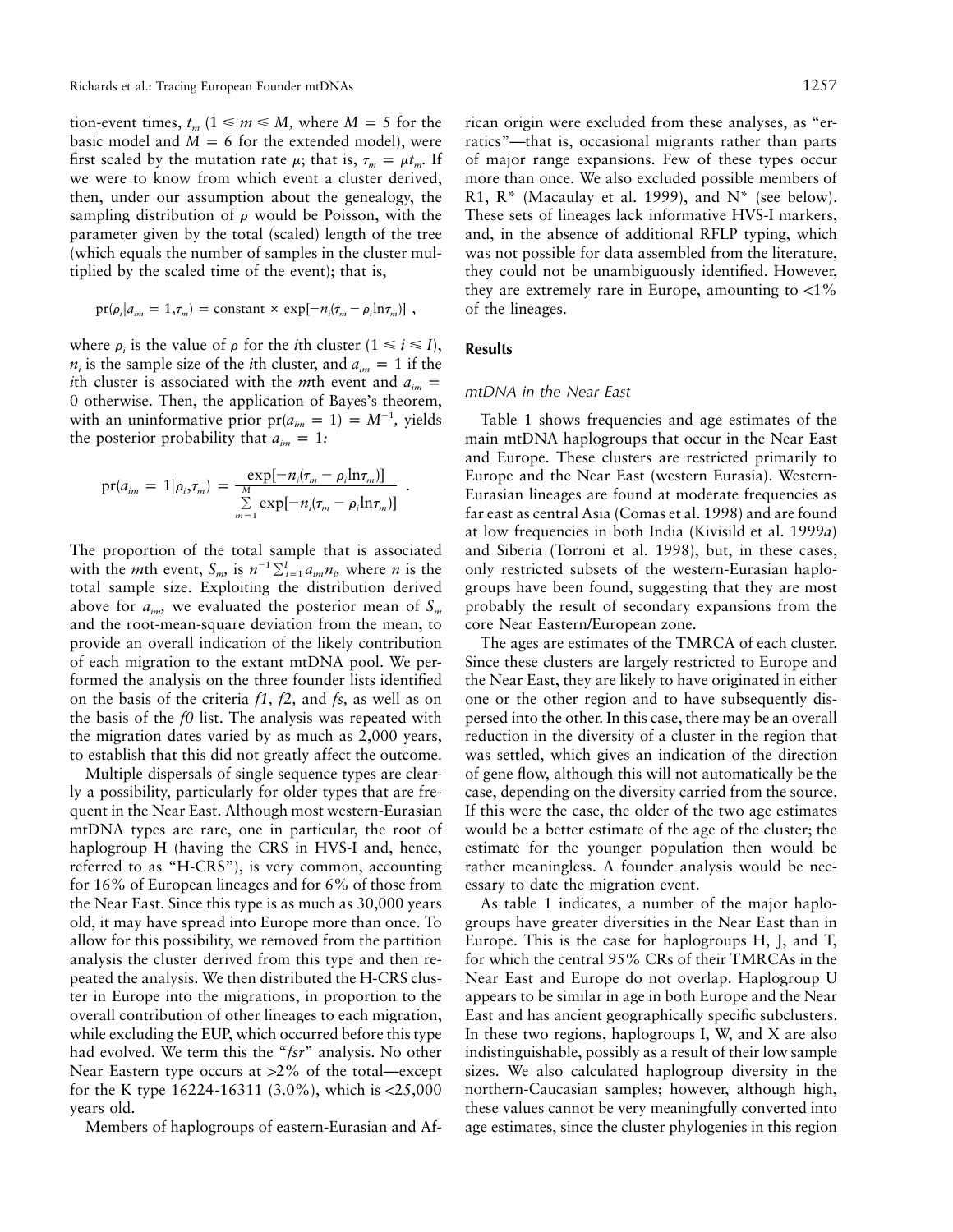|                                                 |                                     |                                            | <b>NEAR EASTERN SAMPLE</b> |              | <b>EUROPEAN SAMPLE</b>                                        |                         |              |  |
|-------------------------------------------------|-------------------------------------|--------------------------------------------|----------------------------|--------------|---------------------------------------------------------------|-------------------------|--------------|--|
| <b>HAPLOGROUP</b><br>OR SUBCLUSTER <sup>a</sup> | ANCESTRAL SEQUENCE TYPE IN<br>HVS-I | No. of Lineages (95%<br>CR for Proportion) | 95% CR for Age<br>(YBP)    | Phylogeny    | No. of Lineages in European<br>Sample (95% CR for Proportion) | 95% CR for Age<br>(YBP) | Phylogeny    |  |
| <b>HV</b>                                       | <b>CRS</b>                          | $376(.280-.331)$                           | 24,300-29,000              | Starlike     | $1,464$ $(.504-.541)$                                         | 20,700-22,800           | Starlike     |  |
| Η                                               | <b>CRS</b>                          | $302(.222-.270)$                           | 23,200-28,400              | Starlike     | $1,300$ $(.445-.482)$                                         | 19,200-21,400           | Starlike     |  |
| V                                               | 16298                               | $6(.002-.011)$                             | 9,500-43,900               | Starlike     | $128(.039-.054)$                                              | 11,100-16,900           | Starlike     |  |
| HV1                                             | 16067                               | $29(.016-.034)$                            | 11,300-24,800              | Starlike     | $9(.002-.006)$                                                | 22,200-58,300           | Starlike     |  |
| pre-HV                                          | 16126-16362                         | 44 (.027 - .048)                           | 18,600-31,800              | Starlike     | $12(.002-.007)$                                               | 15,400-41,600           | Starlike     |  |
|                                                 | 16069-16126                         | $116(.079-.112)$                           | 42,400-53,700              | Non-starlike | $261(.083 - .104)$                                            | 22,000-27,400           | Non-starlike |  |
| T                                               | 16126-16294                         | $121(.083-.116)$                           | 41,900-52,900              | Non-starlike | $229(.072-.092)$                                              | 33,100-40,200           | Non-starlike |  |
| T1                                              | 16126-16163-16186-16189-16294       | $50(.031 - .053)$                          | 16,700-28,400              | Starlike     | $64(.018-.029)$                                               | $6,100 - 12,800$        | Starlike     |  |
| U                                               | <b>CRS</b>                          | $269(.196-.242)$                           | 50,400-58,300              | Starlike     | $607$ (.201-.232)                                             | 53,600-58,900           | Starlike     |  |
| K                                               | 16224-16311                         | $63(.040-.065)$                            | 15,500-25,500              | Non-starlike | $159(.049-.066)$                                              | 12,900-18,300           | Non-starlike |  |
| U <sub>1</sub> a                                | 16189-16249                         | $29(.016-.034)$                            | 17,000-33,100              | Starlike     | $12(.002 - .007)$                                             | 20,500-49,900           | Starlike     |  |
| U <sub>1</sub> b                                | 16249-16327                         | $11(.005-.016)$                            | 14,000-40,800              | Starlike     | $2(.000-.003)$                                                | 2,400-56,200            | Starlike     |  |
| U <sub>2</sub>                                  | 16129C-16189-16362                  | $10(.004-.015)$                            | 14,000-42,300              | Non-starlike | $18(.004-.010)$                                               | 23,600-48,000           | Starlike     |  |
| U <sub>3</sub>                                  | 16343                               | $62(.039-.064)$                            | 16,300-26,600              | Starlike     | $26(.006-.014)$                                               | 11,900-26,800           | Starlike     |  |
| U <sub>4</sub>                                  | 16356                               | $21(.011-.026)$                            | 16,300-35,500              | Starlike     | $84(.024-.037)$                                               | 16,100-24,700           | Non-starlike |  |
| U <sub>5</sub>                                  | 16270                               | $22(.012-.027)$                            | 46,000-75,000              | Non-starlike | $257(.081 - .103)$                                            | 45,100-52,800           | Non-starlike |  |
| $U$ 7                                           | 16318T                              | $13(.006-.018)$                            | 23,900-53,600              | Non-starlike | $7(.001 - .005)$                                              | 11,900-45,400           | Non-starlike |  |
| N <sub>1</sub> b                                | 16145-16176G-16223                  | $19(.010-.024)$                            | 8,900-24,900               | Starlike     | $8(.001-.006)$                                                | 21,100-59,300           | Starlike     |  |
|                                                 | 16129-16223                         | $20(.011-.025)$                            | 32,300-58,400              | Non-starlike | $59(.016 - .027)$                                             | 27,200-40,500           | Non-starlike |  |
| W                                               | 16223-16292                         | $20(.011-.025)$                            | 18,000-38,400              | Starlike     | $54(.015-.025)$                                               | 17,100-28,400           | Starlike     |  |
| X                                               | 16189-16223-16278                   | $36(.021 - .040)$                          | 13,700-26,600              | Starlike     | 42 $(.011-.020)$                                              | 17,000-30,000           | Starlike     |  |

**Table 1** Estimated Frequencies and Ages of Major Haplogroups and Their Major Subclusters, in the Near East and Europe

 $^{\circ}$  Subclusters of haplogroups are indented. The less common haplogroups are not shown in this table; they account for 213 of the 1,234 Near Eastern lineages (95% CR  $=$ .153–.195) and for 68 of the 2,804 European lineages (95% CR = .019–.031). Also excluded are the northern-Caucasian samples.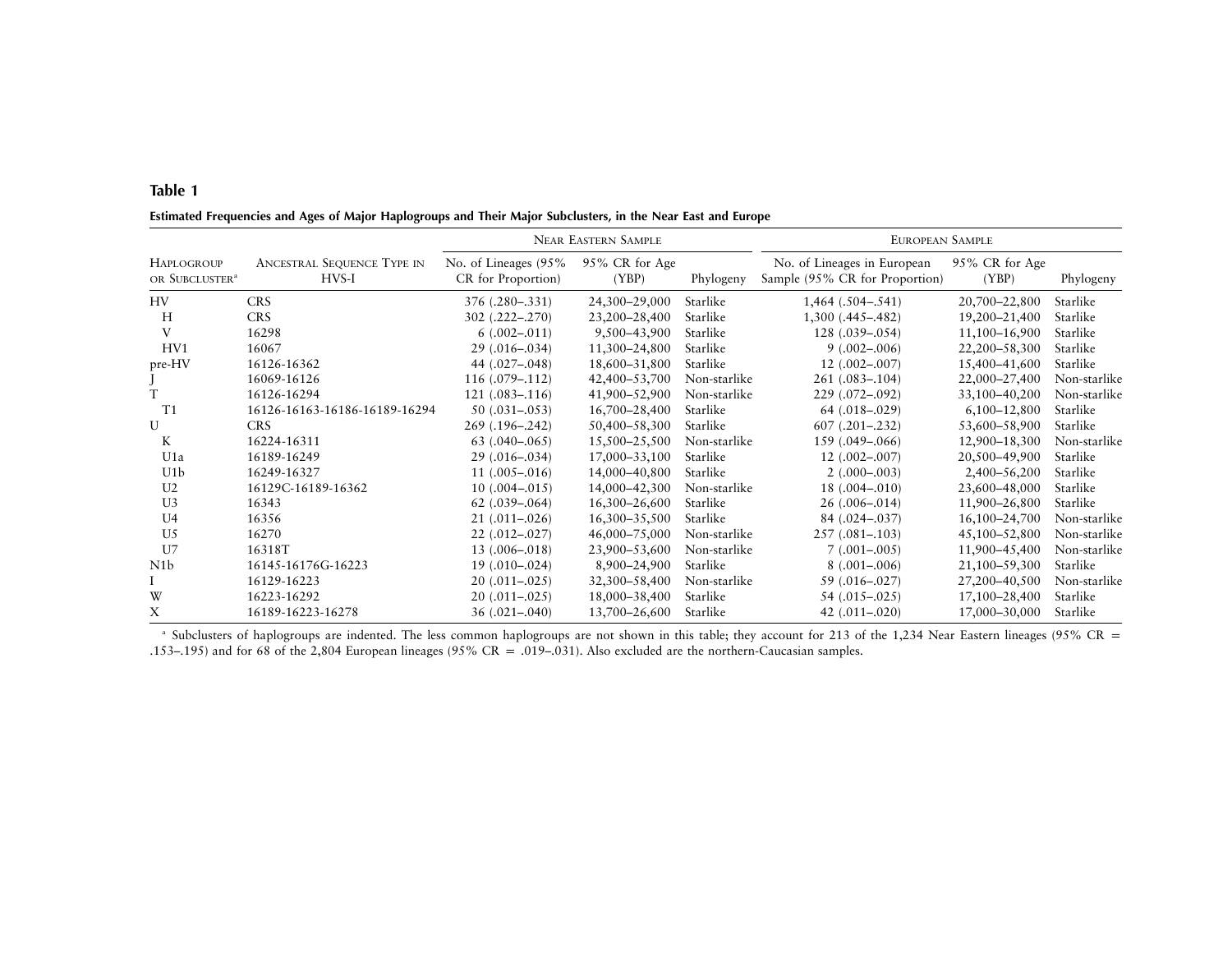are markedly non-starlike, evidently displaying drift onto rare sequence types, often near the tips of the phylogenies. Although the Caucasian data are therefore difficult to interpret, the presence there of cluster distributions that are similar to those of Europe and the Near East should caution us that both Europe and the Near East could have been populated from a third region, perhaps closer to either the extant Caucasian population or other populations in eastern Europe. More-recent incursions from eastern Europe, particularly during the Bronze Age, are also likely to have taken place.

Most of the major western-Eurasian clades (Macaulay et al. 1999, table 2) occur in the Near East at a frequency of  $\geq 1\%$ . In addition to these, we here define U7 (HVS-I motif 16318T [Kivisild et al. 1999*a*]), HV1 (HVS-I motif 16067), and a clade in pre-HV (HVS-I motif 16126-16362). We subdivide the haplogroup N defined by 10873T (110871*Mnl*I) (Quintana-Murci et al. 1999), which encompasses almost all Eurasian mtDNAs  $(including haplogroups A, B, F, H-J, K, R, and T-Y)$ that do not fall into haplogroup M. A subcluster N1, characterized by 10238C (+10237*HphI*), can be identified (Kivisild et al. 1999*b*) that includes haplogroup I and that has distinct subclusters: N1a (tentative HVS-I motif 16147A/G–16172-16223-16248-16355), N1b (probable HVS-I motif 16145-16176G-16223), and N1c (probable HVS-I motif 16223-16265). Another N subcluster with HVS-I motif 16223-16257A-16261 has a predominantly eastern-Eurasian distribution. HV1, the specific clade of pre-HV, N1a–c, and U7 all occur at low frequency in the northern-Caucasian sample. If we enumerate named subclusters of mtDNA clades in the Near East, Europe, and the Caucasus, we also find more in the Near East than in either of the other two regions, again supporting a Near Eastern origin for the main clusters.

The principal exception is cluster V, which seems to have expanded within Europe ∼13,000 YBP (Torroni et al. 1998). Cluster U5 is an additional unusual case. Although U5 occurs at ∼2% in the Near East, its phylogeography, as we discuss below, suggests that it evolved mainly within Europe during the past ∼50,000 years. Haplogroups V and U5 occur in the Near East at ∼11% and ∼19%, respectively, of their European frequencies, in most cases as occasional haplotypes that are derived from European lineages. These can be regarded as "erratics," in the same way that African and eastern-Eurasian types can be regarded as such in Europe.

Cluster H is the most frequent cluster in the Near East, as it is in Europe; nevertheless, it is present at a frequency of only 25% (95% CR = .222–.270) in the Near East, compared with  $46\%$  (95% CR = .445–.482) in Europeans as a whole. It occurs in the northern Caucasus at a frequency of ∼25% (95% CR  $= .200-.318$ ). It is almost absent in certain popula-

tions, such as the Arabians and the Saami (Sajantila et al. 1995). The age estimate for H in the Near East is 23,200–28,400 years. This is significantly older than its age estimate in Europe (19,200–21,400 years) and perhaps gives an indication of the TMRCA of haplogroup H.

A similar picture emerges with regard to the sister haplogroups, T and J, which both date to ∼50,000 YBP in the Near East but more-recent dates in Europe. Cluster J reaches its highest frequencies in Arabia (25% in the Bedouin and Yemeni [95% CR .165–.361]), alongside equally exceptional frequencies of the specific clade within pre-HV (22% [95% CR .142–.331]), perhaps as a result of the same founder effects or low population sizes that appear to have excluded or eliminated cluster H from the Arabian peninsula. Arabia is by far the most distinctive region in the Near East, and it is notable that the Bedouin and Yemeni populations would appear to have a common origin, as judged on the basis of their striking similarity in unusual cluster frequencies. Haplogroup U, which is  $>50,000$  years old in the Near East and which harbors both specific European (U5), northern-African (U6 [Rando et al. 1998; Macaulay et al. 1999]), and Indian (U2i [Kivisild et al. 1999*a*]) components, each dating to ∼50,000 YBP, occurs in both Arabia and the northern Caucasus and, indeed, throughout the Near East.

There is in the Near East a moderate frequency of clusters originating in Africa (even when Egypt and Nubia—where the frequency of lineages of African origin is obviously higher—are excluded from the Near Eastern sample): ~1% L1, ~1% L2, and <3% African L3\* (distinguished from the Eurasian haplogroups M and N, at nucleotide positions 10400 and 10873, respectively [Quintana-Murci et al. 1999]). The cluster M1, usually found in eastern Africa (Passarino et al. 1998; Quintana-Murci et al. 1999), also occurs at  $\langle 1\%$ . Thus, sub-Saharan African input in the Near East amounts to ∼5%, rather less than our estimates of gene flow from Europe. There are also  $\langle 1\%$  northern-African U6 mtDNAs.

There are even fewer eastern-Eurasian lineages represented, amounting to ∼2% in total: 3 individuals with haplogroup A, 4 with B, 7 with C (or pre-C), 2 with F, 1 from  $N^*$ , 1 with Y, and 10 additional potential members of the eastern-Eurasian haplogroup M, some of which may be D (Torroni et al. 1993*b*). As in the case of Africa, these are probably attributable to fairly recent gene flow. Most of them would imply incursions from central/eastern Asia, and their occurrence in Turkey, Greece, Bulgaria, and the Caucasus, as well as in both the Saami and northeastern Europe, implies that they may be the result of historically attested migrations into these areas.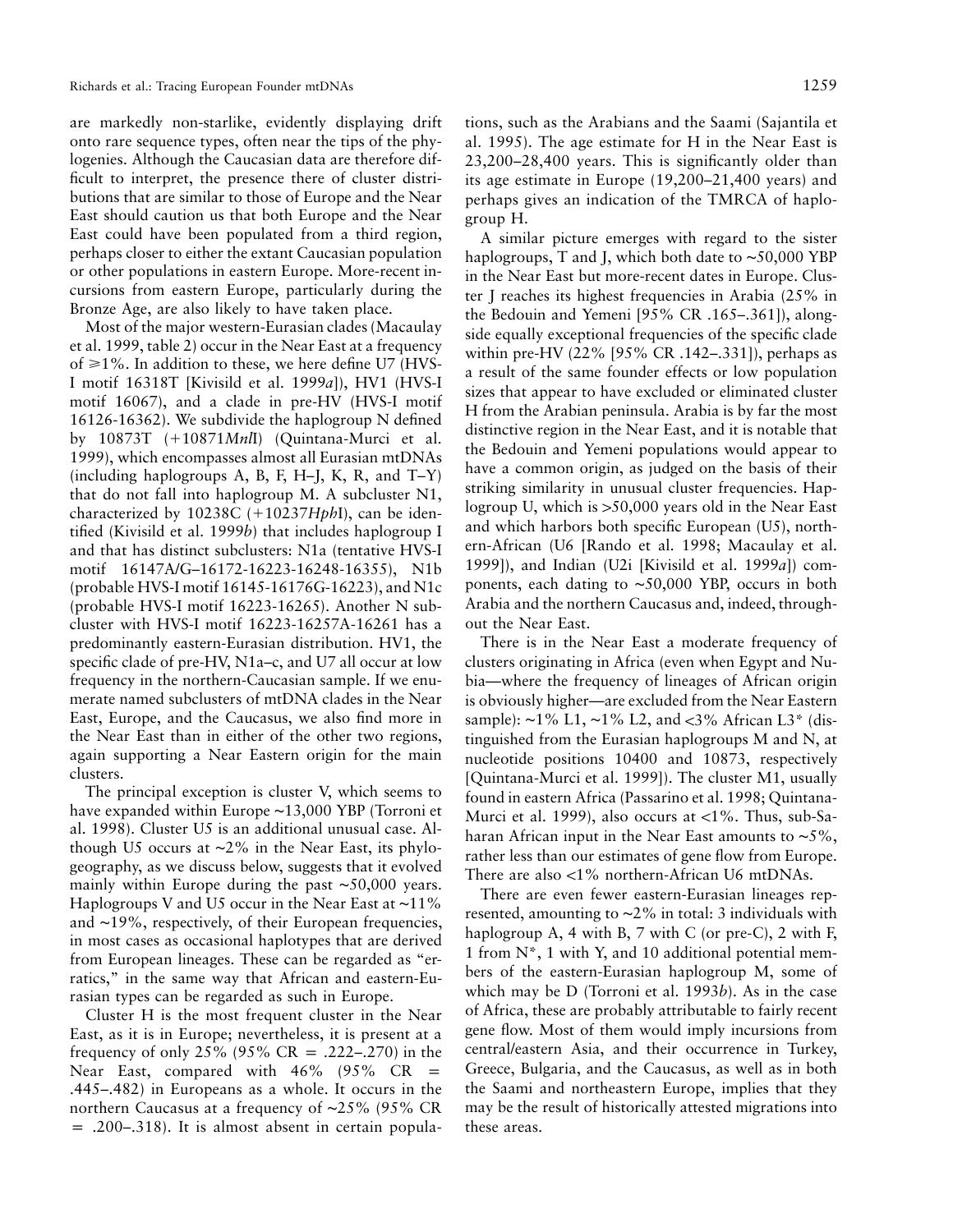# **Table 2**

|  | Founder Status of All Founder Candidate Sequence Types, under Five Different Criteria |  |  |
|--|---------------------------------------------------------------------------------------|--|--|
|--|---------------------------------------------------------------------------------------|--|--|

|         | FOUNDER STATUS, FOR CRITERION <sup>a</sup> |           | HAPLOGROUP |     |                |                                         |
|---------|--------------------------------------------|-----------|------------|-----|----------------|-----------------------------------------|
| $f_{0}$ | f1                                         | f2        | fs         | fs' | OR SUBCLUSTER  | <b>HVS-I SEQUENCE TYPE</b> <sup>b</sup> |
| ٠       | $\bullet$                                  | $\bullet$ | $\bullet$  | ٠   | H              | $\boldsymbol{0}$                        |
|         |                                            |           |            |     | H              | 16092                                   |
|         |                                            |           |            |     | H              | 16092-16311                             |
|         |                                            |           |            |     | H              | 16111                                   |
|         |                                            |           |            |     | $H_{\rm}$      | 16129                                   |
|         |                                            |           |            |     | H              | 16172                                   |
|         |                                            |           |            |     | H              | 16189                                   |
|         |                                            |           |            |     | $H_{\rm}$      | 16189-16311                             |
|         |                                            |           |            |     | H              | 16212                                   |
|         |                                            |           |            |     | H              | 16244                                   |
|         |                                            |           |            |     | $H_{\rm}$      | 16284                                   |
|         |                                            |           |            |     | H              | 16289                                   |
|         |                                            |           |            |     | H              | 16311                                   |
|         |                                            |           |            |     | $H_{\rm}$      | 16362                                   |
|         |                                            |           |            |     | H              | 16192-16304                             |
|         |                                            |           |            |     | H              | 16207-16304                             |
|         |                                            |           |            |     | $H_{\rm}$      | 16210-16304                             |
|         |                                            |           |            |     | H              | 16304                                   |
|         |                                            |           |            |     | $H_{\rm}$      | 16304-16327                             |
|         |                                            |           |            |     | H              | 16304-16362                             |
|         |                                            |           |            |     | H              | 16256-16295-16352<br>16256-16311-16352  |
|         |                                            |           |            |     | H              |                                         |
|         |                                            |           |            |     | $H_{\rm}$      | 16256-16352<br>16218-16328A             |
|         |                                            |           |            |     | Н              |                                         |
|         |                                            |           |            |     | $H_{\rm}$<br>H | 16092-16293-16311<br>16293-16311        |
|         |                                            |           |            |     |                |                                         |
|         |                                            |           |            |     | H<br>$H_{\rm}$ | 16291<br>16162                          |
|         |                                            |           |            |     | H              | 16162-16172                             |
|         |                                            |           |            |     | H              | 16148-16256-16319                       |
|         |                                            |           |            |     | H              | 16256                                   |
|         |                                            |           |            |     | H              | 16093-16293                             |
|         |                                            |           |            |     | H              | 16293                                   |
|         |                                            |           |            |     | H              | 16111-16362-16482                       |
|         |                                            |           |            |     | H              | 16129-16362-16482                       |
|         |                                            |           |            |     | $H_{\rm}$      | 16362-16482                             |
|         |                                            |           |            |     | H              | 16093                                   |
|         |                                            |           |            |     | H              | 16318T                                  |
|         |                                            |           |            |     | $H_{\rm}$      | 16176                                   |
|         |                                            |           |            |     | H              | 16209                                   |
|         |                                            |           |            |     | H              | 16213                                   |
|         |                                            |           |            |     | H              | 16218                                   |
|         |                                            |           |            |     | Η              | 16192                                   |
|         |                                            |           |            |     | $H_{\rm}$      | 16222                                   |
|         |                                            |           |            |     | $H_{\rm}$      | 16240                                   |
|         |                                            |           |            |     | H              | 16278                                   |
|         |                                            |           |            |     | $H_{\rm}$      | 16261                                   |
|         |                                            |           |            |     | $H_{\rm}$      | 16263                                   |
|         |                                            |           |            |     | H              | 16274                                   |
|         |                                            |           |            |     | $H_{\rm}$      | 16286                                   |
|         |                                            |           |            |     | $H_{\rm}$      | 16287                                   |
|         |                                            |           |            |     | H              | 16295                                   |
|         |                                            |           |            |     | $H_{\rm}$      | 16265-16298                             |
|         |                                            |           |            |     | $H_{\rm}$      | 16298                                   |
|         |                                            |           |            |     | H              | 16354                                   |
|         |                                            |           |            |     | $H_{\rm}$      | 16355                                   |
|         |                                            |           |            |     | $H_{\rm}$      | 16234                                   |
|         |                                            |           |            |     | $H_{\rm}$      | 16093-16265                             |
|         |                                            |           |            |     | $H_{\rm}$      | 16265                                   |

(*continued*)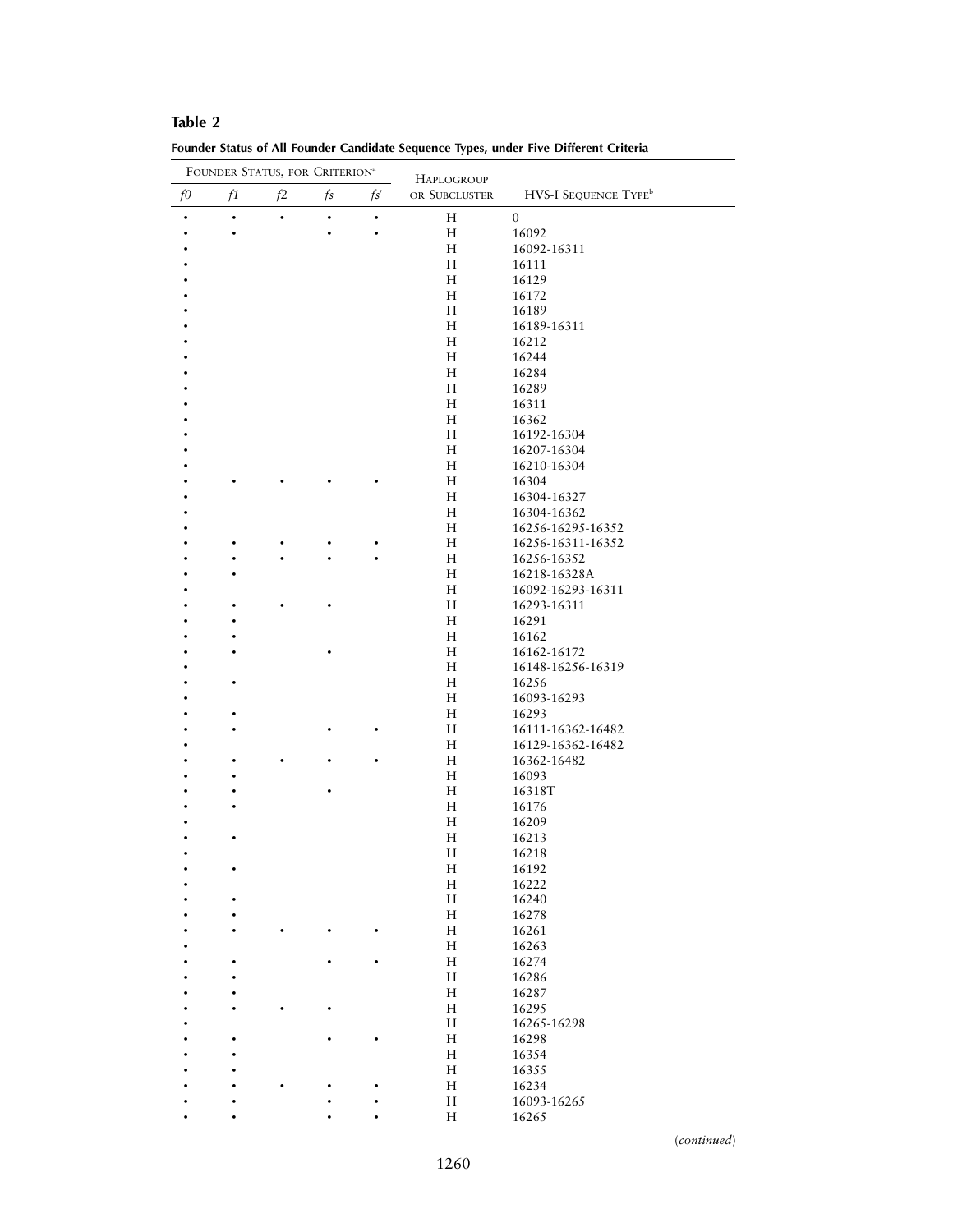# **Table 2 (continued)**

| fО | f1        | f2 | fs | fs | HAPLOGROUP<br>OR SUBCLUSTER | <b>HVS-I SEQUENCE TYPE</b> <sup>b</sup>                  |
|----|-----------|----|----|----|-----------------------------|----------------------------------------------------------|
|    | $\bullet$ |    |    |    | Н                           | 16150-16192                                              |
|    |           |    |    |    | Н                           | 16248                                                    |
|    |           |    |    |    | H                           | 16356                                                    |
|    |           |    |    |    | Н                           | 16266                                                    |
|    |           |    |    |    | H                           | 16266-16311                                              |
|    |           |    |    |    | H                           | 16266-16311-16362                                        |
|    |           |    |    |    | Н                           | 16145                                                    |
|    |           |    |    |    | H                           | 16188G                                                   |
|    |           |    |    |    | H                           | 16288-16362                                              |
|    |           |    |    |    | H                           | 16357                                                    |
|    |           |    |    |    | HV                          | $\mathbf{0}$                                             |
|    |           |    |    |    | HV                          | 16129                                                    |
|    |           |    |    |    | HV                          | 16129-16221                                              |
|    |           |    |    |    | HV                          | 16172-16311                                              |
|    |           |    |    |    | HV                          | 16221                                                    |
|    |           |    |    |    | HV                          | 16311                                                    |
|    |           |    |    |    | HV                          | 16362                                                    |
|    |           |    |    |    | HV1                         | 16067                                                    |
|    |           |    |    |    | HV1                         | 16067-16311                                              |
|    |           |    |    |    | HV1                         | 16067-16355                                              |
|    |           |    |    |    | I                           | 16129-16223                                              |
|    |           |    |    |    | I                           | 16129-16172-16223-16311                                  |
|    |           |    |    |    | I                           | 16129-16223-16311                                        |
|    |           |    |    |    | I                           | 16129-16223-16311-16362                                  |
|    |           |    |    |    | I                           | 16223-16311                                              |
|    |           |    |    |    | I                           | 16129-16148-16223                                        |
|    |           |    |    |    | I                           | 16129-16223-16311-16319                                  |
|    |           |    |    |    | I                           | 16129-16223-16270-16311-16319-16362                      |
|    |           |    |    |    | J                           | 16069-16126                                              |
|    |           |    |    |    | J                           | 16069-16126-16145                                        |
|    |           |    |    |    | J                           | 16069-16126-16148                                        |
|    |           |    |    |    |                             | 16069-16126-16189                                        |
|    |           |    |    |    | J                           | 16069-16126-16193-16256-16300-16309                      |
|    |           |    |    |    | J                           | 16069-16126-16241                                        |
|    |           |    |    |    | J                           | 16069-16126-16300                                        |
|    |           |    |    |    | J                           | 16069-16126-16311                                        |
|    |           |    |    |    | J                           | 16069-16126-16319                                        |
|    |           |    |    |    | $\mathsf{I}1$               | 16069-16126-16145-16172-16261                            |
|    |           |    |    |    | J1                          | 16069-16126-16145-16261                                  |
|    |           |    |    |    | J1                          | 16069-16126-16261<br>16069-16126-16145-16189-16231-16261 |
|    |           |    |    |    | J1a<br>J1a                  | 16069-16126-16145-16231-16261                            |
|    |           |    |    |    |                             | 16069-16126-16145-16222-16261                            |
|    |           |    |    |    | J1b<br>11 <sub>b</sub>      | 16069-16126-16145-16222-16261-16274                      |
|    |           |    |    |    | J1b1                        | 16069-16126-16145-16172-16222-16261                      |
|    |           |    |    |    | J2                          | 16069-16126-16193                                        |
|    |           |    |    |    | J <sub>2</sub>              | 16069-16126-16193-16278                                  |
|    |           |    |    |    | J2                          | 16069-16126-16193-16311                                  |
|    |           |    |    |    | K                           | 16093-16224-16234-16311                                  |
|    |           |    |    |    | K                           | 16189-16224-16311                                        |
|    |           |    |    |    | K                           | 16224-16234-16311                                        |
|    |           |    |    |    | K                           | 16224-16291-16311                                        |
|    |           |    |    |    | K                           | 16224-16304-16311                                        |
|    |           |    |    |    | K                           | 16224-16311                                              |
|    |           |    |    |    | K                           |                                                          |
|    |           |    |    |    | K                           | 16093-16189-16224-16311                                  |
|    |           |    |    |    | K                           | 16093-16224                                              |
|    |           |    |    |    |                             | 16093-16224-16278-16311                                  |
|    |           |    |    |    | K<br>N                      | 16093-16224-16311<br>16223                               |

(*continued*)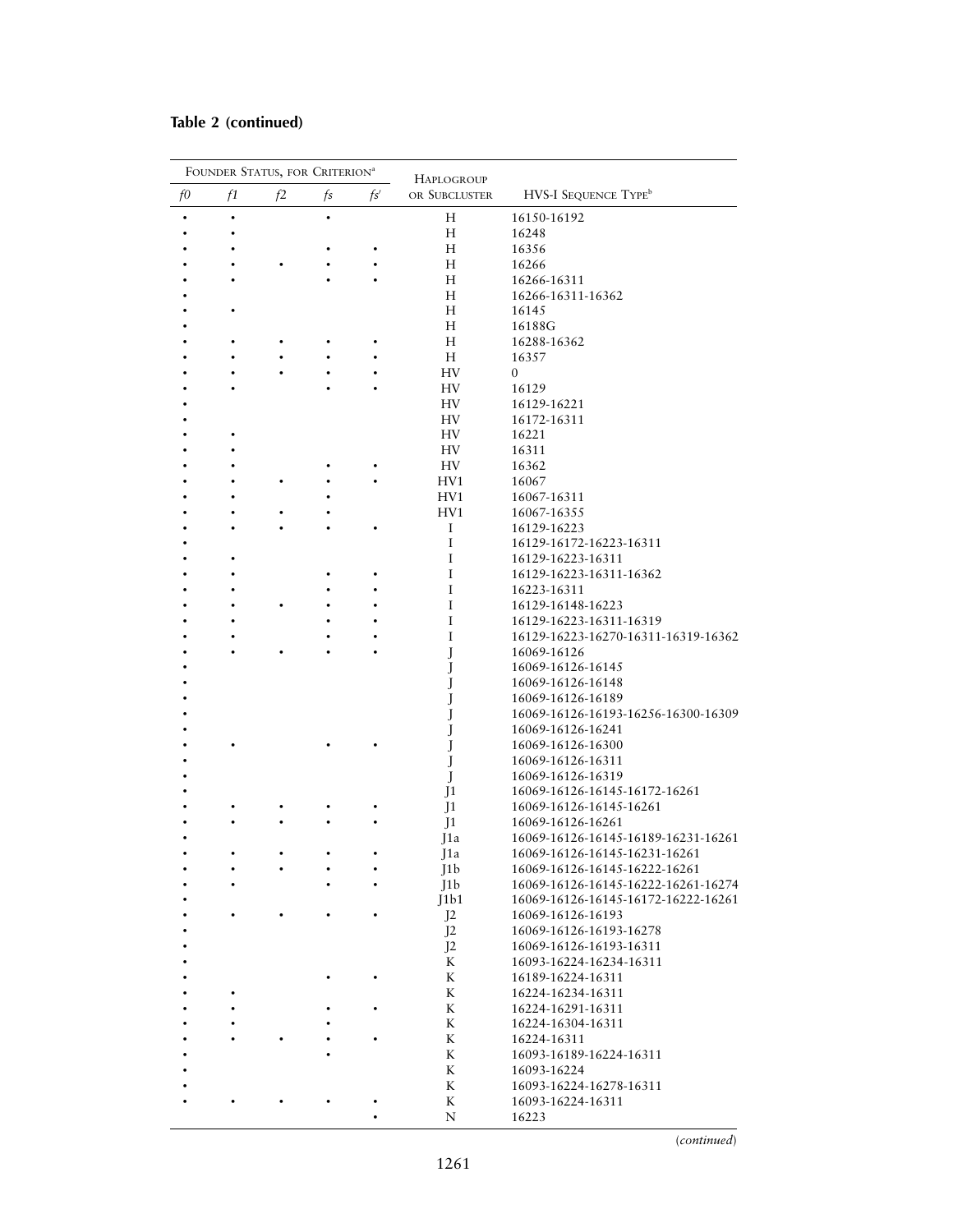# **Table 2 (continued)**

|    |    | FOUNDER STATUS, FOR CRITERION <sup>a</sup> |    |     | <b>HAPLOGROUP</b>                |                                                              |
|----|----|--------------------------------------------|----|-----|----------------------------------|--------------------------------------------------------------|
| f0 | f1 | f2                                         | fs | fs' | OR SUBCLUSTER                    | <b>HVS-I SEQUENCE TYPE</b> <sup>b</sup>                      |
|    |    |                                            |    |     | N <sub>1</sub> a                 | 16147A-16172-16223-16248-16320-                              |
|    |    |                                            |    |     |                                  | 16355                                                        |
|    |    |                                            |    |     | N1a                              | 16147A-16172-16223-16248-16355                               |
|    |    |                                            |    |     | N <sub>1</sub> b                 | 16126-16145-16176G-16223                                     |
|    |    |                                            |    |     | N1b                              | 16128G-16145-16176G-16223-16311                              |
|    |    |                                            |    |     | N1b                              | 16145-16176G-16223                                           |
|    |    |                                            |    |     | N1b<br>N <sub>1</sub> c          | 16145-16176G-16223-16256<br>16201-16223-16265                |
|    |    |                                            |    |     | pre-HV                           | 16114-16126-16362                                            |
|    |    |                                            |    |     | pre-HV                           | 16126                                                        |
|    |    |                                            |    |     | pre-HV                           | 16126-16264-16362                                            |
|    |    |                                            |    |     | pre-HV                           | 16126-16355-16362                                            |
|    |    |                                            |    |     | pre-HV                           | 16126-16362                                                  |
|    |    |                                            |    |     | T                                | 16126-16189-16294-(16296)                                    |
|    |    |                                            |    |     | T                                | 16126-16189-16294-(16296)-16298                              |
|    |    |                                            |    |     | T                                | 16126-16192-16294-(16296)                                    |
|    |    |                                            |    |     | T                                | 16126-16291-16294-(16296)                                    |
|    |    |                                            |    |     | T                                | 16126-16294-(16296)                                          |
|    |    |                                            |    |     | T                                | 16126-16294-(16296)-16311                                    |
|    |    |                                            |    |     | $\mathbf T$                      | 16126-16294-(16296)-16362                                    |
|    |    |                                            |    |     | T1                               | 16126-16163-16186-16189-16294                                |
|    |    |                                            |    |     | T <sub>2</sub>                   | 16093-16126-16294-(16296)-16304                              |
|    |    |                                            |    |     | T <sub>2</sub>                   | 16126-16294-(16296)-16304                                    |
|    |    |                                            |    |     | T <sub>3</sub>                   | 16126-16146-16292-16294-(16296)                              |
|    |    |                                            |    |     | T <sub>3</sub><br>T <sub>3</sub> | 16126-16189-16292-16294-(16296)<br>16126-16292-16294-(16296) |
|    |    |                                            |    |     | T <sub>4</sub>                   | 16126-16294-(16296)-16324                                    |
|    |    |                                            |    |     | T5                               | 16126-16153-16294-(16296)                                    |
|    |    |                                            |    |     | U                                | $\mathbf{0}$                                                 |
|    |    |                                            |    |     | U                                | 16129-16189-16234                                            |
|    |    |                                            |    |     | U                                | 16189                                                        |
|    |    |                                            |    |     | U                                | 16189-16234                                                  |
|    |    |                                            |    |     | U                                | 16189-16234-16324                                            |
|    |    |                                            |    |     | U                                | 16189-16362                                                  |
|    |    |                                            |    |     | U                                | 16311                                                        |
|    |    |                                            |    |     | U                                | 16362                                                        |
|    |    |                                            |    |     | U <sub>1</sub> a                 | 16092-16189-16249                                            |
|    |    |                                            |    |     | U1a                              | 16129-16189-16249-16288                                      |
|    |    |                                            |    |     | U1a<br>U <sub>1</sub> a          | 16129-16189-16249-16288-16362<br>16189-16249                 |
|    |    |                                            |    |     | U1a                              | 16189-16249-16288                                            |
|    |    |                                            |    |     | U1a                              | 16189-16249-16362                                            |
|    |    |                                            |    |     | U <sub>1</sub> b                 | 16111-16249-16327                                            |
|    |    |                                            |    |     | U <sub>2</sub>                   | 16129C-16189-16256                                           |
|    |    |                                            |    |     | U <sub>2</sub>                   | 16129C-16189-16256-16362                                     |
|    |    |                                            |    |     | U <sub>2</sub>                   | 16129C-16189-16362                                           |
|    |    |                                            |    |     | U3                               | 16093-16343                                                  |
|    |    |                                            |    |     | U3                               | 16189-16343                                                  |
|    |    |                                            |    |     | U3                               | 16193-16249-16343                                            |
|    |    |                                            |    |     | U3                               | 16260-16343                                                  |
|    |    |                                            |    |     | U3                               | 16301-16343                                                  |
|    |    |                                            |    |     | U3                               | 16311-16343                                                  |
|    |    |                                            |    |     | U3                               | 16343                                                        |
|    |    |                                            |    |     | U3                               | 16168-16343                                                  |
|    |    |                                            |    |     | U4                               | 16179-16356                                                  |
|    |    |                                            |    |     | U4                               | 16223-16356                                                  |
|    |    |                                            |    |     | U4                               | 16356                                                        |
|    |    |                                            |    |     | U4                               | 16356-16362                                                  |

(*continued*)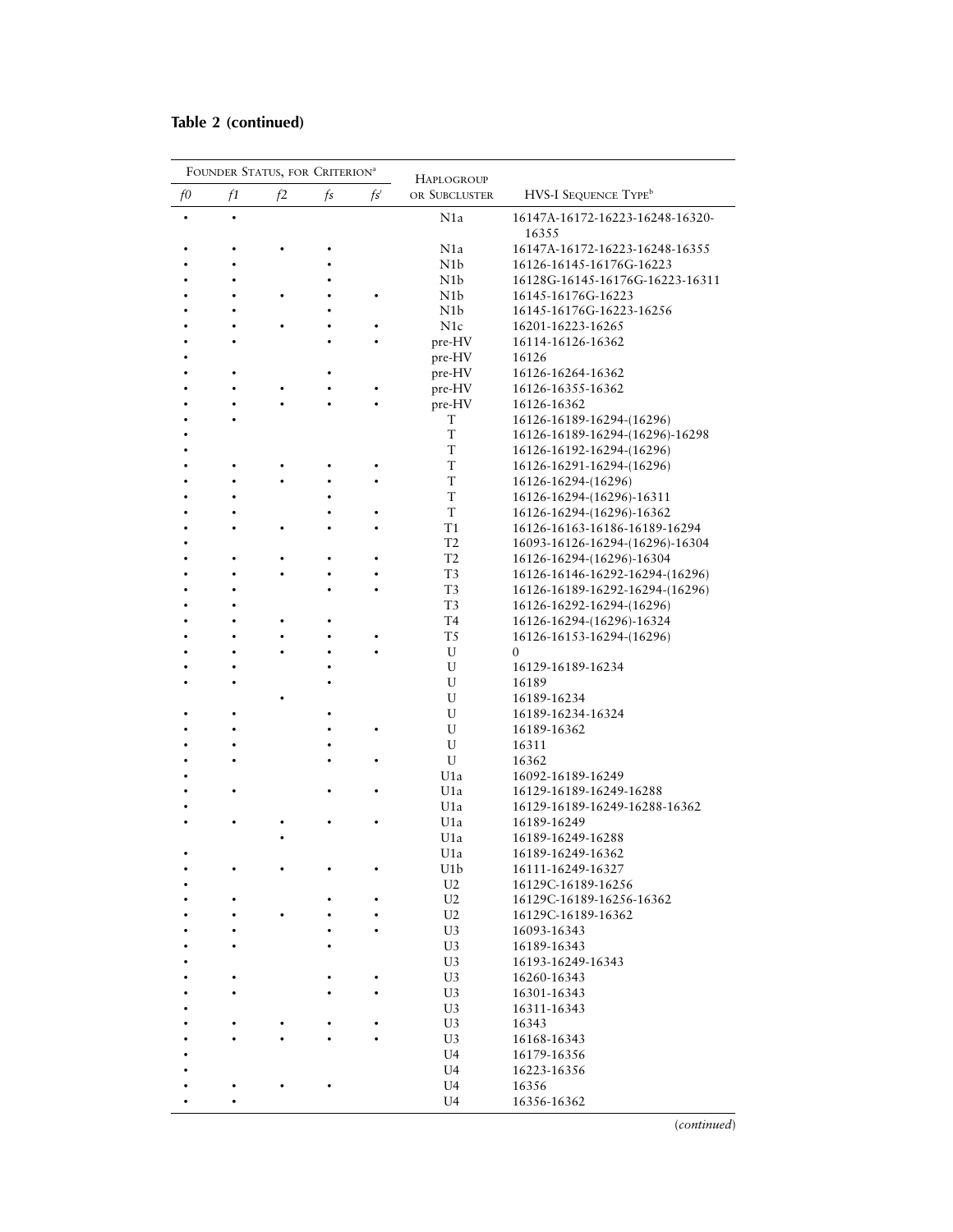#### **Table 2 (continued)**

|    |    | FOUNDER STATUS, FOR CRITERION <sup>a</sup> |                   |        | HAPLOGROUP      |                                         |
|----|----|--------------------------------------------|-------------------|--------|-----------------|-----------------------------------------|
| f0 | f1 | f2                                         | $f_{\mathcal{S}}$ | $f_S'$ | OR SUBCLUSTER   | <b>HVS-I SEQUENCE TYPE</b> <sup>b</sup> |
|    |    |                                            |                   |        | U <sub>4</sub>  | 16134-16356                             |
|    |    |                                            |                   |        | U <sub>5</sub>  | 16270                                   |
|    |    |                                            |                   |        | U <sub>5</sub>  | 16270-16296                             |
|    |    |                                            |                   |        | U5a             | 16187-16192-16270                       |
|    |    |                                            |                   |        | U5a1            | 16093-16192-16256-16270-16291           |
|    |    |                                            |                   |        | U5a1            | 16189-16192-16256-16270                 |
|    |    |                                            |                   |        | U5a1            | 16192-16256-16270                       |
|    |    |                                            |                   |        | U5a1            | 16192-16256-16270-16291                 |
|    |    |                                            |                   |        | U5a1            | 16192-16256-16270-16311                 |
|    |    |                                            |                   |        | U5a1a           | 16189-16256-16270                       |
|    |    |                                            |                   |        | U5a1a           | 16256-16270                             |
|    |    |                                            |                   |        | U5a1a           | 16256-16270-16295                       |
|    |    |                                            |                   |        | U5 <sub>b</sub> | 16189-16270                             |
|    |    |                                            |                   |        | U <sub>5</sub>  | 16189-16270-16311                       |
|    |    |                                            |                   |        | U5b1            | 16144-16189-16270                       |
|    |    |                                            |                   |        | U7              | 16318T                                  |
|    |    |                                            |                   |        | U7              | 16309-16318C                            |
|    |    |                                            |                   |        | U7              | 16309-16318T                            |
|    |    |                                            |                   |        | V               | 16216-16261-16298                       |
|    |    |                                            |                   |        | V               | 16239-16298                             |
|    |    |                                            |                   |        | V               | 16274-16298                             |
|    |    |                                            |                   |        | V               | 16298                                   |
|    |    |                                            |                   |        | V               | 16298-16311                             |
|    |    |                                            |                   |        | W               | 16093-16223-16292                       |
|    |    |                                            |                   |        | W               | 16129-16223-16292                       |
|    |    |                                            |                   |        | W               | 16172-16223-16231-16292                 |
|    |    |                                            |                   |        | W               | 16223-16292                             |
|    |    |                                            |                   |        | W               | 16223-16292-16295                       |
|    |    |                                            |                   |        | W               | 16192-16223-16292-16325                 |
|    |    |                                            |                   |        | W               | 16223-16292-16325                       |
|    |    |                                            |                   |        | X               | 16093-16189-16223-16278                 |
|    |    |                                            |                   |        | X               | 16126-16189-16223-16278                 |
|    |    |                                            |                   |        | X               | 16189-16223-16248-16278                 |
|    |    |                                            |                   |        | X               | 16189-16223-16265-16278                 |
|    |    |                                            |                   |        | X               | 16189-16223-16274-16278                 |
|    |    |                                            |                   |        | X               | 16189-16223-16278                       |
|    |    |                                            |                   |        | X               | 16189-16223-16278-16293                 |
|    |    |                                            |                   |        | X               | 16189-16223-16278-16344                 |
|    |    |                                            |                   |        | X               | 16189-16278                             |

<sup>a</sup> Founder clusters are indicated by bullets (•).

<sup>b</sup> Parentheses denote that, as discussed in the Subjects and Methods section, nucleotide position 16296 in haplogroup T is unstable, making the state of this position in the founder sequence uncertain. Sequence types that are formally founders but whose clusters are empty in the European sample are not included.

#### *Back-Migration from Europe*

Recent back-migration can be estimated by an examination of the presence, in the Near East, of clusters that are most likely to have evolved within Europe. Haplogroup U5 is very ancient (∼50,000 years old) in both Europe and the Near East, but it occurs more sporadically in the Near East and is absent from Arabia. In the Near East, it is largely restricted to peripheral populations (Turks, Kurds, Armenians, Azeris, or Egyptians): only three individuals from the core Near Eastern regions (namely, the Fertile Crescent and Arabia) harbor U5 sequence types; of these, one is the root sequence type, whereas the other two are members of the highly derived subcluster U5a1a (for the nomenclature for U5, see table 2). Overall, 8 of 22 Near Eastern U5 types are members of this highly derived subcluster, and an additional 6 are members of the next-most-derived subcluster, U5a1\*. There are four members of U5b, one member of U5a\*, and only three members of U5\*. Moreover, these Near Eastern types are frequently derivatives of European intermediate types: one Egyptian type is derived from a Basque type, and many Armenian and Azeri types are derived from European and northern-Caucasian types. Therefore, whereas the U5 root sequence type (16270) could conceivably have originated in the Near East and have spread to Europe ∼50,000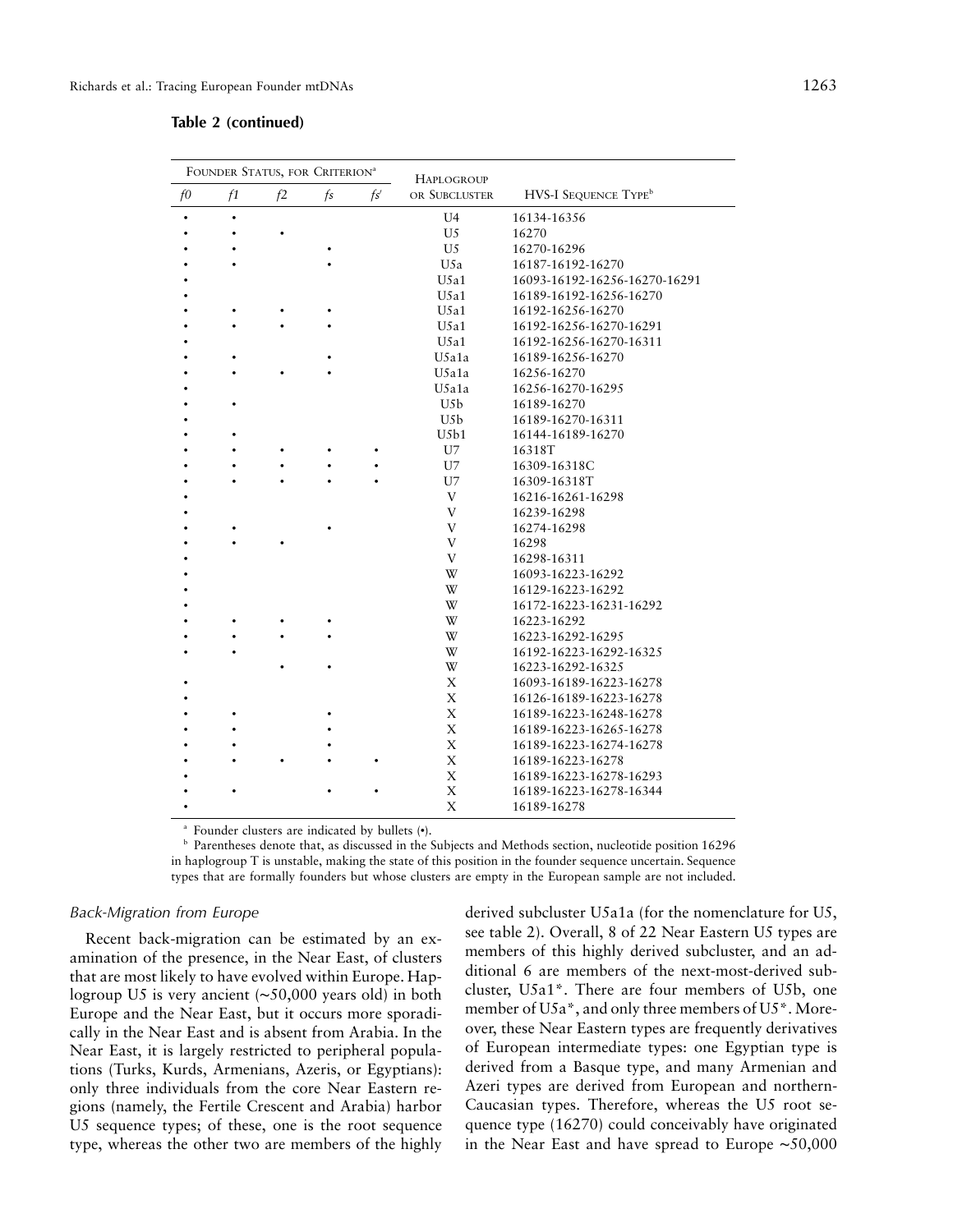YBP, with recurrent back-migration ever since, a European origin for the U5 cluster seems just as probable. In either case, the U5 cluster itself would have evolved essentially in Europe. U5 lineages, although rare elsewhere in the Near East, are especially concentrated in the Kurds, Armenians, and Azeris. This may be a hint of a partial European ancestry for these populations not entirely unexpected on historical and linguistic grounds—but may simply reflect their proximity to the Caucasus and the steppes. Of the Near Eastern lineages, 1.8% (95% CR = .012–.027) are members of U5, in contrast to 9.1% (95% CR = .081–.103) in Europe; in the core region of Syria-Palestine through Iraq, the proportion falls to  $0.5\%$  (95% CR = .002–.015). Overall, this suggests the presence of as much as 20% of backmigrated mtDNA in the Near East but only ∼6% in the core region.

It seems likely that haplogroup V also originated within Europe and subsequently spread eastward (Torroni et al. 1998), although its lower diversity provides less opportunity to differentiate lineages by their ages. A slightly lower figure for back-migration is obtained when V is used:  $0.5\%$  (95% CR = .002–.011) of samples in the Near East (in Turkey, Azerbaijan, and Syria) versus 4.6% (95% CR = .039–.054) in Europe, suggesting a value of ∼11% back-migrants overall. Again, two-thirds of these back-migrants are in either Turkey or the southern Caucasus, which reduces the estimate for the core region to ∼8%. Given the small sample sizes involved and the resulting uncertainties in the estimates, these values are in good agreement with the figure estimated when U5 is used, especially since haplogroup V is both rarer in eastern Europe (whence much of the back-migration is likely to have originated) than in western Europe (Torroni et al. 1998) and of more recent origin than U5. Hence, the scale of back-migration is considerable. It needs to be taken into account as a major factor in the founder analysis and also suggests that it will be worthwhile to compare a founder analysis based only on the core regions versus a founder analysis based on the Near Eastern data as a whole.

#### *Founder Analysis*

*Identification of founders.—*A total of 2,736 of 2,804 lineages in Europe could be assigned to haplogroups of western-Eurasian origin; of the remaining 68, "erratic" lineages, there were likely members of African (19), north-African (6), and eastern-Eurasian (22) clusters, the remainder being either members of R (7), ambiguous between (African)  $L3^*$  and (Eurasian)  $N^*$  (11), or unclassified (3). Table 2 shows all of the candidate types for European founders, as well as their founder status under the various founder criteria. There were 210 founder-candidate types (referred to as "*f0*"). Of these, 134

were types shared by Europe and the Near East, and the remaining 76 were inferred matches. A total of 134 founders were identified by use of the *f1* criterion; 58 by the more stringent,  $f2$  criterion; and 106 by the more flexible, *fs* criterion. Under the *fs* criterion only, the root types of both haplogroup V and haplogroup U5 were excluded as founders. U5 is very likely to be of indigenous European origin (see above). Within U5, types that qualified as founders could have back-migrated into the Near East sufficiently long ago to have contributed to subsequent dispersals into Europe (as, e.g., the root types of U5a1 or U5a1a), or they may represent cases in which the founder criteria have not winnowed out simple backmigrants. U5a1 and U5a1a lineages in Europe may, therefore, have been derived from either indigenous European or redispersing Near Eastern types. (Although this may be true for U5a1a, U5a1 is an implausible founder cluster, since its "Near Eastern" distribution is accounted for primarily by the southern Caucasus, where only a few derived types occur. Since related derived types are also quite common in the northern Caucasus, U5a1 seems likely to have arrived from Europe via the northern Caucasus, fairly recently. This being the case, the *fs'* analysis would provide a better estimate for the EUP component than would be provided by *fs*.) Haplogroup V is also thought likely to have evolved in Europe (Torroni et al. 1998), and, again, a number of the Near Eastern V sequence types could be identified as derivatives of European types. This outcome suggests that the *fs* criterion indeed performs better than the threshold criteria  $f1$  and  $f2$ . The  $f5'$  analysis, performed by applying the *fs* criterion when the more peripheral Near Eastern populations (Egyptians, Turks, Kurds, Armenians, and Azeris) are excluded, resulted in 72 founders.

The 95% CRs of the ages of the more common founders under each criterion are given in table 3. Figure 1 shows the major founders and also indicates the age classes of the migration models. There are two major founders associated with the Neolithic (the root types of J and T1), several with the LUP (the root types of T, T2, and K and the H-16304 type), and several with somewhat earlier dates through the LUP and MUP (the root types of H, U4, I, and HV); and the root type of U is associated with the EUP. Note that, although, in the partition analysis, the H-CRS founder would be firmly associated with the LUP, it is in fact somewhat older than the Bølling rewarming, suggesting an earlier MUP immigration as well. It is also worth noting that, although several 95% CRs overlap the Mesolithic, only one of the 50% CRs does. The figure therefore provides some provisional support for the age classes in the basic model—but rather little support for the extended model with a Mesolithic migration.

*Partition analyses.—*Table 4 shows the results of the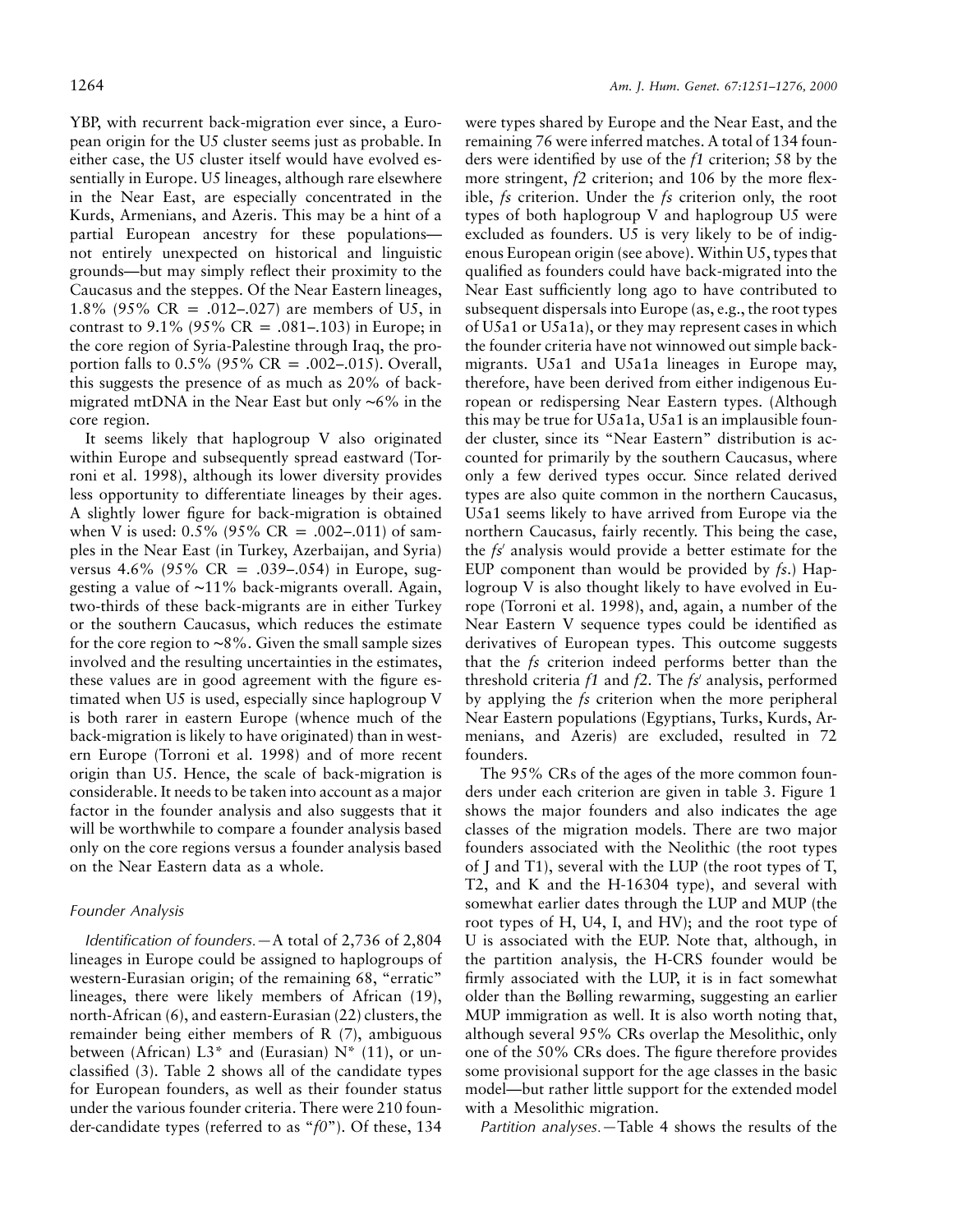#### **Table 3**

# **Ages of the Major Founder Clusters Identified under Four Different Criteria**

|                    |                                      |               | fQ              |               | f1              |               | f2              |               | fs              |
|--------------------|--------------------------------------|---------------|-----------------|---------------|-----------------|---------------|-----------------|---------------|-----------------|
| HAPLOGROUP         | ANCESTRAL SEQUENCE TYPE <sup>a</sup> | Proportion    | Age<br>(YBP)    | Proportion    | Age<br>(YBP)    | Proportion    | Age<br>(YBP)    | Proportion    | Age<br>(YBP)    |
| H                  | $\overline{0}$                       | $.212 - .243$ | 8,300-10,400    | $.288 - .322$ | 11,500-13,600   | $.367 - .403$ | 15,300-17,500   | $.360 - .396$ | 15,000-17,200   |
| H                  | 16304                                | $.028 - .042$ | 10,100-16,500   | $.032 - .046$ | 10,900-17,200   | $.032 - .046$ | 10,900-17,200   | $.032 - .046$ | 10,900-17,200   |
| H                  | 16293-16311 <sup>b</sup>             | $.006 - .014$ | 5,400-16,300    | $.010 - .019$ | 16,100-29,400   | $.010 - .019$ | 16,100-29,400   | $.010 - .019$ | 16,100-29,400   |
| H                  | 16291                                | $.008 - .016$ | 13,200-27,100   | $.008 - .016$ | 13,200-27,100   | $\ldots$      | $\cdots$        | $\cdots$      | $\ldots$        |
| H                  | 16162                                | $.009 - .017$ | 5,400-14,700    | $.009 - .017$ | 5,400-14,700    | $\cdots$      | $\ldots$        | $\cdots$      | $\cdots$        |
| H                  | 16362-16482                          | $.003 - .009$ | 4,600-19,400    | $.004 - .011$ | 9,700-26,300    | $.005 - .011$ | 10,000-26,200   | $.004 - .011$ | 9,700-26,300    |
| H                  | 16093                                | $.008 - .015$ | 5,600-15,800    | $.008 - .015$ | 5,600-15,800    | $\ldots$      | $\cdots$        | $\cdots$      | $\cdots$        |
| H                  | 16261                                | $.006 - .014$ | 6,500-18,200    | $.006 - .014$ | 6,500-18,200    | $.006 - .014$ | 6,500-18,200    | $.006 - .014$ | 6,500-18,200    |
| H                  | 16354                                | $.005 - .012$ | 4,200-15,000    | $.005 - .012$ | 4,200-15,000    | $\cdots$      | $\cdots$        | $\cdots$      | $\cdots$        |
| HV                 | 0 <sup>b</sup>                       | $.000 - .003$ | $0 - 30,200$    | $.001 - .004$ | 11,400-52,700   | $.007 - .014$ | 22,000-40,700   | $.046 - .063$ | 29,300-37,600   |
| V                  | 16298                                | $.035 - .050$ | 9,600-15,300    | $.038 - .054$ | 11,100-16,900   | $.039 - .054$ | 11,100-16,900   | $\cdots$      | $\cdots$        |
|                    | $16129 - 16223$ <sup>b</sup>         | $.005 - .012$ | 3,800-14,500    | $.005 - .012$ | 3,800-14,500    | $.016 - .026$ | 26,900-40,300   | $.013 - .023$ | 19,900-32,700   |
|                    | 16129-16223-16311                    | $.002 - .007$ | 6,900-26,500    | $.007 - .014$ | 13,900-29,400   | $\cdots$      | $\cdots$        | $\ldots$      | $\cdots$        |
|                    | 16069-16126                          | $.047 - .064$ | 5,100-8,700     | $.053 - .071$ | 6,900-10,900    | $.054 - .072$ | 7,400-11,400    | $.053 - .071$ | 6,900-10,900    |
| J <sub>1</sub>     | 16069-16126-16261                    | $.005 - .012$ | $1,000 - 8,000$ | $.005 - .012$ | $1,000 - 8,000$ | $.005 - .012$ | $1,000 - 8,000$ | $.005 - .012$ | $1,000 - 8,000$ |
| J1a                | 16069-16126-16145-16231-16261        | $.005 - .012$ | 1,000-7,700     | $.007 - .014$ | 2,600-10,800    | $.007 - .014$ | 2,600-10,800    | $.007 - .014$ | 2,600-10,800    |
| K                  | 16224-16311                          | $.036 - .051$ | 9,100-14,600    | $.037 - .052$ | 9,300-14,800    | $.040 - .056$ | 10,800-16,400   | $.039 - .054$ | 10,000-15,500   |
| K                  | 16093-16224-16311                    | $.006 - .013$ | 1,400-8,600     | $.007 - .014$ | 2,600-10,800    | $.007 - .014$ | 2,600-10,800    | $.006 - .014$ | 2,200-10,100    |
| T                  | 16126-16294                          | $.011 - .020$ | 3,100-9,700     | $.011 - .021$ | 3,600-10,400    | $.019 - .030$ | 10,900-19,200   | $.017 - .028$ | 9,600-17,700    |
| T1                 | 16126-16163-16186-16189-16294        | $.018 - .029$ | 6,100-12,800    | $.018 - .029$ | 6,100-12,800    | $.018 - .029$ | 6,100-12,800    | $.018 - .029$ | 6,100-12,800    |
| T <sub>2</sub>     | 16126-16294-16304                    | $.023 - .036$ | 9,200-16,100    | $.024 - .036$ | 9,300-16,200    | $.024 - .036$ | 9,300-16,200    | $.024 - .036$ | 9,300-16,200    |
| U                  | $\Omega$                             | $.007 - .014$ | 13,400-28,300   | $.007 - .014$ | 13,400-28,300   | $.009 - .017$ | 15,500-29,600   | $.049 - .066$ | 44,600-54,400   |
| U <sub>3</sub>     | 16343                                | $.002 - .007$ | $400 - 9,400$   | $.004 - .009$ | 5,200-19,900    | $.005 - .012$ | 11,400-27,100   | $.004 - .009$ | 5,200-19,900    |
| U <sub>4</sub>     | 16356                                | $.012 - .021$ | 4,800-12,200    | $.016 - .027$ | 8,500-16,500    | $.024 - .037$ | 16,100-24,700   | $.024 - .037$ | 16,100-24,700   |
| U <sub>4</sub>     | 16134-16356                          | $.005 - .011$ | 13,900-32,400   | $.005 - .011$ | 13,900-32,400   | $\ldots$      |                 | $\cdots$      | $\cdots$        |
| U <sub>5</sub>     | $16270^{\rm b}$                      | $.015 - .025$ | 28,100-42,200   | $.015 - .025$ | 28,000-42,200   | $.041 - .057$ | 32,600-41,800   | $\ldots$      | $\cdots$        |
| U5a1c              | 16192-16256-16270                    | $.021 - .033$ | 14,400-23,200   | $.023 - .036$ | 15,600-24,300   | $.023 - .036$ | 15,600-24,300   | $.023 - .036$ | 15,600-24,300   |
| U5a1a <sup>c</sup> | 16256-16270                          | $.006 - .014$ | 2,200-10,100    | $.007 - .014$ | 2,600-10,800    | $.007 - .015$ | 3,800-12,800    | $.007 - .014$ | 2,600-10,800    |
| U <sub>5</sub> b   | 16189-16270                          | $.016 - .026$ | 13,100-22,900   | $.017 - .028$ | 13,400-22,900   | $\cdots$      | $\ddotsc$       | $\cdots$      |                 |
| W                  | 16223-16292                          | $.008 - .016$ | 8,200-19,500    | $.010 - .019$ | 11,600-23,400   | $.010 - .019$ | 11,600-23,400   | $.010 - .019$ | 11,600-23,400   |
| X                  | 16189-16223-16278                    | $.007 - .014$ | 9,700-23,100    | $.009 - .017$ | 12,000-24,700   | $.011 - .020$ | 17,000-30,000   | $.009 - .017$ | 12,000-24,700   |
| Overall (95% CR)   |                                      | $.689 - .723$ |                 | $.814 - .842$ |                 | $.897 - .918$ |                 | $.870 - .894$ |                 |

<sup>a</sup> Major founder cluster (with a frequency, in either the  $f1$ ,  $f2$ , or  $f5$  analyses, of  $>0.6\%$ ).

b Markedly non-starlike <sup>p</sup>hylogeny.

 $^\circ$  May be a reentrant into Europe, having evolved in Europe, migrated to the Near East, and remigrated to Europe; thus, the European sample may be a palimpsest of indigenous lineages and redispersed Near Eastern ones.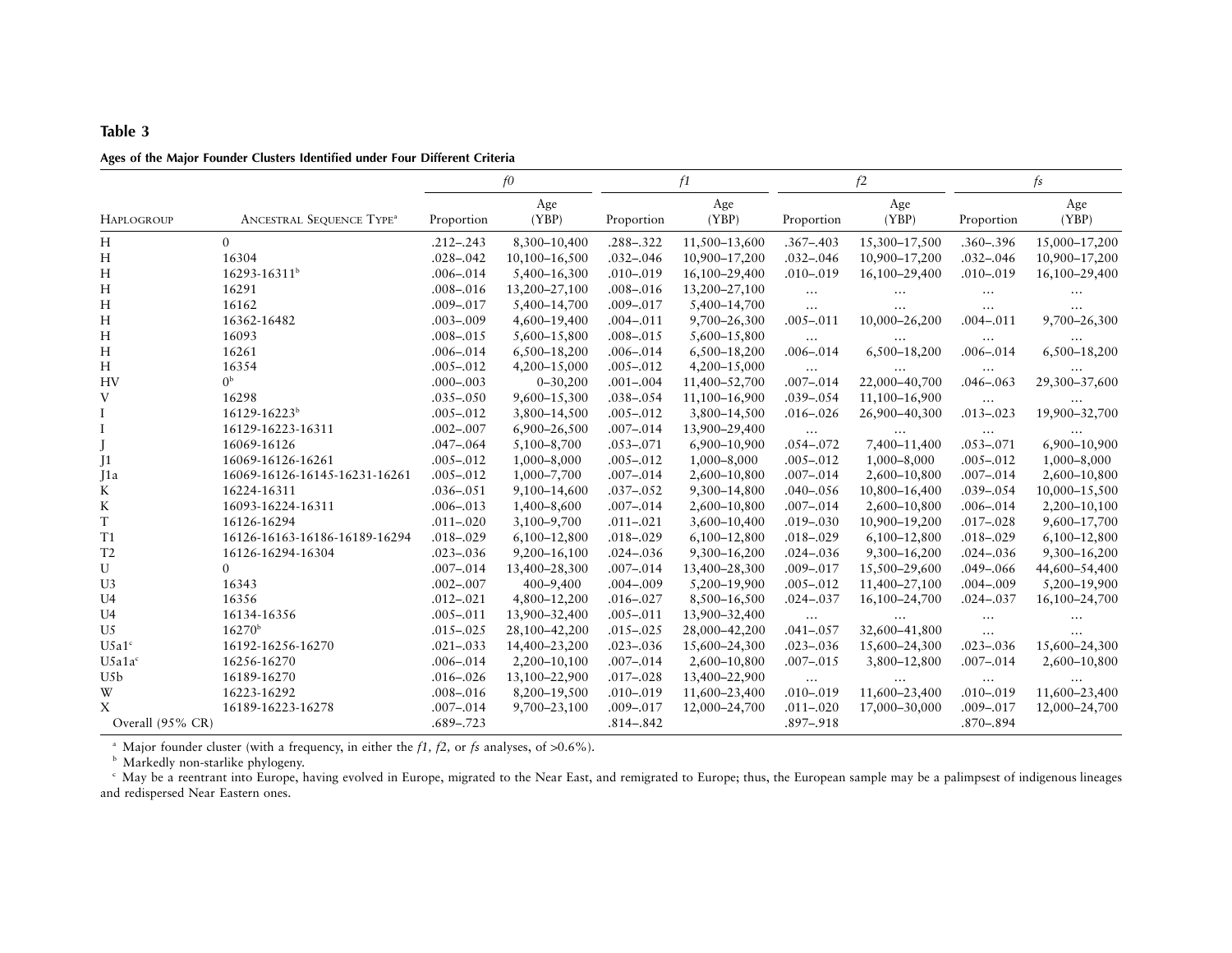

**Figure 1** Age ranges for major founder clusters—namely, those comprising ≥40 lineages (which comprise 76% of the European data set), under the *fs* criterion. The proportion of lineages in each cluster is indicated. The 95% (50%) CRs for the age estimates of each cluster are shown by white (black) bars. The age classes used in the partition analysis are also indicated. Since the U\* founder cluster (incorporating U5 under *fs*) is very non-starlike, its CRs are certainly underestimated. Although frequent, the cluster U5a1 is not shown, since it is probably of European origin, as discussed in the text.

partitioning analysis. For the *f0* results first, with no allowance for back-migration, the first point to note is a value of 16% for recent gene flow. This is similar to the values that we estimated for back-migration into the Near East when haplogroups U5 and V were used (above). The value falls to  $2\% - 6\%$  in the subsequent analyses, in which most of the recently migrated lineages are reapportioned into the earlier dispersal events.

When the *f0* partition analysis and the basic model were used, the age class with the most lineages was the Neolithic. This was also the case with the extended model, although the Neolithic contribution fell slightly, and a large component was attributed to the putative Mesolithic dispersal. However, the *f1* analysis gave a quite different picture. When the basic model was used, the Neolithic contribution fell considerably, and the LUP rose, to become the majority component. For the extended model, much of the LUP contribution and some of the Neolithic contribution were taken up by the Mesolithic migration, which became the most significant migration (for the only time) under this criterion. For the more stringent *f2* analysis, under the basic model, the Neolithic component fell further, and the LUP rose again. This pattern was repeated under the extended model.

Under  $f0$ ,  $f1$ , and  $f2$ , the EUP component was  $2\% - 6\%$ and was contributed essentially by subsets of haplogroup U5. However, the other categories were rather unstable. We therefore applied the frequency-scaled criterion, *fs.* Although the number of founders identified by use of this criterion was closer to the number identified for *f1* than to that identified for *f2,* the result of the partition

analysis (under both the basic model and the extended model) was closer to that for *f2.* We based our subsequent analyses on the *fs* criterion.

We varied the dates of the basic model used for the partition analyses, to ensure that the outcomes were not crucially dependent on the value used. The analysis was most sensitive to the dates assigned to the Neolithic and the LUP: these are closest to each other in time and, hence, most easily confounded. However, even the placement of the LUP at 17,000 YBP had only a minor effect: the Neolithic contribution rose by  $<3\%$ , the MUP fell slightly, and the LUP was more or less unchanged (data not shown).

It is possible to summarize the most likely contributing founders to each migration (see fig. 1). In the *fs* analyses, the principal Neolithic founder clusters were members of haplogroup J (in particular, the clusters based on the root sequence types of J and of J1a), T1, U3, and a few subclusters of H and W. The main contributors to the LUP expansions were the major subclusters of haplogroup H (including those derived from the H-CRS, 16304, and 16362-16482), K, T\*, T2, W, and X. The main components of the MUP were HV\*, U1, possibly U2, and U4, and the main component of the EUP was U. In the extended analysis, the Mesolithic component arose mainly from the reallocation of parts of haplogroup T.

*Robustness of outcomes.—*To investigate the effect of sample size and differential back-migration into the more peripheral Near Eastern populations (Egyptians, Turks, Kurds, and southern Caucasians), we performed the *fs'* analysis by excluding these populations and, using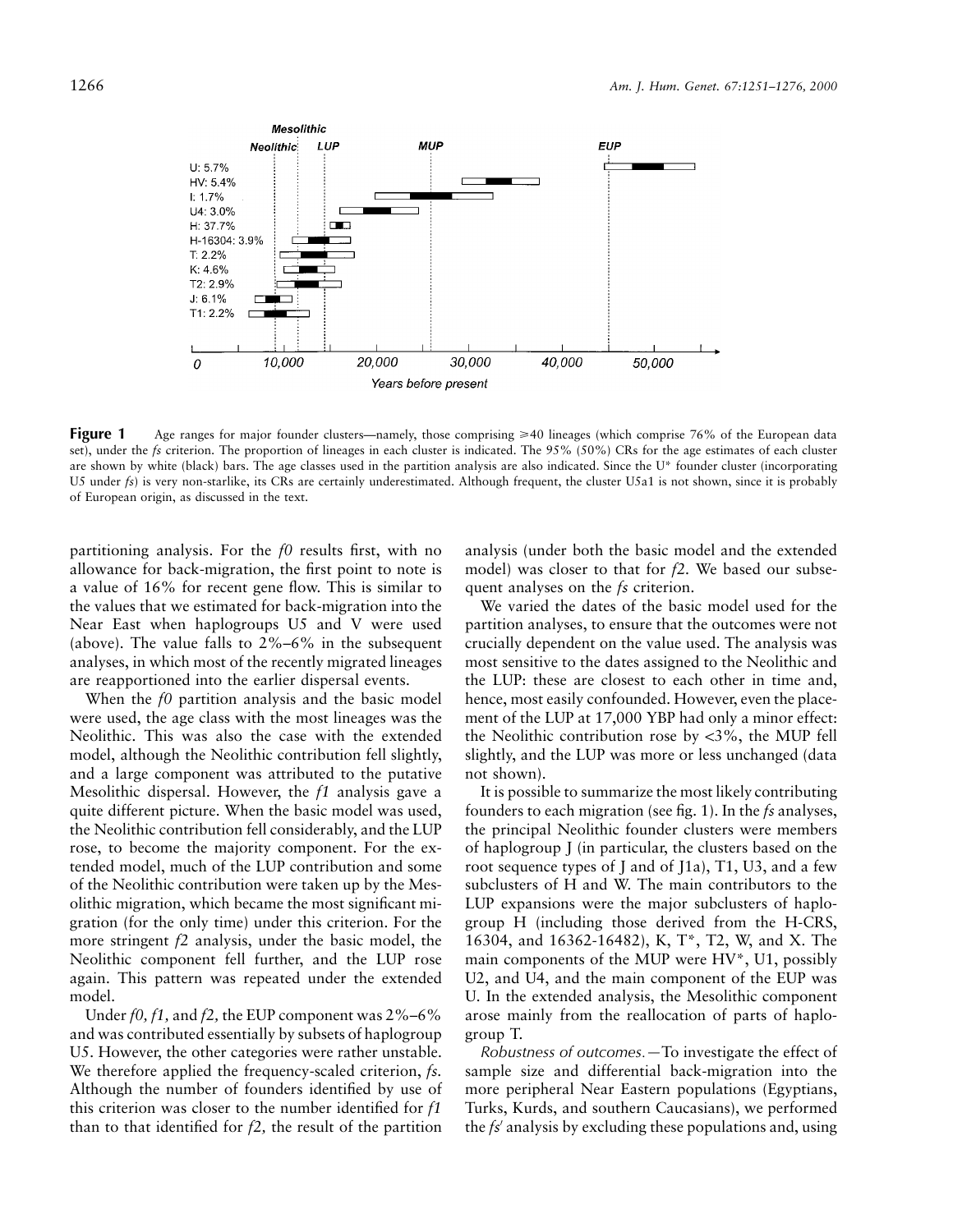**Table 4**

| $\cdot$ $\cdot$        |                                                                                   |                |                |                |                |                |  |  |  |
|------------------------|-----------------------------------------------------------------------------------|----------------|----------------|----------------|----------------|----------------|--|--|--|
|                        | MEAN ± ROOT-MEAN-SQUARE ERROR, OF CONTRIBUTION, FOR CRITERION <sup>a</sup><br>(%) |                |                |                |                |                |  |  |  |
| <b>MIGRATION EVENT</b> | fO                                                                                | f1             | f2             | fs             | fs'            | fsr            |  |  |  |
| Basic model:           |                                                                                   |                |                |                |                |                |  |  |  |
| Bronze Age/recent      | $16.3 \pm 1.2$                                                                    | $5.9 \pm 1.2$  | $2.6 \pm .7$   | 4.0 $\pm$ .9   | $2.7 \pm .7$   | 7              |  |  |  |
| Neolithic              | $48.5 \pm 3.5$                                                                    | $21.8 \pm 3.1$ | $12.4 \pm 1.6$ | $13.3 \pm 2.0$ | $11.9 \pm 1.9$ | 23             |  |  |  |
| <b>LUP</b>             | $25.1 \pm 3.5$                                                                    | $58.8 \pm 3.4$ | $63.7 \pm 2.6$ | $58.8 \pm 2.8$ | $55.4 \pm 1.9$ | 36             |  |  |  |
| <b>MUP</b>             | $5.8 \pm 1.5$                                                                     | $9.3 \pm 2.1$  | $12.8 \pm 2.3$ | $14.6 \pm 2.2$ | $11.0 \pm .9$  | 25             |  |  |  |
| EUP                    | $1.8 \pm 1.0$                                                                     | $1.7 + 1.0$    | 6.0 $\pm$ .7   | 6.9 $\pm$ .5   | $16.5 \pm .5$  | $\overline{7}$ |  |  |  |
| Extended model:        |                                                                                   |                |                |                |                |                |  |  |  |
| Bronze Age/recent      | $15.2 \pm 1.2$                                                                    | $5.1 \pm 1.2$  | $2.4 + .8$     | $3.6 \pm .9$   | $2.5 \pm .7$   | 6              |  |  |  |
| Neolithic              | $41.5 \pm 3.0$                                                                    | $16.5 \pm 2.8$ | $10.1 \pm 2.5$ | $10.7 \pm 2.6$ | $9.7 \pm 2.5$  | 18             |  |  |  |
| Mesolithic             | $18.5 \pm 4.1$                                                                    | $45.2 \pm 5.9$ | $9.6 \pm 4.6$  | $10.8 \pm 4.0$ | $9.5 \pm 4.0$  | 19             |  |  |  |
| <b>LUP</b>             | $15.4 \pm 3.6$                                                                    | $20.3 \pm 5.8$ | $56.9 \pm 4.5$ | $51.2 \pm 4.0$ | $48.6 \pm 3.5$ | 23             |  |  |  |
| <b>MUP</b>             | $5.3 \pm 1.5$                                                                     | $8.8 \pm 2.1$  | $12.6 \pm 2.3$ | $14.4 \pm 2.2$ | $10.8 \pm .9$  | 25             |  |  |  |
| <b>EUP</b>             | $1.7 \pm 1.0$                                                                     | $1.6 \pm 1.0$  | 6.0 $\pm$ .7   | 6.8 $\pm$ .5   | $16.5 \pm .5$  | 7              |  |  |  |

**Percentage, of Extant European mtDNA Pool, Derived, in Each Migration Event, from Near Eastern Founder Lineages**

<sup>a</sup> Calculated as described in the Subjects and Methods section. No error estimates are shown for *fsr* because the (intuitively large) uncertainty introduced by the repartitioning process is hard to assess. Some (2.4%) of lineages ("erratics") were not assigned to founders and account for the remainder for each criterion; they are either the result of recent east Eurasian or African admixture or are rare types that could not be classified.

the remaining 577 Near Eastern samples, repeating the founder analysis. As table 4 shows, the results are remarkably similar to those derived from use of the complete data set, with the exception of the EUP category, which grows slightly at the expense of the others (since several haplogroups, including U4 and W, lose founder status and, hence, gain time depth within Europe). This suggests that our sample size is likely to be adequate and that most important founders have been identified.

*Multiple migrations.—*To try to address the problem of possible multiple dispersals of lineages bearing the H-CRS, we partitioned the *fs* data into migration classes, with the H-CRS cluster omitted (the *fsr* analysis). We then repartitioned the H-CRS cluster (out of the LUP class, where it is placed when a single migration is assumed) into other feasible age categories (i.e., recent, Neolithic, and MUP; EUP is earlier than the estimated age of the H-CRS). The results are shown in table 4. The Neolithic component rises to 23% (in the basic model), and lineages are also partitioned more evenly between LUP and MUP. Therefore the main implications of reexpansion of the H-CRS, when this crude extrapolation from more–easily characterized lineages are used, would be a moderate rise in the Neolithic and MUP contributions and a concomitant fall in the LUP.

*Regional analyses.—*To examine the data for regional patterns, we performed the analysis region by region, using the *fs* criterion. The results are shown in table 5. Strikingly, although the level of recent gene flow surviving under this criterion is similar for most populations, at 5%–9%, the eastern-Mediterranean region (samples from Thessaloniki, Sarakatsani, and Albanians) has a very high value, 20%. This may reflect the heavy historical gene flow known between Greece and other populations of the eastern Mediterranean.

With respect to their Neolithic components, the regions fall into several groups. The southeastern, northcentral, Alpine, northeastern, and northwestern regions of Europe have the highest components (15%–22%). The Mediterranean zone has a consistently lower (9%– 12%) Neolithic component, suggesting that Neolithic colonization along the coast had a demographic impact less than that which resulted from the expansions in central Europe. Scandinavia has a similarly low value, and the Basque Country has the lowest value of all, only 7%.

The LUP values are, by contrast, higher toward the west: the western Mediterranean, the Basque Country, and the northwestern, north-central, Scandinavian, and Alpine regions of Europe have 52%–59% LUP, with the central-Mediterranean region having a value of almost 50%. The MUP values are perhaps highest in the Mediterranean zone, especially the central Mediterranean region. The EUP values are highest in Scandinavia, the Basque Country, and northeastern Europe.

#### **Discussion**

## *Assumptions of the Founder Analysis*

Several previous studies have applied the basic principles of founder analysis to human mtDNA variation in America (Torroni et al. 1992, 1993*a*) and in the Pacific (Stoneking and Wilson 1989; Stoneking et al. 1992; Sykes et al. 1995; Richards et al. 1998*b*). The use of Ychromosome variation for founder analysis of data from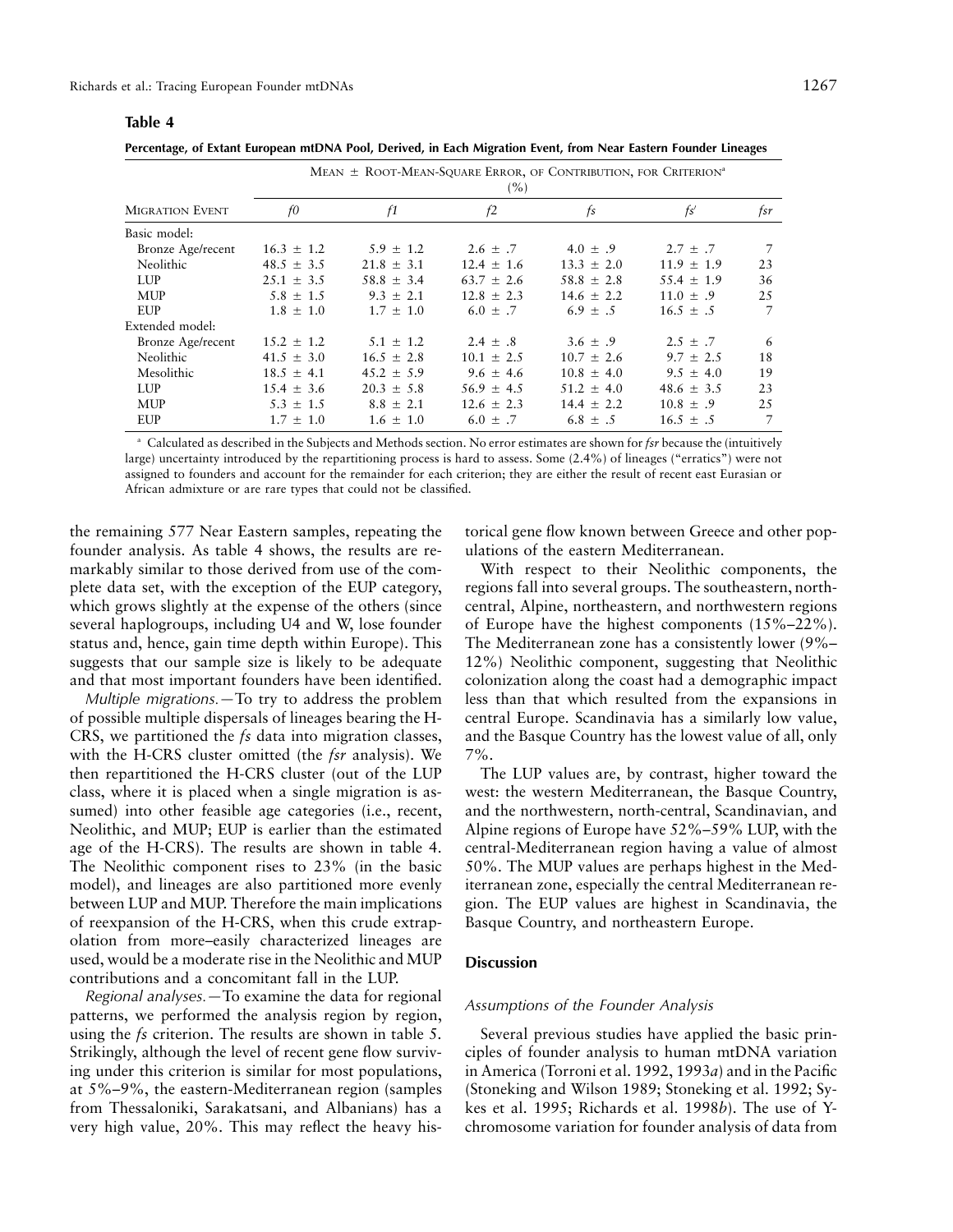| Table 5                                                                       |  |  |  |  |  |
|-------------------------------------------------------------------------------|--|--|--|--|--|
| Percentage, of Extant European mtDNA Pool, in Each Migration Event, by Region |  |  |  |  |  |

|                   | MEAN $\pm$ ROOT-MEAN-SQUARE ERROR, FOR |                                         |                                            |                     |                                        |                                         |                                  |                                       |                            |                                       |  |
|-------------------|----------------------------------------|-----------------------------------------|--------------------------------------------|---------------------|----------------------------------------|-----------------------------------------|----------------------------------|---------------------------------------|----------------------------|---------------------------------------|--|
|                   | Southeastern<br>Europe<br>$(n = 166)$  | Eastern<br>Mediterranean<br>$(n = 233)$ | Central<br>Mediterranean<br>302)<br>$(n =$ | Alps<br>$(n = 218)$ | North-Central<br>Europe<br>$(n = 332)$ | Western<br>Mediterranean<br>$(n = 217)$ | Basque<br>Country<br>$(n = 156)$ | Northwestern<br>Europe<br>$(n = 456)$ | Scandinavia<br>$(n = 316)$ | Northeastern<br>Europe<br>$(n = 407)$ |  |
| Migration Event:  |                                        |                                         |                                            |                     |                                        |                                         |                                  |                                       |                            |                                       |  |
| Bronze Age/recent | $8.2 \pm 3.3$                          | $19.5 + 3.7$                            | $4.6 + 1.6$                                | $6.9 + 2.7$         | $8.9 + 3.5$                            | $6.3 \pm 2.5$                           | $5.4 + 2.6$                      | $4.6 \pm 1.5$                         | $7.4 + 3.3$                | $5.5 + 3.0$                           |  |
| Neolithic         | $19.7 \pm 6.0$                         | $10.7 \pm 5.0$                          | $9.2 \pm 5.1$                              | $15.1 \pm 5.4$      | $17.1 \pm 5.6$                         | $12.0 \pm 4.2$                          | $6.7 + 4.7$                      | $21.7 \pm 4.5$                        | $11.7 \pm 4.5$             | $18.0 \pm 4.5$                        |  |
| <b>LUP</b>        | 44.1 $\pm$ 6.5                         | $43.0 + 4.9$                            | $49.1 \pm 5.8$                             | $54.4 \pm 5.8$      | $52.2 \pm 12.1$                        | $56.3 \pm 5.0$                          | $58.8 \pm 4.7$                   | $52.7 \pm 4.5$                        | $52.8 \pm 4.7$             | $43.3 \pm 4.4$                        |  |
| <b>MUP</b>        | $14.6 \pm 4.9$                         | $13.2 \pm 4.7$                          | $21.1 \pm 4.4$                             | $14.7 \pm 4.8$      | $11.8 \pm 11.7$                        | $14.4 \pm 4.8$                          | $13.0 \pm 3.4$                   | $12.2 \pm 2.9$                        | $12.4 \pm 4.0$             | $16.0 \pm 3.5$                        |  |
| <b>EUP</b>        | $10.9 \pm 3.2$                         | $11.2 \pm 3.6$                          | $12.6 \pm 3.1$                             | $7.5 + 3.0$         | $8.6 \pm 3.0$                          | $4.5 \pm 3.3$                           | $13.6 + 2.6$                     | $7.5 + 2.6$                           | $14.1 + 1.8$               | $14.6 \pm 2.6$                        |  |
| Erratics          | 2.6                                    | 2.4                                     | 3.3                                        | 1.4                 | 1.5                                    | 6.5                                     | 2.6                              | 1.3                                   | 1.6                        | 2.7                                   |  |

NOTE.—Partitioning is under the five-migration model and the *fs* criterion.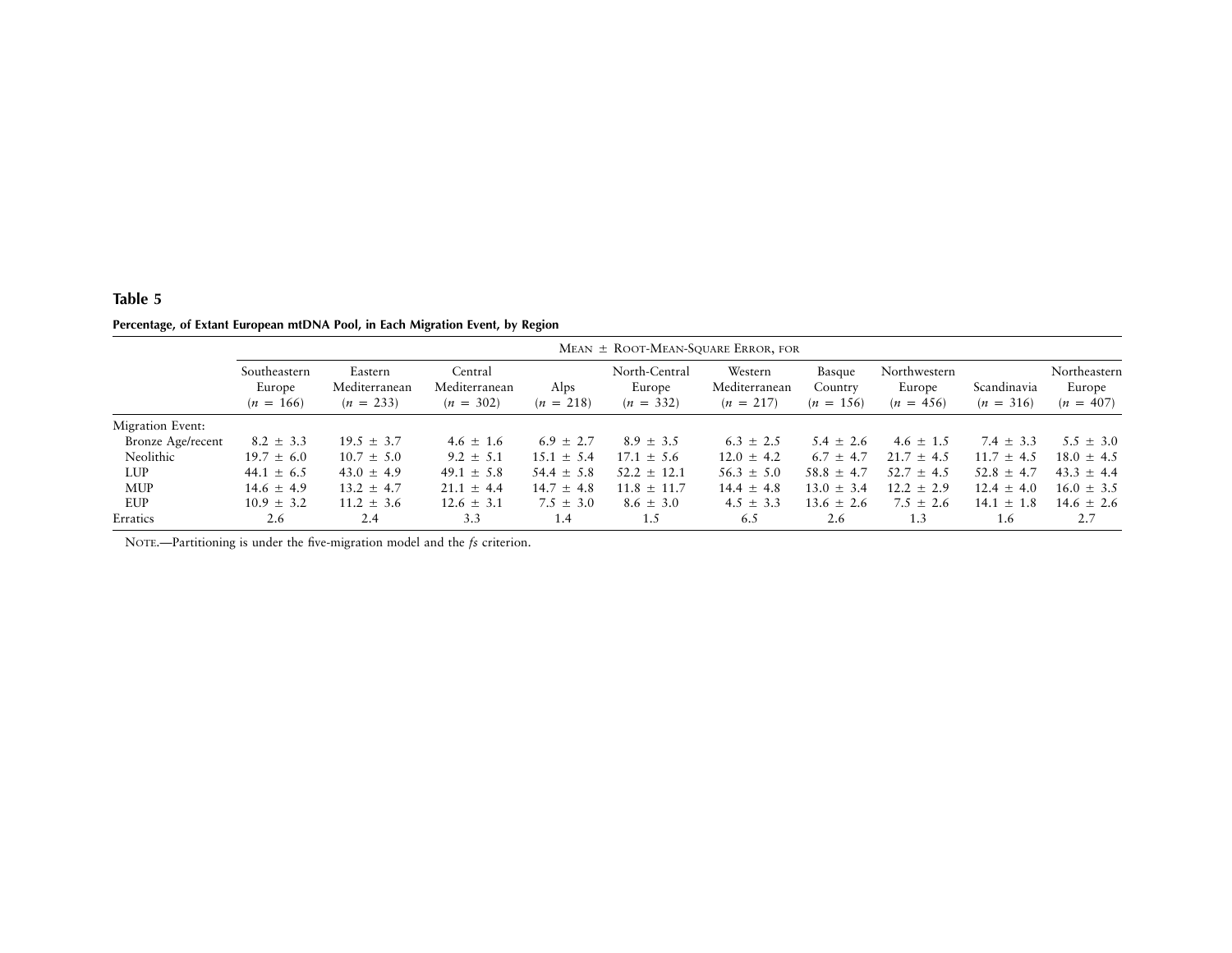America also has begun (Ruiz Linares et al. 1996; Karafet et al. 1999). Both situations are thought to be likely to be amenable to such an analysis, in that they have relatively well-defined source regions, only one major dispersal event, and probably minimal postsettlement gene exchange with those regions (although they undoubtedly are more complex than usually is supposed; see Terrell 1986).

Europe clearly presents a more difficult case. The time depth is such that it is unclear whether the Near East represents a suitable source population stretching back prior to the LGM. Settlement seems likely to have occurred in multiple waves from the east and to have been subsequently obscured by millennia of recurrent gene flow. There may well have been significant levels of gene flow throughout Eurasia, from the Upper Palaeolithic to the present, particularly during the Holocene (the "Holocene filter"), which would obscure the signals of earlier dispersals. The problem is particularly acute for the Near East, since the latter forms the junction between three continents. Therefore, it is important to take into account recurrent gene flow when a founder analysis of Europe is performed.

Sample size may also be an issue. Despite a sourcepopulation sample ( $n = 1,234$ ) much larger than has been used in all previous studies, there are reasons to be cautious. Both the higher diversity and degree of substructure in the Near East, in comparison with Europe, and the greater number of potential founder lineages raise the possibility that some founders may be missed in the sampling.

Our aim was to identify the principal founder lineages that have entered Europe and to date the times of their entry, in order to quantify the contribution that the main episodes of new settlement during European prehistory have made to the modern mtDNA pool. As regularly has been pointed out (e.g., see Barbujani et al. 1998), the divergence time estimated on the basis of the genetic diversity *of the population as a whole* will not, in general, indicate the time of settlement. This is because some of the preexisting diversity of the source population is expected to be carried into the derived population, so that some of the earlier branches in the genealogy will have been generated in the former rather than in the latter. The founder methodology is intended to take into account the presence of ancestral heterogeneity in the founding population. The principle is to sample extensively from the likely source population and to identify matching lineages between the source population and the derived population. The diversity in the derived population can then be corrected to allow for the preexisting diversity generated before the founder event. However, several assumptions that are involved when this is attempted should be made explicit:

1. We assume that the Near East was the source region for most of the genetic variation extant in Europe. For the Neolithic, this assumption is readily justified on archaeological grounds (Henry 1989; Harris 1996); it is much less secure as one goes farther back in time, although archaeologists have argued in favor of a Near Eastern origin for the EUP, and it is even possible that the Aurignacian industry may have spread from the Levant and Anatolia (Gilead 1991; Mellars 1992; Olszewski and Dibble 1994; Bar-Yosef 1998). Analyses of classical genetic markers have also indicated expansions from the Near East, albeit also from eastern Europe (Cavalli-Sforza et al. 1994). The raw age estimates for the major clusters in Europe and the Near East are consistent with this assumption, since they indicate that the clusters are at least as old—and, in some cases, considerably older—in the Near East compared with Europe. However, we cannot rule out the possibility that significant dispersals may have originated not in the Near East but in either the northern Caucasus or eastern Europe, as has been suggested for the MUP (Soffer 1987). Given the high levels of drift that have occurred in the northern Caucasus (which have resulted in markedly non-starlike phylogenies for most haplogroups), our present sample size of 208 is insufficient for realistic estimation of the age of the various haplogroups.

2. We assume that the Near East and Europe can be meaningfully considered as well-separated populations. This overlooks the extreme proximity of Greece and Turkey, for example. In fact, the historical evidence for gene flow between Europe and the Near East provides strong grounds for assuming that there is at least some back-migration from Europe across the Bosporus—or, farther east, across the Caucasus into the Near East—throughout the past 10,000 years. Candidates include the Philistine migrations from the Aegean into the Levant during the Bronze Age (Kuhrt 1995; Tubb 1998); the expansion of Greek, Phrygian, and Armenian speakers into western Anatolia, central Anatolia, and Armenia, respectively, ∼1,200 B.C. (Redgate 1998); and the importation of European as well as African slaves by the Islamic caliphs of Syria and Iraq during the medieval period (Lewis 1998). Recurrent gene flow would raise the number of matches between the two regions—and would *reduce* the estimated divergence times. That said, the level of recurrent gene flow has certainly not been large enough to equilibrate the European and Near Eastern mtDNA pools. However, the question of back-migration is one of the major challenges for this analysis, a challenge that we have addressed by demanding further evidence—that is, more evidence than merely the existence of a shared node in the phylogeny—of a Near Eastern origin for any founder candidate.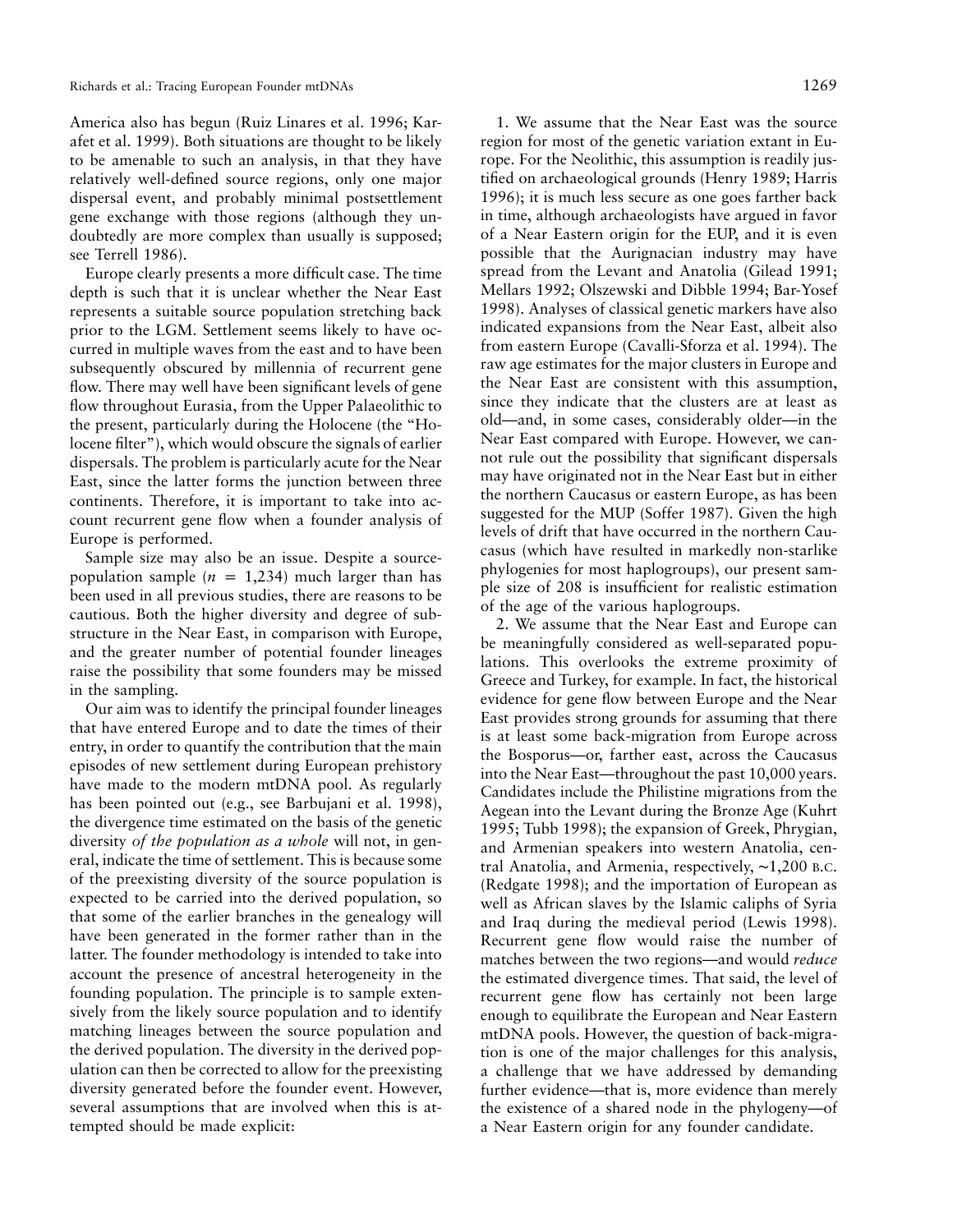3. A further assumption for the founder methodology is the infinite-alleles model—that is, that recurrent mutation is not a disturbing factor. In fact, parallel mutation and back-mutation are an important force in mtDNA, especially in the control region (Hasegawa et al. 1993), a force that, again, will artificially raise the number of matches between the two regions, thereby acting to *reduce* the divergence times. Our founder criteria again endeavor to address this issue by attributing an independent origin to recently derived shared types.

4. The method assumes that most of the founding lineages have survived in the source population and that they have all been sampled. For a region as genetically diverse as the Near East, this assumption may be problematic, even with the sample of  $>1,200$ presented here. Failure to identify important founders would *increase* the estimated age of the founder events. A recent founder analysis of Icelandic mtDNA makes this point well (Helgason et al. 2000). The sparseness of Near Eastern data previously available was a handicap for previous studies of the settlement of Europe (Richards et al. 1996; Barbujani et al. 1998; Renfrew 1998). However, several lines of reasoning suggest that we may have identified the majority of important founders by use of the present, larger-scale analysis. First, one argument against equating the Icelandic settlement with the European (Neolithic) founder scenario is that in the former case there likely was punctuated displacement of some unknown population(s), whereas in the latter case the expansion (in both range and head count) affected a large territory *in the source,* as well as in the settled areas, so that founders should be much easier to identify. Second, by employing a phylogenetic approach to the identification of founder candidates, rather than simply screening for sequence matches, we identify many candidate nodes in the network, even if they are unsampled. Third, although we have identified a large number of founders, we also have identified a similarly large number of likely back-migrants, using our screening criteria. In comparison with major founder types, back-migrants are likely to be rare in the source population, having typically arrived in the population more recently and at low frequency; this suggests that further searching would tend to uncover more backmigrants than genuine founder lineages. Furthermore, the outcome of our partitioning analysis was very little affected when we excluded a large proportion (∼50%) of the Near Eastern sample: Egyptians, Turks, Kurds, Armenians, and Azeris. This implies both that the sample is adequate and that the presence of peripheral and intermediate populations in the Near East has not unduly skewed the results.

5. It is an implicit assumption of the founder anal-

ysis that each founder type is involved in only a single migration. If the same founder type were involved in two migrations, the estimated age of the founder in the derived population would be sometime *between* the age of the two events. However, if there were more than two migrations, the problem would become more acute. In practice, this is only likely to be a problem in the case of the CRS-derived founder cluster in haplogroup H. When only HVS-I data, a minimum of diagnostic RFLP sites, and, when available, HVS-II data are used, this part of the mtDNA genealogy is not well resolved. The H-CRS sequence type, which is as much as 30,000 years old, represents 6% of the Near Eastern lineages and 16% of the European lineages, and the H-CRS cluster in the *fs* analysis amounts to 38% of the European lineages. Other founder types were either infrequent in the Near East or insufficiently old to have contributed to more than two consecutive dispersals. Our response to this difficulty therefore focused on the H-CRS founder, exploring how the outcome was effected by repartitioning this cluster in the proportions exhibited by the remainder of the data.

6. With regard to the formation of the distinct populations, the method also assumes a model in which only a limited number of types are transferred, during each successive phase of settlement. The outcome in the present day is a genetic palimpsest. This contrasts with the model of sequential population splits, which is often assumed in classical population genetics (e.g., see Cavalli-Sforza et al. 1994). Simulations (not shown) suggest that, as the initial size of the derived population approaches that of the source population, the founder methodology will *overestimate* the divergence time of clusters in the derived population, since the number of founders would become too large to be adequately sampled. Several features of worldwide mtDNA diversity patterns imply support for strong founder effects during colonization—for example, during the late-Pleistocene movement of anatomically modern humans out of Africa (Watson et al. 1997; Quintana-Murci et al. 1999) and during the colonization of Oceania from Indonesia (Redd et al. 1995; Sykes et al. 1995; Richards et al. 1998*b*).

7. These assumptions are, of course, in addition to the usual problems associated with genetic dating. These problems include the rate of mutation and the dependence of the variance on the demographic history, as reflected in the shape of the genealogy. It has been argued elsewhere that the mutation rate is well supported (Macaulay et al. 1997), and, since we are usually dating very starlike mtDNA phylogenies when dealing with European founder candidates, the demographic-variance issue may not be a major problem for the dating of most pan-European clusters. For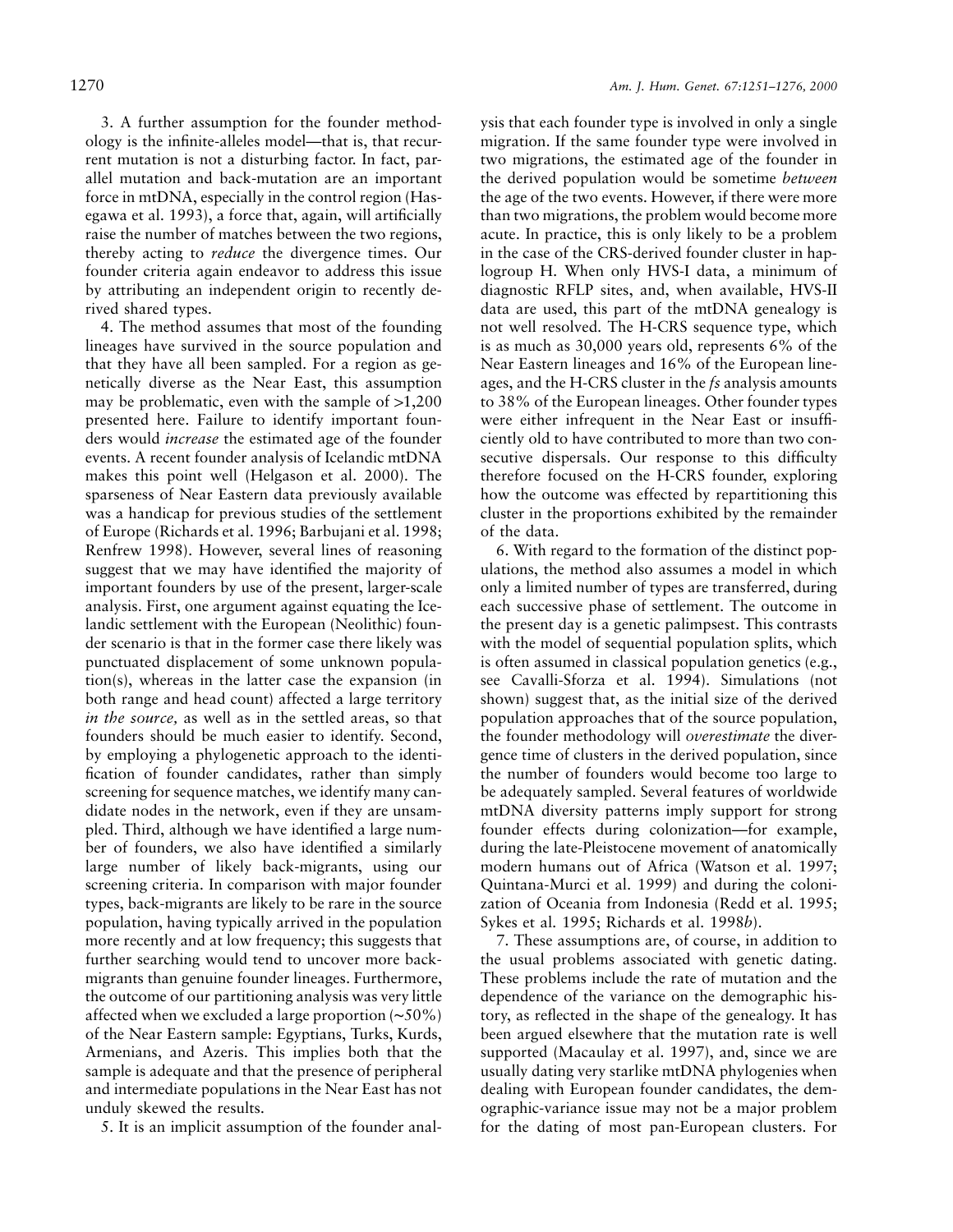some minor non-starlike clusters, such as I, J1b, and J2 in Europe, the variance of these time estimates is certainly underestimated. Furthermore, it is quite possible that the phylogeny of a small cluster could appear starlike and yet that the underlying genealogy could be markedly structured, since the phylogeny may resolve only a small fraction of the underlying genealogy; in such a case, although  $\rho$  would be an unbiased estimator of the TMRCA of the sample, the variance would again be underestimated.

#### *Migration into the Near East*

We have employed a novel method to identify and quantify back-migration from Europe and the Near East. We have done this by identifying two European haplogroups (i.e., U5 and V) that appear to have evolved in situ. Extrapolating from the frequency of these clusters in the Near East has provided us with estimates for back-migration in general. These are strikingly high. We estimate that 10%–20% of extant Near Eastern lineages have a European ancestry, although this estimate falls to 6%–8% for the core zone of the Fertile Crescent. This contrasts with estimates of ∼5% for sub-Saharan African lineages and only ∼2% for lineages originating in eastern Eurasia. It emphasizes the importance of taking backmigration from Europe into account when colonization times are estimated by founder analysis.

#### *Distribution of European Colonization Times*

We first performed a naive founder analysis, using all founder candidates (*f0*). Although this analysis makes no allowance whatsoever for back-migration, the result from the partition analysis is interesting for what it does not show. Even this analysis attributes only 49% of maternal lineages to the Neolithic expansion, contradicting extreme Neolithic demic-diffusion–replacement views such as those of Chikhi et al. (1998*a*). Even when we allow for multiple dispersals of the H-CRS, by repartitioning this cluster within Europe, the analysis yields a Neolithic component of only slightly  $>50\%$  (data not shown).

The Neolithic components in the *f1, f2,* and *fs* analyses were 22%, 12%, and 13%, respectively; the *fsr* value reaches 23% when possible multiple migrations of the H-CRS are allowed. This robustness to differing criteria for the exclusion of back-migration and recurrent mutation suggests that the Neolithic contribution to the extant mtDNA pool is probably on the order of 10%– 20% overall. Our regional analyses support this, with values of ∼20% for southeastern, central, northwestern, and northeastern Europe. The principal clusters involved seem to have been most of J, T1, and U3, with a possible H component. This would suggest that the early-Neo-

lithic LBK expansions through central Europe did indeed include a substantial demic component, as has been proposed both by archaeologists and by geneticists (Ammerman and Cavalli-Sforza 1984; Sokal et al. 1991). Incoming lineages, at least on the maternal side, were nevertheless in the minority, in comparison with indigenous Mesolithic lineages whose bearers adopted the new way of life. This does not exclude the possibility that acculturation occurred principally in southeastern Europe and that there was considerable replacement in central Europe. The Mesolithic component is even higher along the Mediterranean coastline, where archaeologists have suggested Neolithic pioneer colonization of uninhabited coastal areas by boat and a developing patchwork of coexisting Mesolithic and Neolithic communities for several millennia (Zilhão 1993, 1998). The Neolithic component here is ∼10%. It is similar in Scandinavia, where, again, the development of the Neolithic was very late and the impact of newcomers likely was slight. It is lowest of all, as might be expected, in the Basque Country (7%), although the presence of a number of rare European types at elevated frequency in the Basques points to the action of genetic drift in the region, as well as to a lack of Neolithic settlement. It is worth noting that the consistency between these results and the evidence of archaeology provides additional support for the founder methodology. Our analyses provide little support for Mesolithic dispersals into Europe after the Younger Dryas glacial interlude, suggesting that, if they occurred at all, they probably were limited to ∼10% of the total.

The new analyses confirm that the greatest impact on the modern mtDNA pool was migration during the LUP. The regional analyses lend some support to the suggestion that much of western and central Europe was repopulated largely from the southwest when the climate improved, as has been suggested, on both archaeological (Housley et al. 1997) and genetic (Torroni et al. 1998) grounds, by previous studies. The LUP component is highest in western and central Europe and is slightly lower to the north and east. However, allowing for multiple dispersals modifies the picture somewhat. The LUP component is on the order of 45%–60% of extant lineages in the *fs* analysis but falls to ∼36% if the H-CRS is repartitioned to allow for possible multiple expansions. The lineages involved include much of the most common haplogroup, H, as well as much of K, T, W, and X.

Whether there were migrations of H into Europe from the east during the LUP is unclear, but, despite the assumptions of the founder analysis, such immigrations seem unlikely to constitute the main LUP component, for several reasons. First, there is little or no archaeological evidence for expansions from the Near East during the Late Glacial period, and there is strong evidence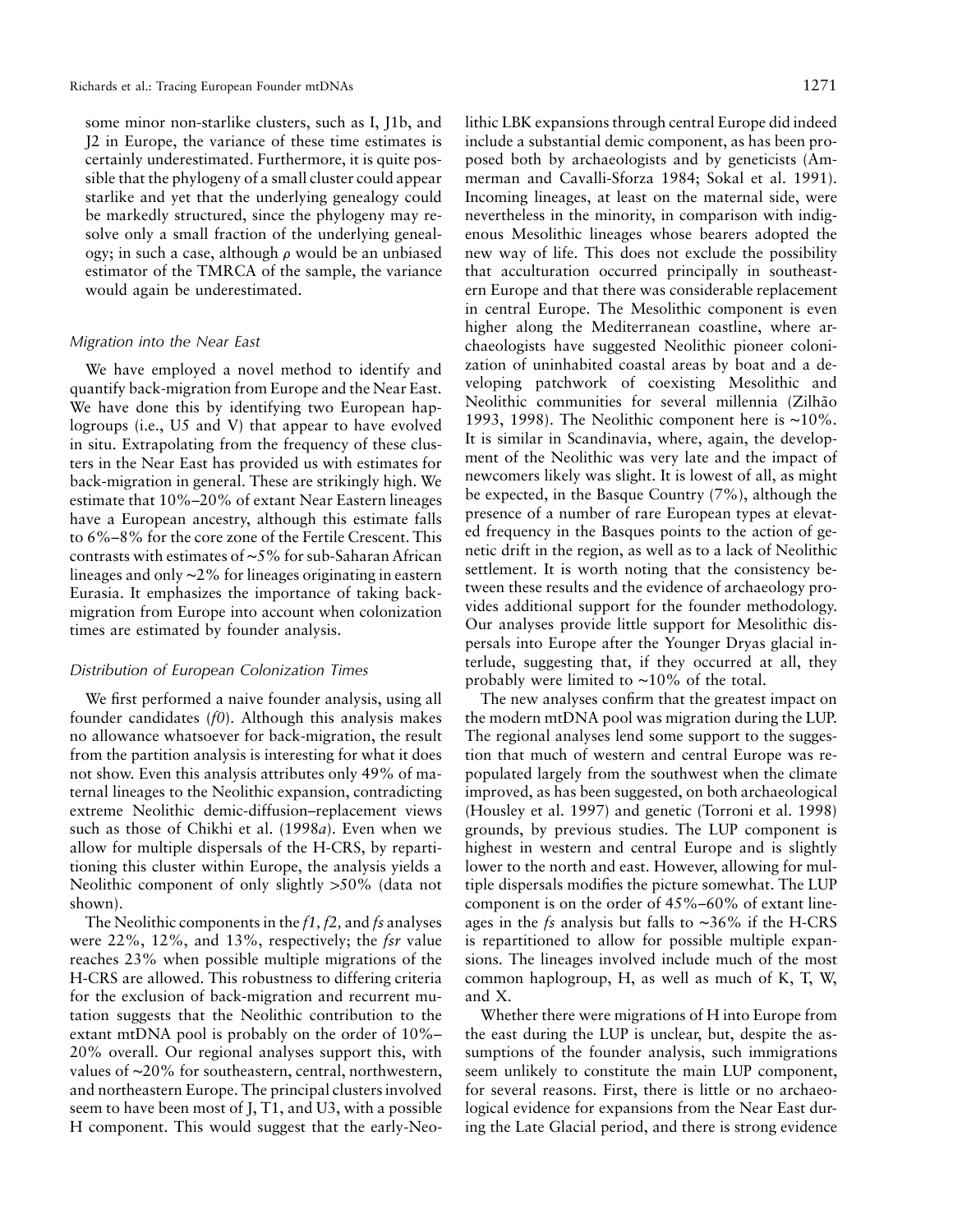for major demographic expansions from core areas in southwestern Europe and probably also central and southeastern Europe (Jochim 1987; Soffer 1987; Housley et al. 1997). Second, haplogroup V, the sister cluster of H within HV, appears to have evolved within Europe, possibly in the southwest, and to have expanded with the LUP component (Torroni et al. 1998). Finally, the LUP component is most common in the west (the western-Mediterranean region, the Basque Country, and northwestern Europe), substantiating its western origin.

Although a Near Eastern refugium giving rise to fresh European immigration after the LGM is not impossible, the dates for the major founders of H (especially the H-CRS, 16304, and 16362-16482) can be readily explained if bottlenecks in Europe at the LGM were sufficiently dramatic to partially erase preexisting diversity. The fact that the overall age of the European H-CRS cluster in the *f2* and *fs* analyses is somewhat greater than the LUP date of, for example, haplogroup V and the H–16304, K, and T founder clusters, might also support this suggestion. Fortunately, this hypothesis is testable. We can date the H-CRS founder cluster in mainland Italy, where continuity would be expected between MUP populations and LUP populations (Bietti 1990; Leighton 1999). In this region, the Late Glacial–expansion cluster V (Torroni et al. 1998) is rare, and a founder analysis suggests a date of ~24,000 YBP (95% CR = 16,400–32,900) for the H-CRS cluster—markedly older than the age for the continent overall. This is supported by the regional analysis shown in table 5, in which the central-Mediterranean region has the greatest MUP component outside the Caucasus, where continuity may also be anticipated (Dolukhanov 1994). It seems plausible, then, that many founders of haplogroup H—and, possibly, founders from other haplogroups dating to the LUP, such as much of K, T, W, and X—may have (*a*) arrived prior to the LGM, (*b*) suffered reductions in diversity, as a result of population contractions at the onset of the LGM, and (*c*) subsequently reexpanded.

As we move back in time, the picture becomes less clear. The value for the MUP is rather low in the basic *fs* analysis, at ∼10%–15%, and is highest along the Mediterranean, especially in the central-Mediterranean region. However, after allowance is made for multiple expansions of the H-CRS, it rises to ∼25% overall. The contributing clusters are mainly HV\*, I, U4, and (in the repartitioned version) H. For the first settlement of Europe, at least, the picture seems to be clearer. The regional EUP component varies 5%–15% and comprises mainly haplogroup U5. The values are highest in southern and eastern Europe, as well as in Scandinavia and the Basque Country.

These analyses allow us to quantify the effects that various prehistoric processes have had on the composition of the modern mtDNA pool of Europe. They sug-

gest that  $< 10\%$  of extant lineages date back to the first colonization of Europe by anatomically modern humans and that ∼20% arrived during the Neolithic. Most of the other lineages seem most likely to have arrived during the MUP and to have reexpanded during the LUP. Given the uncertainties associated with the analyses, we should not rule out the possibility of a Mesolithic migration, but we have found virtually no evidence supporting this idea. The results of our study are consistent with the archaeological evidence but, nevertheless, are interesting for the low values obtained for the demic component of the Neolithic expansion. Classical analyses, which were the first that used genetic data to predict colonization from the Near East (Ammerman and Cavalli-Sforza 1984; Sokal et al. 1991; Cavalli-Sforza et al. 1994), have often been interpreted as implying a majority Neolithic input, but the identification of relatively few markers showing northwest-southeast clines (e.g., see Sokal et al. 1989) seems to be consistent with the mtDNA picture. Indeed, Cavalli-Sforza and Minch (1997) also have recently interpreted the low proportion of variance associated with the first principal component for classical markers (26%) as implying a minority contribution from the Neolithic newcomers. It remains to be seen whether similar results will be obtained by performing such analyses on Y-chromosome data, preliminary analyses of which have indicated northwest-southeast clines (Semino et al. 1996; Casalotti et al. 1999). Nevertheless, particularly in view of the possibility of hypergamy (in which case, the mtDNA picture might somewhat underestimate the overall Neolithic genetic contribution; see Cavalli-Sforza and Minch 1997), it seems that a consensus may be within reach.

Finally, it is important to bear in mind that these values indicate the likely contribution of each prehistoric expansion to the composition of the *present-day* mtDNA pool. Extrapolating from this information to details of the demography at the time of the migration, although of course highly desirable for the reconstruction of archaeological processes, is unlikely to be straightforward.

## **Acknowledgments**

We thank Peter Forster, Heinrich Härke, Agnar Helgason, Martin Jones, Stephen Oppenheimer, Colin Renfrew, and Stephen Shennan for critical advice; David Goldstein for support; Vicente Cabrera and Naif Karadsheh for access to their unpublished Jordanian data; Peter Forster and Anna Katharina Forster for providing Polish and Danish samples; Pierre-Marie Danze, Anne Cambon-Thomsen, and CEPH for the French samples; Heinrich Härke and Andrej B. Belinskij for help with collecting the Russian samples; Sarah Webb, Kersten Griffin, and members of the Stavanger Archaeological Museum for help with collecting the Norwegian samples; Steve Jones for collecting the Syrian samples; Savita Shanker for her work at the University of Florida DNA Sequencing Core Laboratory; and Mark Stoneking for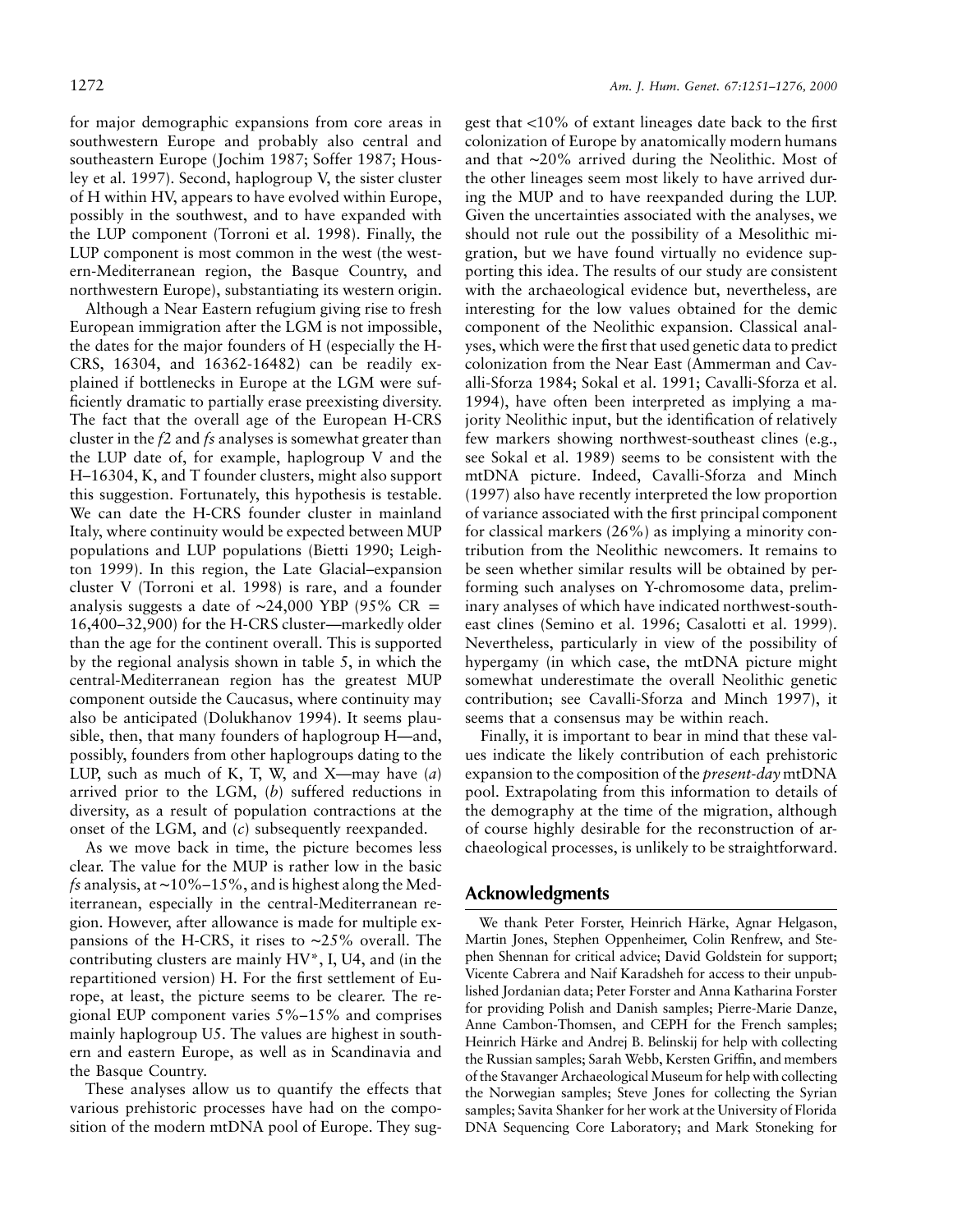Richards et al.: Tracing European Founder mtDNAs 1273

forwarding the Nile Valley sequences. This research received support from The Wellcome Trust and from Italian Consiglio Nazionale delle Ricerche grant 99.02620.CT04 (to A.T.), by the Faculty of Biological Sciences, University of Urbino (support to A.T.), by the Ministero dell'Universita` e Ricerca Scientifica e Tecnologica: Grandi Progetti Ateneo (support to R.S.), by the Progetti Ricerca Interesse Nazionale 1999 (support to R.S. and S.S.-B.), and by the Progetto Finalizzato C.N.R. "Beni Culturali" (Cultural Heritage, Italy). N.A.-Z. was supported by an International Center for Genetic Engineering and Biotechnology fellowship. The Romanian contribution to this work was supported by the EC Commission, Directorate General XII (50%), and by the Romanian Ministry of Research and Technology (50%), within the framework of the Cooperation in Science and Technology with Central and Eastern European Countries (supplementary agreement ERBCIPDCT 940038 to the contract ERBCHRXCT 920032 coordinated by Prof. Alberto Piazza, University of Turin, Turin). M.R. was supported by a Wellcome Trust Bioarchaeology fellowship, V.M. was supported by a Wellcome Trust Research Career Development fellowship, and H.- J.B. was supported by a Deutscher Akademischer Austauschdienst travel grant.

# **Electronic-Database Information**

The URL for data in this article is as follows:

Authors' data available online, http://www.stats.ox.ac.uk/ ˜macaulay/founder2000/index.html

## **References**

- Adams J, Otte M (1999) Did Indo-European languages spread before farming? Curr Anthropol 40:73–77
- Ammerman AJ, Cavalli-Sforza LL (1984) The Neolithic transition and the genetics of populations in Europe. Princeton University Press, Princeton, NJ
- Anderson S, Bankier AT, Barrell BG, de Bruijn MHL, Coulson AR, Drouin J, Eperon IC, Nierlich DP, Roe BA, Sanger F, Schreier PH, Smith AJH, Staden R, Young IG (1981) Sequence and organization of the human mitochondrial genome. Nature 290:457–465
- Avise J, Arnold J, Ball RM, Bermingham E, Lamb T, Neigel JE, Reeb CA, Saunders NC (1987) Intraspecific phylogeography: the molecular bridge between population genetics and systematics. Annu Rev Ecol Syst 18:489–522
- Ballinger SW, Schurr TG, Torroni A, Gan YY, Hodge JA, Hassan K, Chen K-H, Wallace DC (1992) Southeast Asian mitochondrial DNA analysis reveals genetic continuity of ancient mongoloid migrations. Genetics 130:139–152
- Bandelt H-J, Forster P, Sykes BC, Richards MB (1995) Mitochondrial portraits of human populations using median networks. Genetics 141:743–753
- Barbujani G, Bertorelle G, Chikhi L (1998) Evidence for Paleolithic and Neolithic gene flow in Europe. Am J Hum Genet 62:488–491
- Barker G (1985) Prehistoric farming in Europe. Cambridge University Press, Cambridge
- Bar-Yosef O (1998) On the nature of transitions: the Middle

to Upper Palaeolithic and the Neolithic Revolution. Camb Archeol J 8:141–163

- Belledi M, Poloni ES, Casalotti R, Conterio F, Mikerezi I, Tagliavini J, Excoffier L (2000) Maternal and paternal lineages in Albania and the genetic structure of Indo-European populations. Eur J Hum Genet 8:480–486
- Berger JO (1985) Statistical decision theory and Bayesian analysis. Springer-Verlag, New York
- Bertranpetit J, Sala J, Calafell F, Underhill PA, Moral P, Comas D (1995) Human mitochondrial DNA variation and the origin of Basques. Ann Hum Genet 59:63–81
- Bietti A (1990) The Late Upper Palaeolithic of Italy: an overview. J World Prehist 4:95–155
- Calafell F, Underhill P, Tolun A, Angelicheva D, Kalaydjieva L (1996) From Asia to Europe: mitochondrial DNA sequence variability in Bulgarians and Turks. Ann Hum Genet 60:35–49
- Casalotti R, Simoni L, Belledi M, Barbujani G (1999) Y-chromosome polymorphisms and the origins of the European gene pool. Proc R Soc Lond B Biol Sci 266:1959–1965
- Cavalli-Sforza LL, Menozzi P, Piazza A (1994) The history and geography of human genes. Princeton University Press, Princeton, NJ
- Cavalli-Sforza LL, Minch E (1997) Paleolithic and neolithic lineages in the European mitochondrial gene pool. Am J Hum Genet 61:247–251
- Chen Y-S, Torroni A, Excoffier L, Santachiara-Benerecetti AS, Wallace DC (1995) Analysis of mtDNA variation in African populations reveals the most ancient of all human continentspecific haplogroups. Am J Hum Genet 57:133–149
- Chikhi L, Destro-Bisol G, Bertorelle G, Pascali V, Barbujani G (1998*a*) Clines of nuclear DNA markers suggest a largely Neolithic ancestry of the European gene pool. Proc Natl Acad Sci USA 95:9053–9058
- Chikhi L, Destro-Bisol G, Pascali V, Baravelli V, Dobosz M, Barbujani G (1998*b*) Clinal variation in the nuclear DNA of Europeans. Hum Biol 70:643–657
- Comas D, Calafell F, Mateu E, Pérez-Lezaun A, Bertranpetit J (1996) Geographic variation in human mitochondrial DNA control region sequence: the population history of Turkey and its relationship to the European populations. Mol Biol Evol 13:1067–1077
- Comas D, Calafell F, Mateu E, Pérez-Lezaun A, Bosch E, Martínez-Arias R, Clarimon J, Facchini F, Fiori G, Luiselli D, Pettener D, Bertranpetit J (1998) Trading genes along the Silk Road: mtDNA sequences and the origin of central Asian populations. Am J Hum Genet 63:1824–1838
- Côrte-Real HBSM, Macaulay VA, Richards MB, Hariti G, Issad MS, Cambon-Thomsen A, Papiha S, Bertranpetit J, Sykes BC (1996) Genetic diversity in the Iberian peninsula determined from mitochondrial sequence analysis. Ann Hum Genet 60:331–350
- Dansgaard W, Johnsen SJ, Clausen HB, Dahl-Jensen D, Gundestrup NS, Hammer CU, Hvidberg CS, Steffensen JO, Sveinbjornsdottir AE, Jouzel J, Bond G (1993) Evidence for general instability of past climate from a 250-kyr ice-core record. Nature 364:218–220
- Dennell R (1983) European economic prehistory: a new approach. Academic Press, London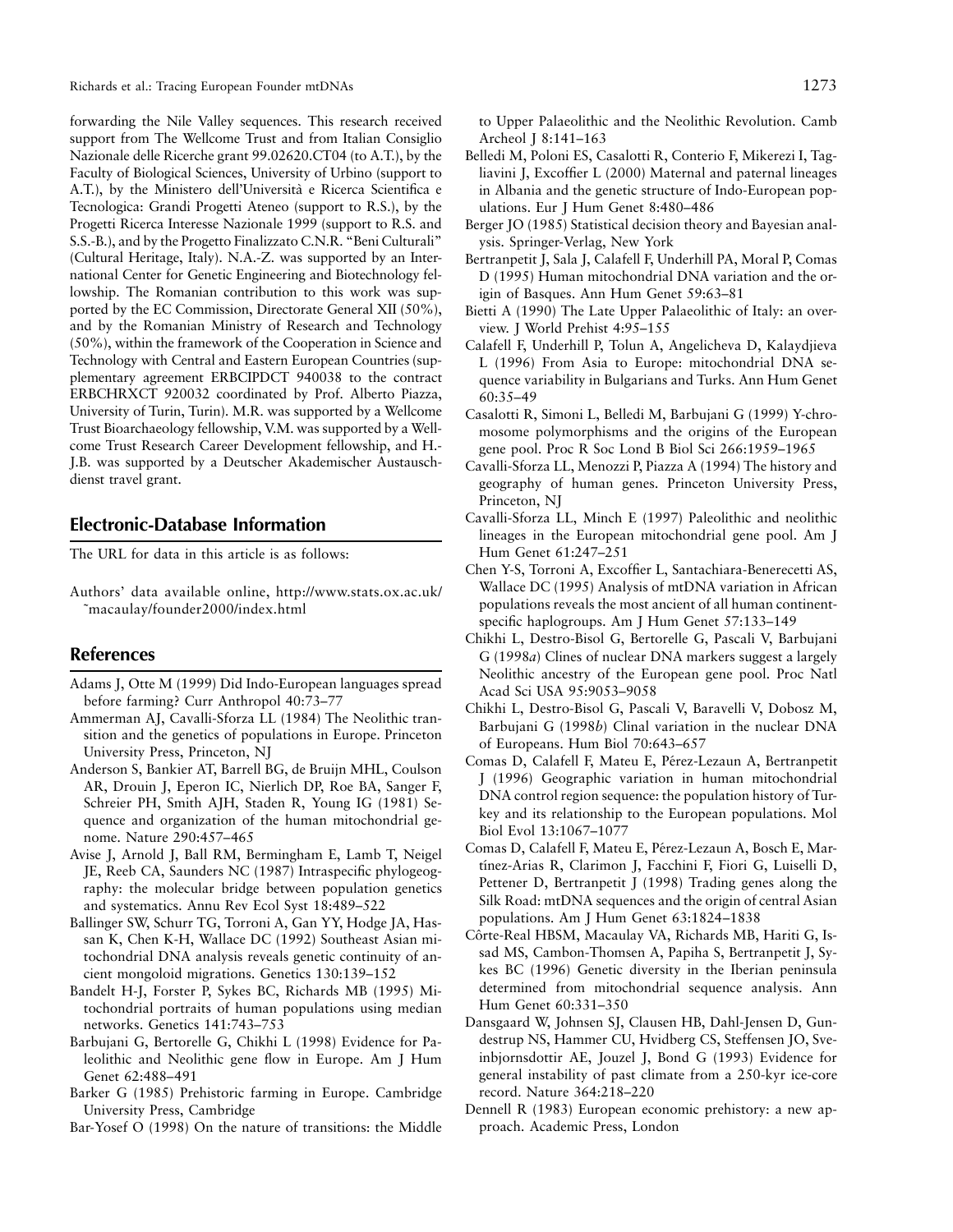- Diamond JM (1997) The language steamrollers. Nature 389: 544–546
- Di Rienzo A, Wilson AC (1991) Branching pattern in the evolutionary tree for human mitochondrial DNA. Proc Natl Acad Sci USA 88:1597–1601
- Dolukhanov P (1994) Environment and ethnicity in the ancient Middle East. Avebury, Aldershot
- Finnila¨, S, Hassinen IE, Ala-Kokko L, Majamaa K (2000) Phylogenetic network of the mtDNA haplogroup U in northern Finland based on sequence analysis of the complete coding region by conformative-sensitive gel electrophoresis. Am J Hum Genet 66:1017–1026
- Forster P, Harding R, Torroni A, Bandelt H-J (1996) Origin and evolution of Native American mtDNA variation: a reappraisal. Am J Hum Genet 59:935–945
- Francalacci P, Bertranpetit J, Calafell F, Underhill PA (1996) Sequence diversity of the control region of mitochondrial DNA in Tuscany and its implications for the peopling of Europe. Am J Phys Anthropol 100:443–460
- Gamble C (1986) The Palaeolithic settlement of Europe. Cambridge University Press, Cambridge
- (1999) The Palaeolithic societies of Europe. Cambridge University Press, Cambridge
- Gilead I (1991) The Upper Palaeolithic Period in the Levant. J World Prehist 5:105–154
- Harris DR (1996) The origins and spread of agriculture and pastoralism in Eurasia. University College London Press, London
- Hasegawa M, Di Rienzo A, Kocher TD, Wilson AC (1993) Toward a more accurate time scale for the human mitochondrial DNA tree. J Mol Evol 37:347–354
- Helgason A, Sigurðardóttir S, Gulcher JR, Ward R, Stefánsson K (2000) mtDNA and the origin of the Icelanders: deciphering signals of recent population history. Am J Hum Genet 66:999–1016
- Henry DO (1989) From foraging to agriculture. University of Pennsylvania Press, Philadelphia
- Hofmann S, Jaksch M, Bezold R, Mertens S, Aholt S, Paprotta A, Gerbitz KD (1997) Population genetics and disease susceptibility: characterization of central European haplogroups by mtDNA gene mutations, correlations with D loop variants and association with disease. Hum Mol Genet 6: 1835–1846
- Housley RA, Gamble CS, Street M, Pettitt P (1997) Radiocarbon evidence for the Lateglacial human recolonisaton of northern Europe. Proc Prehist Soc 63:25–54
- Jochim M (1987) Late Pleistocene refugia in Europe. In: Soffer O (ed) The Pleistocene Old World. Plenum Press, New York, pp 317–331
- Karafet TM, Zegura SL, Posukh O, Osipova L, Bergen A, Long J, Goldman D, Klitz K, Harihara S, de Knijff P, Wiebe V, Griffiths RC, Templeton AR, Hammer MF (1999) Ancestral Asian source(s) of New World Y-chromosome founder haplotypes. Am J Hum Genet 64:817–831
- Kivisild T, Bamshad MJ, Kaldma K, Metspalu M, Metspalu E, Reidla M, Laos S, Parik J, Watkins WS, Dixon ME, Papiha SS, Mastana SS, Mir MR, Ferak V, Villems R (1999*a*) Deep common ancestry of Indian and western-Eurasian mitochondrial DNA lineages. Curr Biol 9:1331–1334

Kivisild T, Kaldma K, Metspalu M, Parik J, Papiha S, Villems

R (1999*b*) The place of the Indian mitochondrial DNA variants in the global network of maternal lineages and the peopling of the Old World. In: Papiha S, Deka R, Chakraborty R (eds) Genomic diversity: applications in human population genetics. Plenum Press, New York, pp 135–152

- Krings M, Salem AH, Bauer K, Geisert H, Malek A, Chaix L, Simon C, Welsby D, Di Rienzo A, Utermann G, Sajantila A, Pääbo S, Stoneking M (1999) mtDNA analysis of Nile River Valley populations: a genetic corridor or a barrier to migration? Am J Hum Genet 64:1166–1176
- Kuhrt A (1995) The ancient Near East. Vol 1: 3000–330 B.C. Routledge, London
- Leighton R (1999) Sicily before history. Duckworth, London
- Lewis B (1998) The multiple identities of the Middle East. Weidenfeld & Nicholson, London
- Macaulay VA, Richards MB, Forster P, Bendall KA, Watson E, Sykes BC, Bandelt H-J (1997) mtDNA mutation rates no need to panic. Am J Hum Genet 61:983–986
- Macaulay V, Richards M, Hickey E, Vega E, Cruciani F, Guida V, Scozzari R, Bonné-Tamir B, Sykes B, Torroni A (1999) The emerging tree of west Eurasian mtDNAs: a synthesis of control-region sequences and RFLPs. Am J Hum Genet 64: 232–249
- Malyarchuk BA, Derenko MV (1999) Molecular instability of the mitochondrial haplogroup T sequences at nucleotide positions 16292 and 16296. Ann Hum Genet 63:489–497
- Mellars PA (1992) Archaeology and the population-dispersal hypothesis of modern human origins in Europe. Philos Trans R Soc Lond B Biol Sci 337:225–234
- Menozzi P, Piazza A, Cavalli-Sforza LL (1978) Synthetic maps of human gene frequencies in Europeans. Science 201:786– 792
- Olszewski DI, Dibble HL (1994) The Zagros Aurignacian. Curr Anthropol 35:68–75
- Opdal SH, Rognum TO, Vege A, Stave A, Dupuy BM, Egeland T (1998) Increased number of substitutions in the D-loop of mitochondrial DNA in the sudden infant death syndrome. Acta Paediatr 87:1039–1044
- Parson W, Parsons TJ, Scheithauer R, Holland MM (1998) Population data for 101 Austrian Caucasian mitochondrial DNA D-loop sequences: application of mtDNA sequence analysis to a forensic case. Int J Legal Med 111:124–132
- Passarino G, Semino O, Bernini LG, Santachiara-Benerecetti AS (1996) Pre-caucasoid and caucasoid genetic features of the Indian population, revealed by mtDNA polymorphisms. Am J Hum Genet 59:927–934
- Passarino G, Semino O, Pepe G, Shrestha SL, Modiano G, Santachiara-Benerecetti AS (1992) mtDNA polymorphisms among Tharus of eastern Terai (Nepal). Gene Geogr 6:139– 147
- Passarino G, Semino O, Quintana-Murci L, Excoffier L, Hammer M, Santachiara-Benerecetti AS (1998) Different genetic components in the Ethiopian population, identified by mtDNA and Y-chromosome polymorphisms. Am J Hum Genet 62:420–434
- Piercy R, Sullivan KM, Benson N, Gill P (1993) The application of mitochondrial DNA typing to the study of white caucasian genetic identification. Int J Legal Med 106:85–90
- Pult I, Sajantila A, Simanainen J, Georgiev O, Schaffner W, Pääbo S (1994) Mitochondrial DNA sequences from Swit-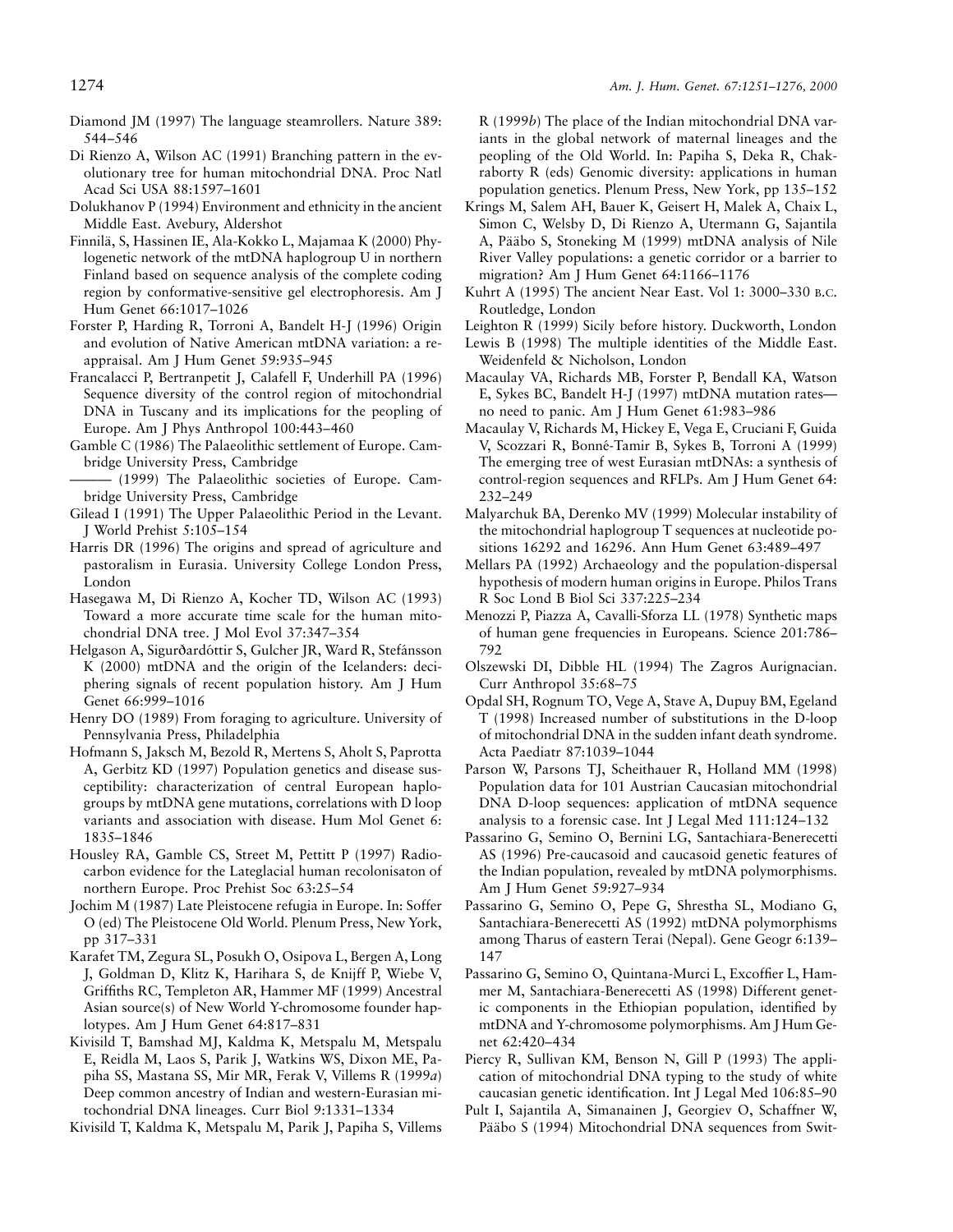zerland reveal striking homogeneity of European populations. Biol Chem Hoppe Seyler 375:837–840

- Quintana-Murci L, Semino O, Bandelt H-J, Passarino G, McElreavey K, Santachiara-Benerecetti AS (1999) Genetic evidence for an early exit of *Homo sapiens sapiens* from Africa through eastern Africa. Nat Genet 23:437–441
- Rando JC, Pinto F, González AM, Hernández M, Larruga JM, Cabrera VM, Bandelt H-J (1998) Mitochondrial DNA analysis of northwest African populations reveals genetic exchanges with European, near-Eastern, and sub-Saharan populations. Ann Hum Genet 62:531–550
- Redd AJ, Takezaki N, Sherry ST, McGarvey ST, Sofro ASM, Stoneking M (1995) Evolutionary history of the COII/t-RNALys intergenic 9 base pair deletion in human mitochondrial DNAs from the Pacific. Mol Biol Evol 12:604–615
- Redgate AE (1998) The Armenians. Blackwell, Oxford
- Renfrew C (1998) The origins of world linguistic diversity: an archaeological perspective. In: Jablonski NG, Aiello LC (eds) The origins and diversification of language. California Academy of Sciences, San Francisco, pp 171–192
- Richards M, Côrte-Real H, Forster P, Macaulay V, Wilkinson-Herbots H, Demaine A, Papiha S, Hedges R, Bandelt H-J, Sykes B (1996) Paleolithic and neolithic lineages in the European mitochondrial gene pool. Am J Hum Genet 59:185– 203
- Richards MB, Macaulay VA, Bandelt H-J, Sykes BC (1998*a*) Phylogeography of mitochondrial DNA in western Europe. Ann Hum Genet 62:241–260
- Richards M, Oppenheimer S, Sykes B (1998*b*) mtDNA suggests Polynesian origins in eastern Indonesia. Am J Hum Genet 63:1234–1236
- Richards M, Sykes B (1998) Reply to Barbujani et al. Am J Hum Genet 62:491–492
- Ruiz Linares A, Nayar K, Goldstein DB, Hebert JM, Seielstad MT, Underhill PA, Lin AA, Feldman MW, Cavalli-Sforza LL (1996) Geographic clustering of human Y-chromosome haplotypes. Ann Hum Genet 60:401–408
- Saillard J, Magalhães PJ, Schwartz M, Rosenberg T, Nørby S. Mitochondrial DNA variant 11719G is a marker for the mtDNA haplogroup cluster HV. Hum Biol (in press)
- Sajantila A, Lahermo P, Anttinen T, Lukka M, Sistonen P, Savontaus ML, Aula P, Beckman L, Tranebjaerg L, Geddedahl T, Isseltarver L, Dirienzo A, Paabo S (1995) Genes and languages in Europe—an analysis of mitochondrial lineages. Genome Res 5:42–52
- Sajantila A, Salem AH, Savolainen P, Bauer K, Gierig C, Pääbo S (1996) Paternal and maternal DNA lineages reveal a bottleneck in the founding of the Finnish population. Proc Natl Acad Sci USA 93:12035–12039
- Salas A, Comas D, Lareu MV, Bertranpetit J, Carracedo A (1998) mtDNA analysis of the Galician population: a genetic edge of European variation. Eur J Hum Genet 6:365–375
- Semino O, Passarino G, Brega A, Fellous M, Santachiara-Benerecetti AS (1996) A view of the neolithic demic diffusion in Europe through two Y chromosome-specific markers. Am J Hum Genet 59:964–968
- Sherratt A (1994) The transformation of early agrarian Europe: the later Neolithic and Copper Ages. In: Cunliffe B (ed) The Oxford illustrated prehistory of Europe. Oxford University Press, Oxford
- Soffer O (1987) Upper Paleolithic connubia, refugia, and the archaeological record from eastern Europe. In: Soffer O (ed) The Pleistocene Old World. Plenum Press, New York, pp 333–348
- Sokal RR, Harding RM, Oden NL (1989) Spatial patterns of human gene frequencies in Europe. Am J Phys Anthropol 80:267–294
- Sokal RR, Ogden NL, Wilson C (1991) Genetic evidence for the spread of agriculture in Europe by demic diffusion. Nature 351:143–144
- Stoneking M, Jorde LB, Bhatia K, Wilson AC (1990) Geographic variation in human mitochondrial DNA from Papua New Guinea. Genetics 124:717–733
- Stoneking M, Sherry ST, Redd AJ, Vigilant L (1992) New approaches to dating suggest a recent age for the human mtDNA ancestor. Philos Trans R Soc Lond B Biol Sci 337: 167–175
- Stoneking M, Wilson AC (1989) Mitochondrial DNA. In: Hill AVS, Serjeantson S (eds) The colonization of the Pacific: a genetic trail. Oxford University Press, Oxford, pp 215–245
- Strauss LG (1995) The Upper Palaeolithic of Europe: an overview. Evol Anthropol 4:4–16
- Sykes B, Leiboff A, Low-Beer J, Tetzner S, Richards M (1995) The origins of the Polynesians—an interpretation from mitochondrial lineage analysis. Am J Hum Genet 57:1463– 1475
- Templeton AR, Routman E, Phillips CA (1995) Separating population structure from population history: a cladistic analysis of the geographical distribution of mitochondrial DNA haplotypes in the tiger salamander, *Ambystoma tigrinum.* Genetics 140:767–782
- Terrell JE (1986) Prehistory in the Pacific Islands. Cambridge University Press, Cambridge
- Thorpe IJ (1996) The origins of agriculture in Europe. Routledge, London
- Torroni A, Bandelt H-J, D'Urbano L, Lahermo P, Moral P, Sellitto D, Rengo C, Forster P, Savantaus M-L, Bonné-Tamir B, Scozzari R (1998) mtDNA analysis reveals a major late Paleolithic population expansion from southwestern to northeastern Europe. Am J Hum Genet 62:1137–1152
- Torroni A, Huoponen K, Francalacci P, Petrozzi M, Morelli L, Scozzari R, Obinu D, Savontaus M-L, Wallace DC (1996) Classification of European mtDNAs from an analysis of three European populations. Genetics 144:1835–1850
- Torroni A, Lott MT, Cabell MF, Chen Y-S, Lavergne L, Wallace DC (1994*a*) mtDNA and the origin of Caucasians: identification of ancient Caucasian-specific haplogroups, one of which is prone to a recurrent somatic duplication in the Dloop region. Am J Hum Genet 55:760–776
- Torroni A, Miller JA, Moore LG, Zamudio S, Zhuang J, Droma T, Wallace DC (1994*b*) Mitochondrial DNA analysis in Tibet: implications for the origin of the Tibetan population and its adaptation to high altitude. Am J Phys Anthropol 93:189–199
- Torroni A, Schurr TG, Cabell MF, Brown MD, Neel JV, Larsen M, Smith DG, Vullo CM, Wallace DC (1993*a*) Asian affinities and continental radiation of the four founding Native American mtDNAs. Am J Hum Genet 53:563–590
- Torroni A, Schurr TG, Yang C-C, Szathmary EJE, Williams RC, Schanfield MS, Troup GA, Knowler WC, Lawrence DN,